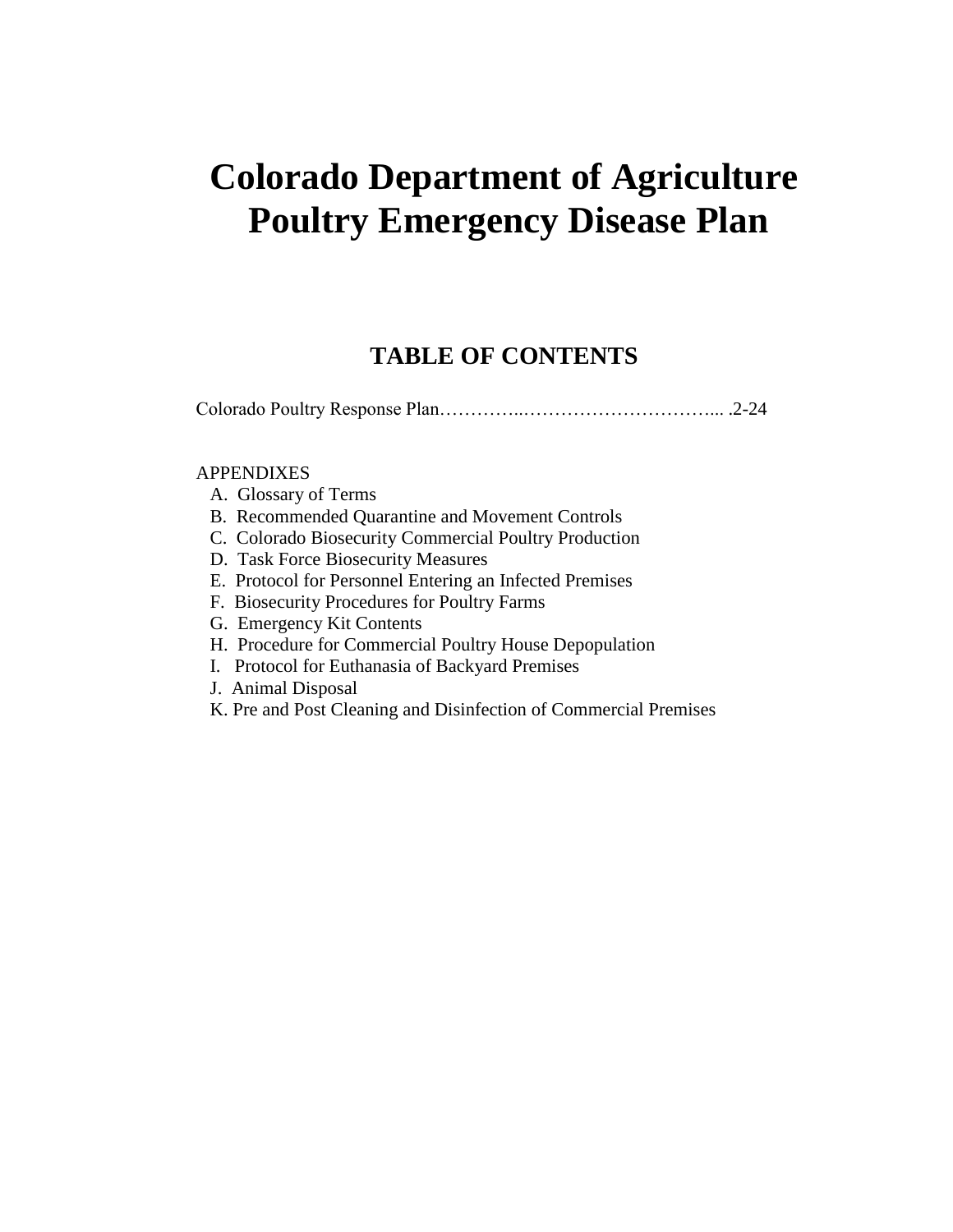# **Colorado Department of Agriculture Poultry Emergency Disease Plan**

### **1. Introduction**

In the event that there is an outbreak of a poultry disease significant to Colorado, a cooperative response between Colorado's Department of Agriculture, USDA and the poultry industry may be required in order to detect, contain, and eradicate the disease and complete the recovery phase of the incident.

This Colorado Poultry Emergency Disease Plan will be applicable to any poultry disease that causes significant morbidity or mortality in commercial or back yard poultry. At this time the diseases of concern would be Avian Influenza, Exotic Newcastle Disease or any other new, emerging or reportable disease that causes significant economic losses to the poultry industries of Colorado.

This plan would also be used in the event that other new or emerging poultry diseases of significant concern become prevalent in Colorado. While this plan primarily addresses HPAI, the prevention, protection, response and recovery aspects of emergency management to this disease would likely be applicable to many other highly infectious poultry diseases. Sections specific to the National Poultry Improvement Plan (NPIP) H5/H7 Low Pathogenic Avian Influenza (LPAI) Monitoring Program are also included to satisfy the basic requirements of the NPIP H5/H7 LPAI Monitoring Program of active surveillance, passive/diagnostic surveillance, and initial response and containment plan.

### **1.1 High Pathogenic Avian Influenza**

Avian influenza (AI) is a viral infection of birds caused by type A influenza viruses. AI viruses are classified as either highly pathogenic AI (HPAI) or low pathogenic AI (LPAI), based on the genetic features of the virus and the severity of disease in poultry. Of particular concern are the H5 and H7 subtype viruses. While most AI viruses are LPAI and usually result in mild or asymptomatic infections, HPAI viruses are associated with very high morbidity and mortality rates in poultry. Some LPAI virus strains are capable of mutating under field conditions into HPAI viruses.

High Pathogenic Avian Influenza is caused by type A influenza viruses of the family *Orthomyxoviridae.* The designation of highly pathogenic is determined by meeting criteria for specific genetic sequences and/or pathogenicity in poultry. The disease is transmitted directly through aerosol and fecal-oral routes and indirectly from contaminated clothing, equipment and vehicles. Incubation is from 1 to 7 days with morbidity and mortality ranging from 70 to 100%. Clinical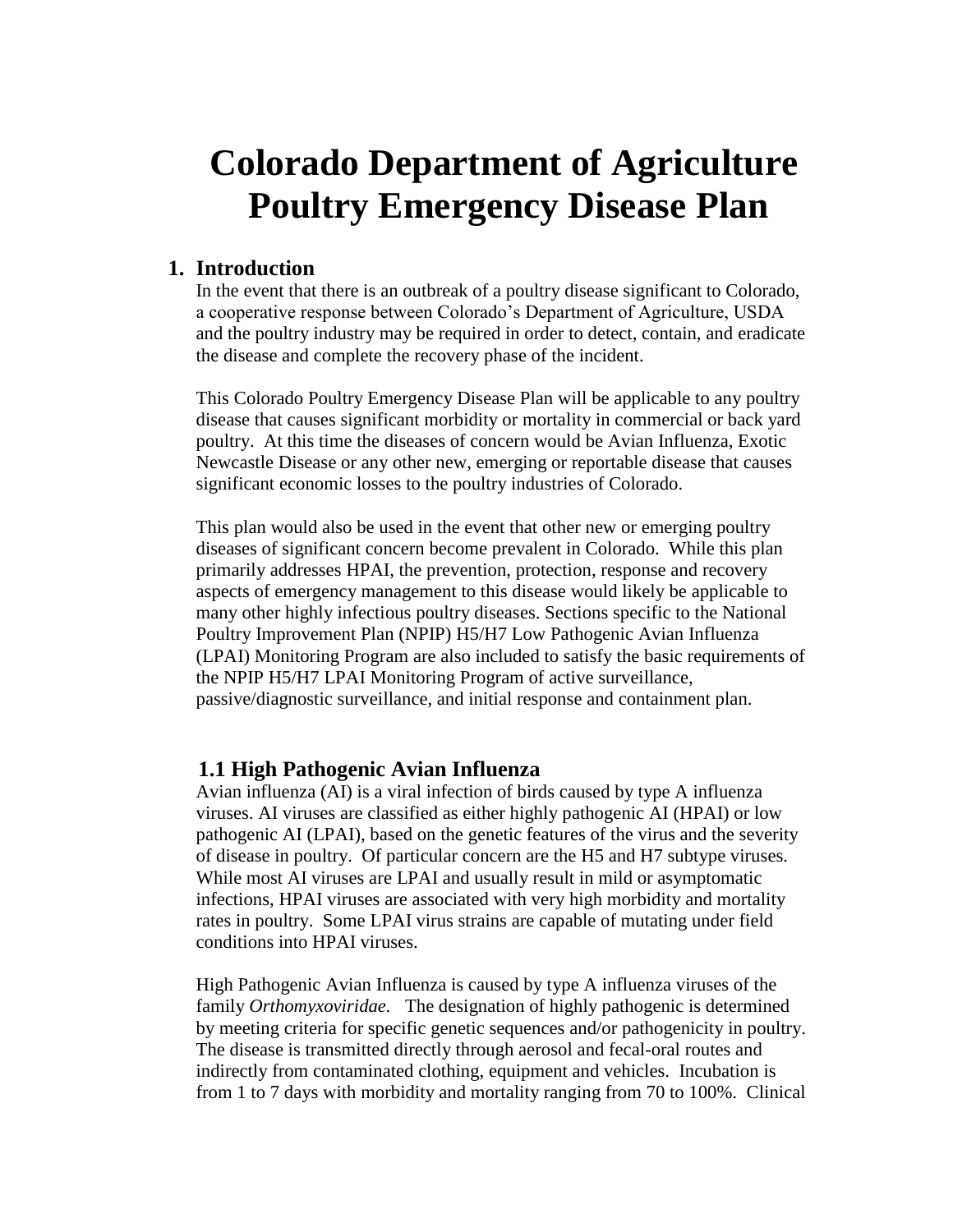signs include a severe drop in egg production, severe depression, anorexia, watery diarrhea, facial edema, cyanosis of the combs and wattles, and sometimes sudden death.

AI viruses are often found in migratory waterfowl, which may serve as a natural reservoir for the influenza A viruses. The reservoir of AI virus in wild birds should be considered a major source of infection for domestic birds, particularly free and open range poultry. Therefore, it is important to reduce the contact between these two groups. Live bird markets are another important reservoir of influenza viruses for commercial poultry.

# **1.2 Low Pathogenic Avian Influenza (LPAI)**

LPAI may present with very mild to moderate clinical signs. The clinical signs of LPAI are similar but less severe and notable as with the HPAI disease. It is likely that the response to a LPAI H5 or H7 outbreak may be very similar to that of a HPAI virus, due to the potential of the virus to mutate to a high pathogenic form. Vaccination upon approval of state and federal animal health officials may be an effective tool in response to a LPAI disease outbreak. The NPIP has approved both depopulation and vaccination in conjunction with enhanced biosecurity, and active surveillance as acceptable methods of eradication of H5 or H7 LPAI. Both options will be considered based on the epidemiological risk assessments, economic impact on the State and upon the joint agreement of the State Veterinarian, APHIS and poultry industry.

# **1.3 Exotic Newcastle Disease**

Exotic Newcastle Disease (END) is a contagious and often fatal viral disease affecting all species of birds. END is one of the most infectious diseases of poultry in the world. END can be so acute that many birds die without showing any signs of disease. High death rates can occur in unvaccinated poultry flocks. END affects the respiratory, nervous, and digestive systems. The incubation period for the disease ranges from 2 to 15 days. An infected bird may show the following signs:

- Sneezing, gasping for air, nasal discharge, coughing;
- Greenish, watery diarrhea;
- Depression, muscular tremors, drooping wings, twisting of head and neck, circling, complete paralysis;
- Partial to complete drop in egg production;
- Production of thin-shelled eggs;
- Swelling of the tissues around the eyes and in the neck;
- Sudden death;
- Increased death loss in a flock.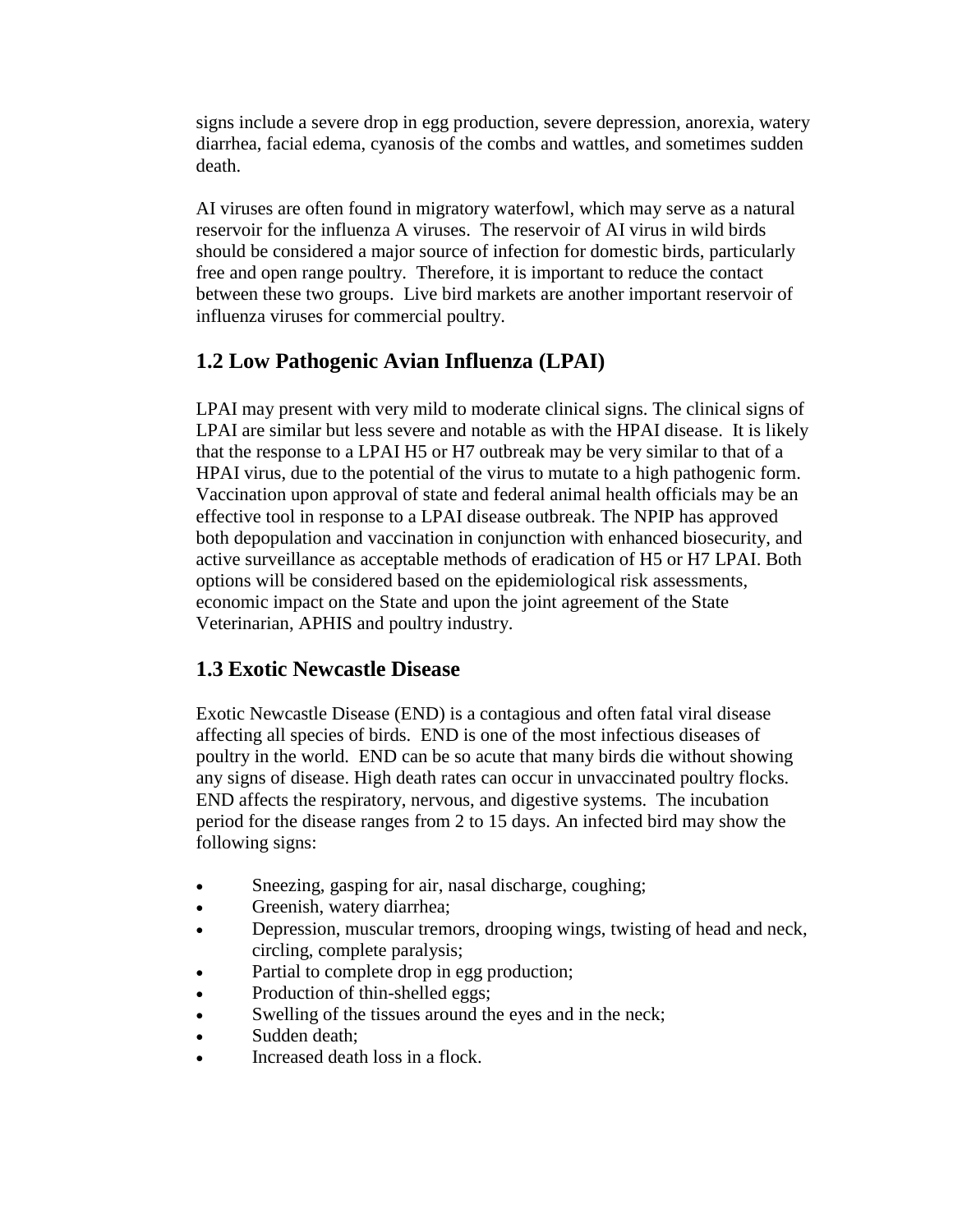END is spread mainly through direct contact between healthy birds and the bodily discharges of infected birds. High concentrations of the END virus are in birds' bodily discharges. Therefore, the disease can be spread easily by mechanical means. Virus-bearing material can be picked up on shoes and clothing and carried from an infected flock to a healthy one. The END virus can survive for up to three weeks in a warm and humid environment on birds' feathers, manure, and other materials. However, the virus is destroyed rapidly by dehydration and by the ultraviolet rays in sunlight.

### **2. Investigation Response for Poultry Disease**

A confirmed positive case of a highly contagious poultry disease will require the coordination and deployment of a large amount of resources in order to respond to the disease outbreak.

#### **2.1. Investigations for Highly Infectious Poultry Diseases:**

- **2.1.1** Rapid disease reporting of a possible disease outbreak of a highly contagious poultry disease to the State Veterinarian or Colorado Area-Veterinarian-In-Charge by producers, industry and veterinarians represents the first step in initiating investigations by Colorado's Division of Animal Industry. After an outbreak of disease is reported, the State Veterinarian will task out a Foreign Animal Disease Diagnostician (FADD) to do an investigation.
- **2.1.2** For precautionary measures during an investigation, the State Veterinarian may determine it necessary to implement a higher level of biosecurity. The State Veterinarian may also implement certain movement restrictions for poultry and poultry products. Decisions relative to movement restrictions would be based on the morbidity and mortality of a disease outbreak and the risk to other poultry facilities. Any movement restrictions that are determined necessary and the duration of these measures will be communicated to the producer either by the FADD or the State Veterinarian directly.

#### **3. Premises, Zones and Area Designations**

The designation of Control Areas and Zones is essential to successful quarantine and movement control activities. The State Veterinarian shall determine premises classification in the event of a highly infectious poultry disease outbreak.

#### **3.1 Premises Designations:**

**Infected Premises—**An infected premises is a premises with a laboratory diagnosis of HPAI.

**Contact Premises—**A Contact Premises is a premises related to a known Infected Premises by sound epidemiological evidence but on which a highly contagious poultry disease has not been diagnosed.

**Suspect Premises—**A Suspect Premises is a premise on which it is reasonable by virtue of clinical signs of illness, morbidity or mortality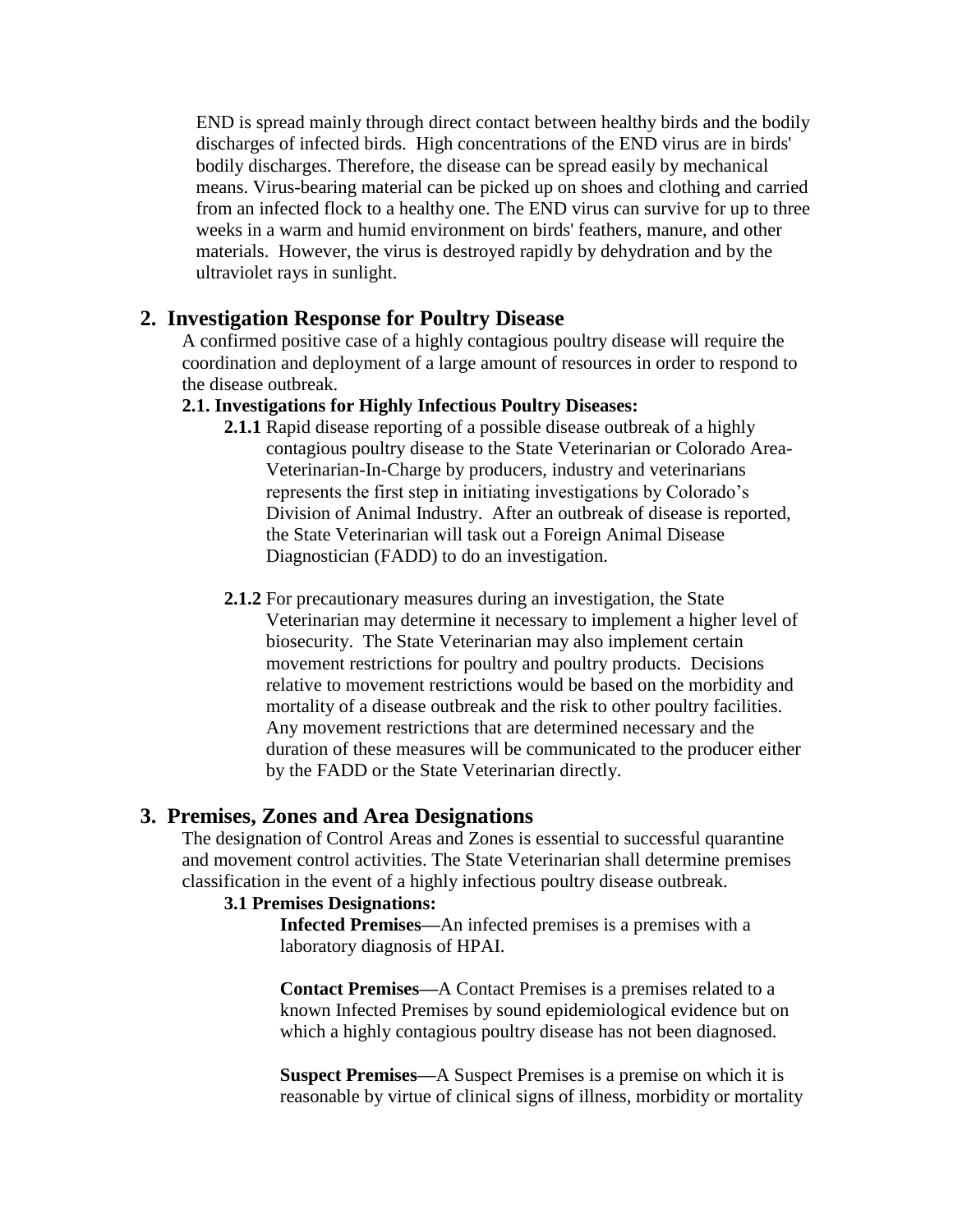to believe that some risk of a highly contagious poultry disease may exist.

**At-Risk Premises—**Premises within the Buffer-Surveillance Zone that have clinically normal susceptible birds are known as At-Risk Premises. Surveillance on an At-Risk Premises will be appropriate to prove the absence of the disease on that premises.

#### **3.2 Biological Control Zones and Areas**

**Infected Zone—**During an outbreak the Infected Zone initially will encompass the perimeter of all suspect and infected premises and will include as many of the Contact Premises as the situation requires.

**Buffer-Surveillance Zone—**The zone immediately surrounding the Infected Zone is the Buffer-Surveillance Zone.

**Control Area—**The Control Area consists of the Infected Zone and a Buffer-Surveillance Zone.

**Buffer-Vaccination Zone—**Emergency vaccination may be used to slow the spread of HPAI. The area where vaccination is being—or has been—practiced will be known as a Buffer-Vaccination Zone. The Buffer-Vaccination Zone borders the Infected Zone and is surrounded by a Buffer-Surveillance Zone.

**Free Zone—**A Free Zone is a zone in which the absence of a highly contagious poultry disease has been demonstrated by meeting requirements for disease-free (or "free") status as specified in the OIE International Animal Health Code.

**Surveillance Zone—**A Surveillance Zone is established within a Free Zone, along its border with the Buffer-Surveillance Zone within a Control Area. Surveillance in the Surveillance Zone will focus on premises determined to be at the highest risk of infection.

**Adjustment of Buffer-Surveillance Zone Boundaries—**The perimeter of the Buffer-Surveillance Zone will be adjusted appropriately as epidemiological information becomes available and the extent of the outbreak becomes better known.

**Compartment**—One or more premises under a biosecurity management system with specific disease control requirements including surveillance, biosecurity measures and other disease control requirements for the purposes of permitted movement upon approval of the State Veterinarian.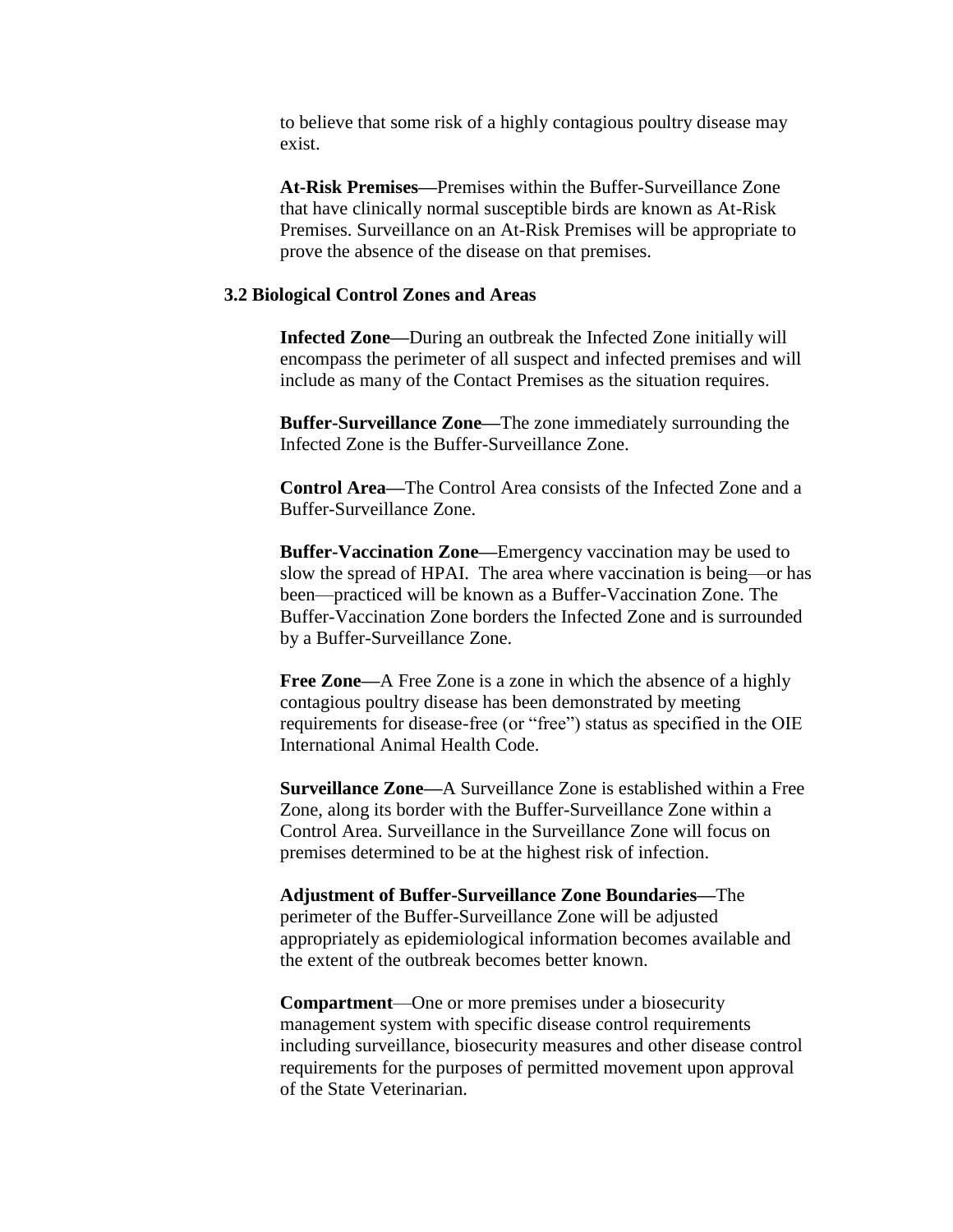**General Operations Area**—The area outside of the Biological Control Area where there is no direct contact with poultry, poultry products, beddings or wastes by personnel, equipment or vehicles.

**Biological Control Area**—The area within a premises where direct contact with poultry, poultry products, bedding or wastes presently exists or had previously occurred.

#### **4. Activities for Control and Eradication of HPAI, END, H5/H7 LPAI & other LPAI subtypes**

#### **Disease Eradication Plan:**

#### **4.1 HPAI and END:**

The farm will be quarantined and strict biosecurity measures will be met. HPAI and END are OIE emergency animal diseases and infected farm(s) will be depopulated. Surveillance of all farms surrounding an infected premise within the quarantine zone and any contact or suspect premises outside the quarantine zone:

 a. AGID and RRT-PCR for H5 or H7 AI and END will be used in the first week of surveillance.

b. Tracheal swabs from dead birds will be tested weekly using RRT-PCR.

Controlled ring vaccination of flocks surrounding an infected premise may be used upon approval of the Sate Veterinarian and the USDA if there is evidence that the disease is spreading and can not be controlled and eradicated by quarantine, biosecurity and depopulation.

Quarantine will be lifted after the last previously infected flock is depopulated and the house is cleaned and disinfected and the disinfected house is tested negative of the virus.

#### **4.2 H5 or H7 LPAI:**

The farm will be quarantined and strict biosecurity measures will be implemented. Based on epidemiologic assessment, an infected farm may be depopulated with the approval of the state veterinarian and the USDA. If the birds have to be moved off of the farm for disposal, the depopulation may take place as much as two to four weeks after the initial outbreak in order to reduce the amount of virus being shed by the infected birds that could contaminate the roadways when the infected flock will be depopulated. Infected birds usually stop shedding the virus four weeks after infection. Appraisal of the flock, if possible, should occur prior to depopulation.

#### **4.2.1 LPAI Vaccination Protocol:**

 a. Controlled vaccination of commercial layers, layer breeders, broiler breeders, and turkey breeders in conjunction with strict biosecurity, active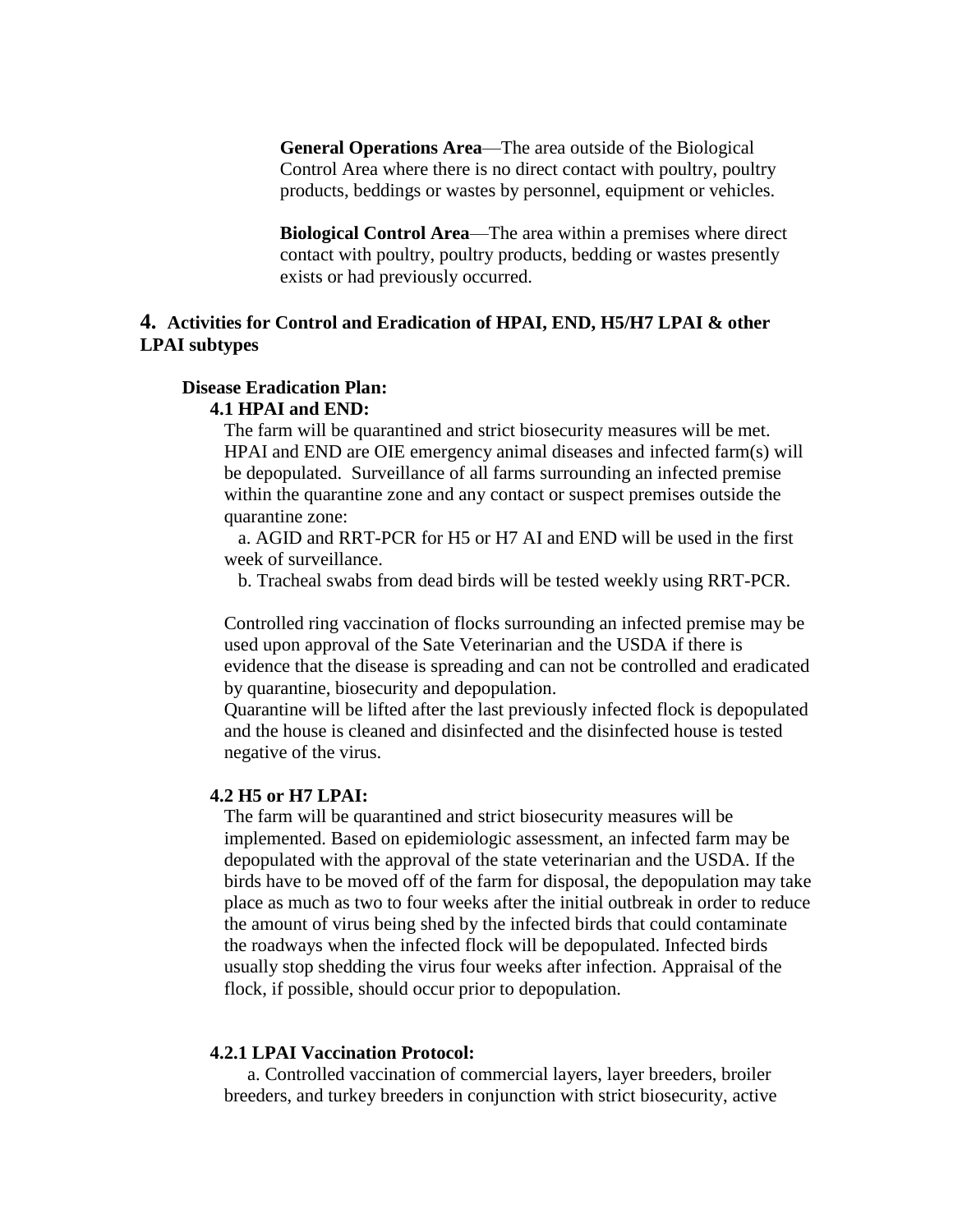surveillance, sequential depopulation and repopulation plan may be used as a method to eradicate the disease upon the approval of the State Veterinarian and the USDA.

 b. Replacement pullets will be vaccinated twice at least three weeks prior to placement to an infected or positive premise/farm. Previously infected layers/breeders will be vaccinated once either via subcutaneous or intramuscular injection. Pullets that will be older than six weeks at the start of vaccination will be vaccinated once.

 c. Eighty to one hundred sentinel birds may be co-mingled with vaccinated flocks to monitor virus recirculation and infection.

 d. Sentinel birds will be bled every other week for HI test and dead birds from the infected farm will be swabbed every week for RRT-PCR test. Any dead sentinel will be sent to an approved diagnostic laboratory for postmortem testing.

 e. Vaccine will be under the control and permitted for use by the State Veterinarian and the USDA. The vaccine is strictly limited to flocks on the positive premises and to replacement pullets prior to placement on the positive premises.

 f. The affected farm producer must submit a signed flock eradication and repopulation plan (sequential depopulation and repopulation) that will be reviewed and co-signed by the State Veterinarian and APHIS.

#### **4.1.2 H5H7 LPAI Surveillance and Testing:**

Surveillance of all farms surrounding an infected premise within the quarantine zone and any contact or suspect premises outside the quarantine zone:

 a. AGID and RRT-PCR for H5 or H7 AI will be used in the first week of surveillance.

 b. Tracheal swabs from dead birds will be tested weekly using RRT-PCR. Flu Detect Synbiotic, Directigen or Binax could also be use in the surveillance of AI.

 c. Surveillance will continue weekly until the infected flock has been free of active infection for at least 30 days or until all surrounding and contact flocks/farms have been sufficiently tested and found free of active infection for a period of at least 30 days.

 d. Quarantine may be lifted by approval of the State Veterinarian after the last previously infected flock is depopulated and the house is cleaned and disinfected and is cultured negative of the virus.

#### **4.1.3 LPAI other than H5 or H7 subtypes**

a. The flock/farm will be quarantined and strict biosecurity measures will be implemented.

b. Spent laying hen, layer breeders, broiler breeder, turkey breeder, broilers and turkey meat flocks found to be serologically positive to LPAI but without the ability to infect sentinel birds or evidence of virus shedding may be moved to approve slaughter. Sequential depopulation by slaughter may occur once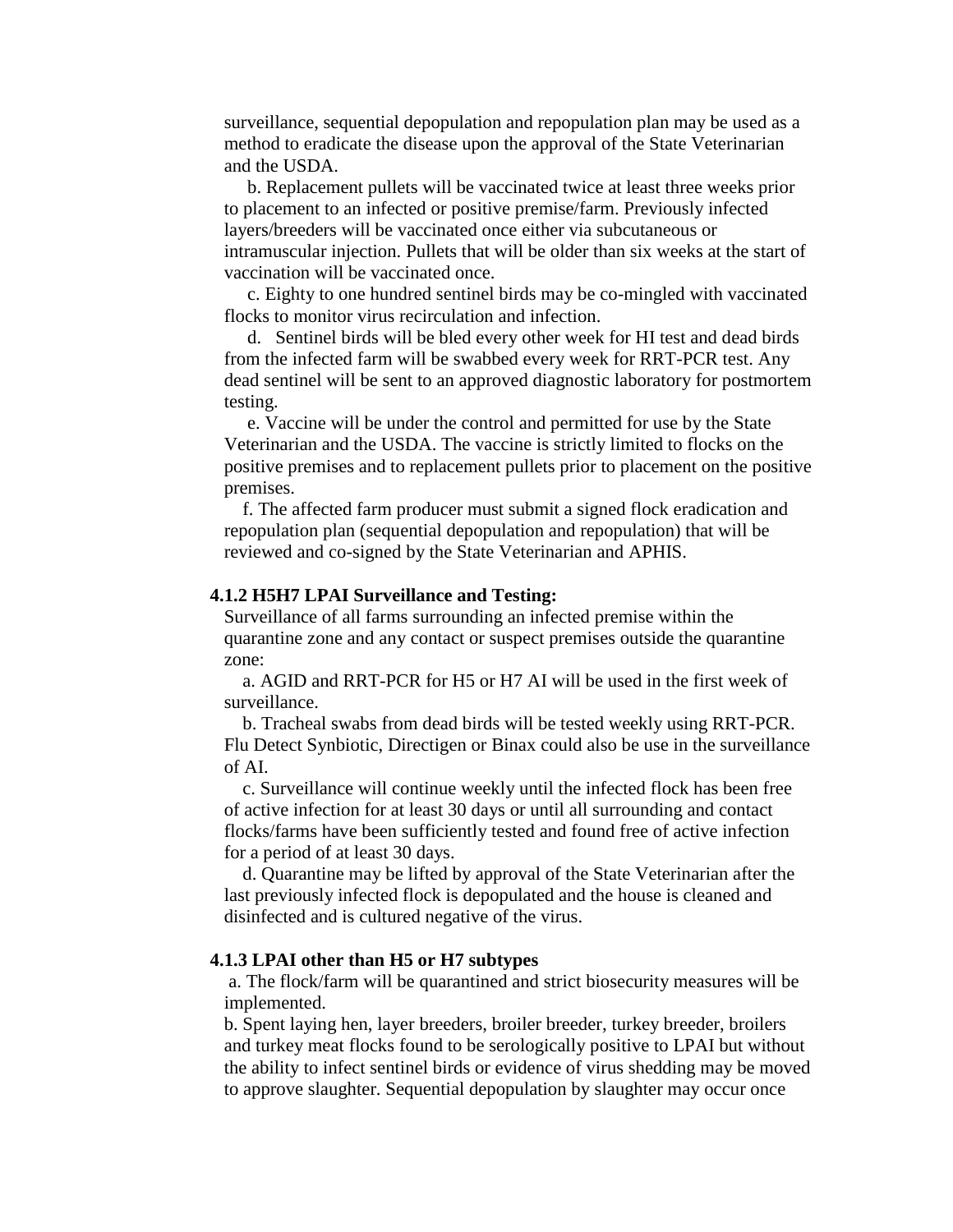sentinel birds and viral testing indicate that the flock/farm to be without active infection for a period of at least three weeks.

c. Controlled vaccination of commercial layers, layer breeders, broiler breeders, turkey breeders and turkey meat flocks in conjunction with strict biosecurity and active surveillance may be used as a method to eradicate the disease upon the approval of the State Veterinarian and the USDA.

Vaccination protocol will be the same as the vaccination protocol of H5 or H7 LPAI.

d. Surveillance of all farms surrounding an infected premise within the quarantine zone and any contact or suspect premises outside the quarantine zone. AGID and RRT-PCR for H5 or H7 AI will be used in the first week of surveillance. Tracheal swabs from dead birds will be tested weekly using RRT-PCR. Flu Detect Synbiotic, Directigen or Binax could also be use in the surveillance of AI.

e. Surveillance will continue weekly until the infected flock has been free of active infection for at least 30 days or until all surrounding and contact flocks/farms have been sufficiently tested and found free of active infection for a period of at least 30 days.

f. The quarantine may be lifted three weeks after the last previously infected flock is depopulated and the house is cleaned and disinfected and is cultured negative of the virus.

#### **4.1.4 H5/H7 LPAI Monitoring Program:**

The State will maintain "H5/H7 Avian Influenza Monitored State" status under the NPIP program for avian influenza. All commercial producers should sign a Memorandum of Understanding (MOU) with the State Veterinarian. The commercial producer has the responsibility to implement biosecurity measures in his/her farm. He/She has to maintain complete flock records such as daily mortality, feed/water consumption, egg production etc.. and shall make such records available for review by the State Veterinarian upon request.

Testing/Monitoring Plan:

a. Active Surveillance:

Commercial table-egg layers:

- 1. Eleven birds or eggs tested negative 30 days prior to disposal or
- 2. Eleven birds or eggs tested negative during a 12 month period or
- 3. Flocks that have ongoing active and passive surveillance program

for H5/H7 subtypes of AI approved by OSA and APHIS. Commercial meat-type chickens:

1. Eleven birds per flock tested negative within 21 days of slaughter or

2. Flocks that have ongoing active and passive surveillance program

for H5/H7 subtypes of AI approved by OSA and APHIS.

#### Commercial Turkey:

1. Sixty birds tested negative each month or

2. Flocks that have ongoing active and passive surveillance program for H5/H7 Subtypes of AI approved by APHIS.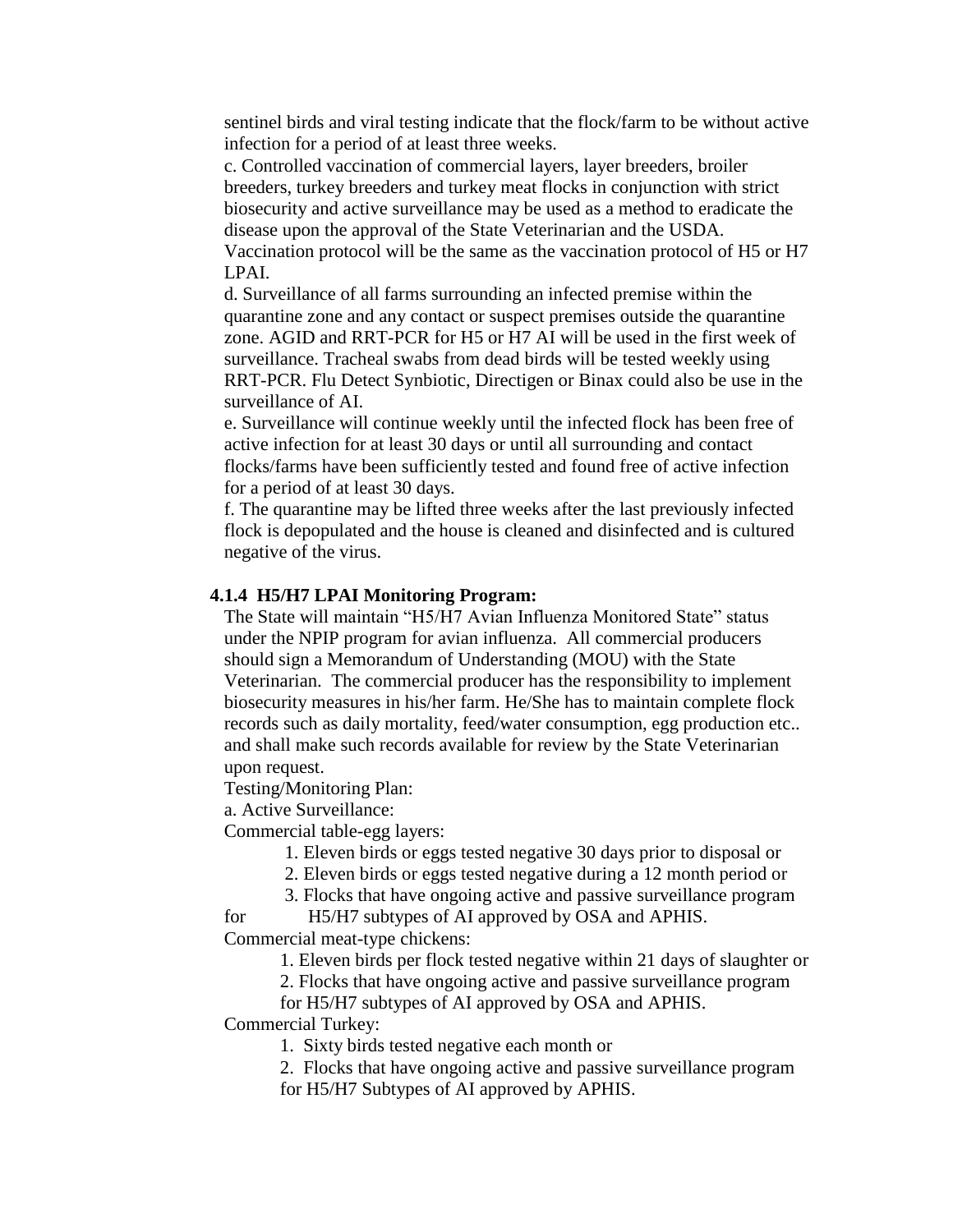b. Passive or Diagnostic Surveillance – All laboratories that perform diagnostic procedures on poultry will examine all submitted cases of unexplained respiratory disease, egg production drops, and mortality for AI. AI Screening Tests:

1. All blood or egg yolk samples will be tested using Agar Gel Immunodiffusion (AGID). All AGID positive tests will be further tested by the National Veterinary Services Laboratory (NVSL) using Hemagglutination Inhibition (HI) test. Confirmatory diagnosis will be done by NVSL through virus identification. All antigens or test kits that will be used must be licensed by the Center of Veterinary Biologics.

2. Blood or egg yolk samples can also be tested with Enzyme-linked Immunosorbant Assay (ELISA) but any ELISA positive samples must be confirmed on AGID.

3. Oropharyngeal, tracheal, and cloacal swabs will be tested using Real-time Reverse Transcriptase-Polymerase Chain Reaction (RRT-PCR). They can also be tested using the Flu Detect Synbiotics, Directigen or Binax. All positive results will be sent to NVSL for confirmatory diagnosis

### **5. Disease Control: Personnel, Vehicle and Cleaning and Disinfection Operations**

#### **5.1 Personnel**

- **5.1.1** Any employee(s) or visitor(s) entering or exiting the Biological Control Areas should meet specific biosecurity requirements to decrease the chance of disease spread. Biosecurity requirements shall include personal protective equipment necessary to protect employees or responders from disease exposure during operations and also serve to limit potential for transfer of infectious agents across an established clean line; thereby preventing the movement of pathogenic organisms out of the biologic control operations area of the infected premises. PPE shall include coveralls or tyvek suits, appropriate water resistant foot or boot covering, head or hair covering, and appropriate PPE respirator equipment.
- **5.1.2** Employees and visitors that have direct contact with the Biological Control Area should undergo documented cleaning and disinfection protocol before exiting into the General Operations Area.
- **5.1.3** PPE guidelines for Colorado Department of Agriculture employees shall be according to guidelines in the attached PPE annex. The guidelines provide guidance as to what equipment is recommended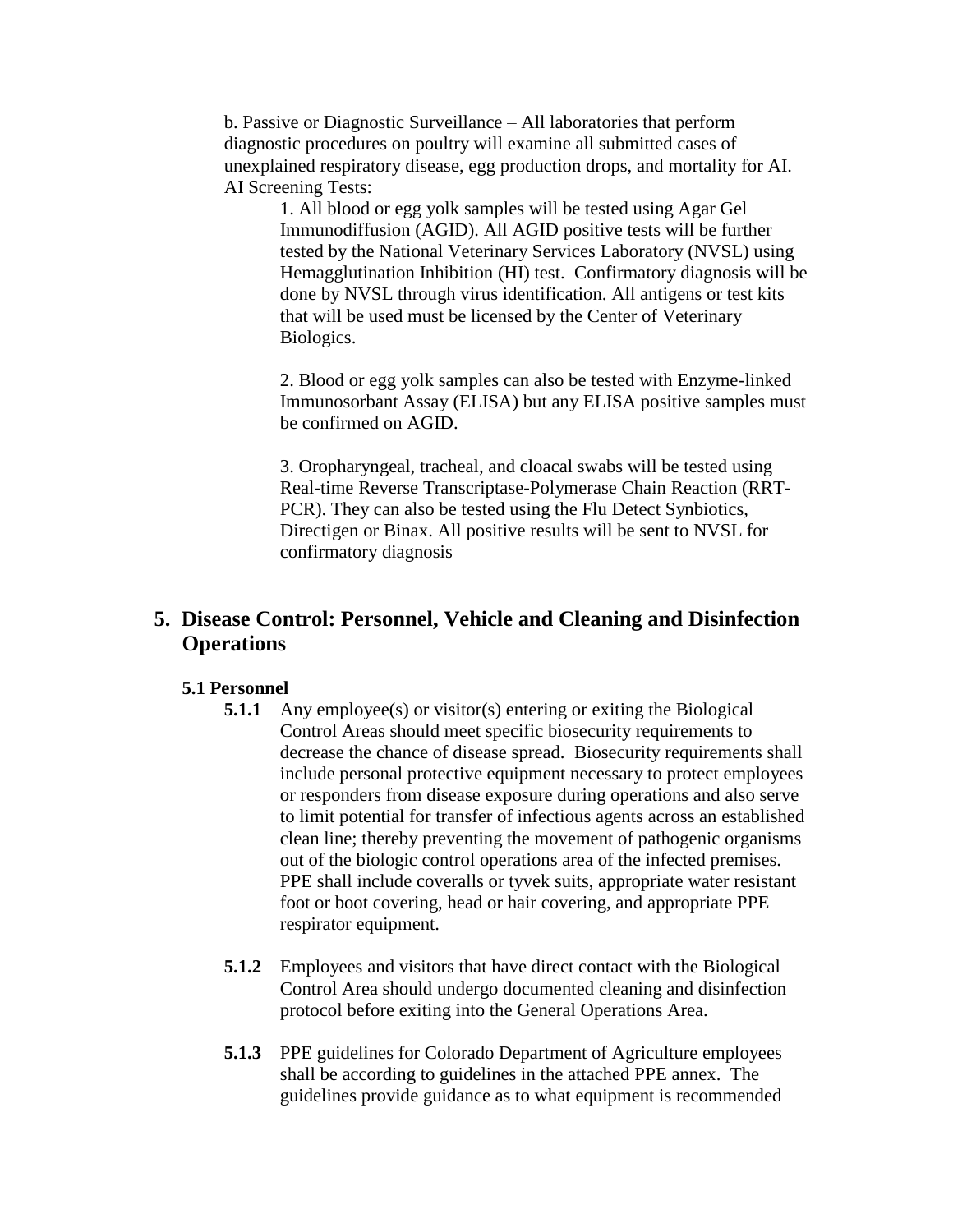according to whether HPAI is or is not diagnosed in the US, whether there are sick/dead birds on the premises, the task the employee is being designated to complete, and in the event that HPAI is diagnosed in Colorado, then what zone, area or premises designation the employee is tasked to work in.

# **5.2 Vehicles and Equipment**

- **5.2.1** No vehicles or equipment that have had contact with the Biological Control Area should be allowed to enter the General Operations Area without following an approved cleaning and disinfecting procedure to control disease spread.
- **5.2.2** Equipment or vehicles that are stationed in the General Operations Area should follow pre-established traffic patterns to prevent entry into the Biological Control Area.

### **5.3 Feed, Egg transport, or other essential delivery**

- **5.3.1** The proper controls for the movement of poultry or poultry products within Biologic Control Areas or Zones are very important. Movement controls are necessary to prevent further disease exposure yet movement within a risk based permitted system will likely be necessary to allow for business continuity. The balance between disease control and the ability to allow permitted movement of poultry or poultry products is an important aspect of emergency management. The attached appendix L: " Movement Protocol Egg Products and Day-Old Chicks and the Movement Controls for Eggs and Egg products are included for reference for use within an Incident Management System.
- **5.3.2** Permitted movement of eggs which are washed, sanitized, and packed in new materials may be moved into normal marketing channels. If allowed, the trucks hauling these eggs must not visit another premises between the production site and the market. Egg handling materials must be cleaned, sanitized, and returned to the premises of origin without contacting materials going to other premises. Disposable egg flats or sanitized, plastic flats must be used to transport eggs.
- **5.3.3** Eggs that are sold as "nest run" and are not washed and sanitized must be moved directly to only an "off-line" breaking operation for pasteurization and used for breaking only, if allowed. The egg handling materials must be handled as described in (13.5)? above.
- **5.3.4** Liquid egg products may continue to be moved to pasteurization facilities provided that the tankers are cleaned and disinfected before entering and exiting the premises.
- **5.3.5** A designated entry protocol and route for feed or other essential delivery should be determined. Protocols should be instituted requiring the drivers to remain in the cab while an employee facilitates the delivery of feed. Unless open for direct communications with farm employees, cab windows should remain closed to prevent flies from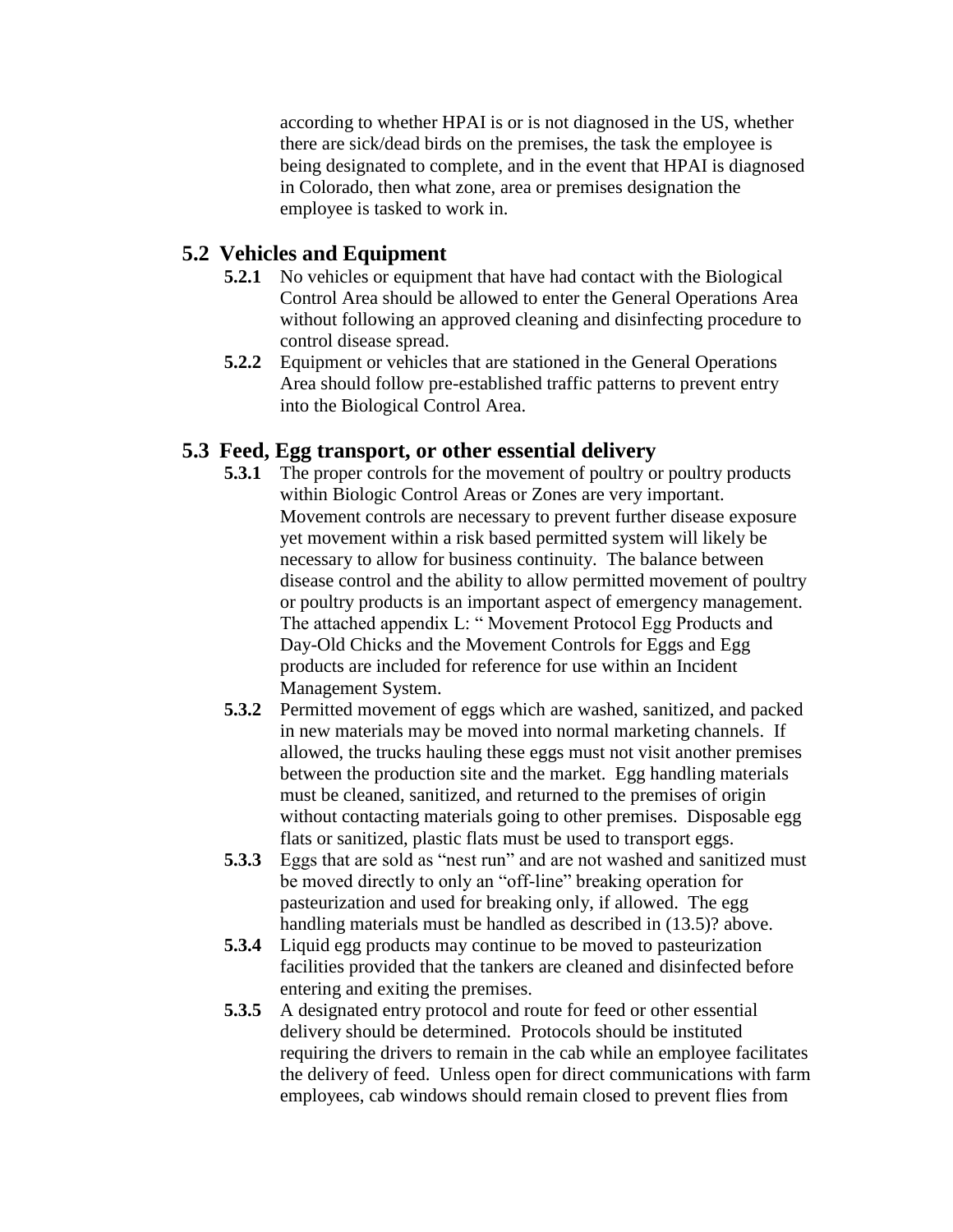being transported to new premises. A complete cleaning and disinfection (approved disinfectants) of the vehicle exterior using ( an appropriate product, such as Virkon,) out after feed delivery should be done to control disease spread.

### **5.4 Records**

**5.4.1** Record keeping should include a log of all visitors and vehicles on and off the premises. The log should document all types and purposes of traffic on and off of the premises.

### **5.5 Cleaning and Decontamination (C&D)**

**5.5.1** The pre-establishment of a C&D area on a premises aids in decreasing disease spread and is an essential asset during response activities. Optimally, C&D areas should be on a hard surface, preferably sealed concrete, with adequate drainage to a temporary containment basin. A designated route for entry and exit to the C&D area that prohibits cross traffic is necessary and a designated area for changing, showering and hand washing is desirable.

### **5.6 Wild Bird, Insect, and Rodent Control**

**5.6.1** Wild bird, rodent, and insect control programs must be implemented on the premises during disease response operations. For example: AI viruses have been isolated from house flies, darkling beetles, and hide beetles.

### **6. Investigation Guidelines for Response of Infected Premises or Contact Premises**

- **6.1** The primary goal of an investigation is to determine if a highly infectious poultry disease is present in Colorado's poultry population. The investigation allows for the collection of any samples necessary to confirm or rule out the presence of a disease while gathering essential epidemiological information that would be used in the event a response is necessary. Initial information required from the premises includes: type of poultry facility, plat map description, GPS coordinates, type and number of buildings, available resources (skid loaders, tractors, trucks etc.), number of personnel or employees, number, type, age and weight of poultry, and number of eggs produced per day, if applicable.
- **6.2** Information from the investigation will be reported to the State Veterinarian who will coordinate a risk assessment which will determine turn around time on diagnostic samples and aid in establishing appropriate disease control measures. The reporting of a positive result for a highly infectious poultry disease, such as HPAI, H5 or H7 LPAI to the State Veterinarian will begin a chain of events to determine what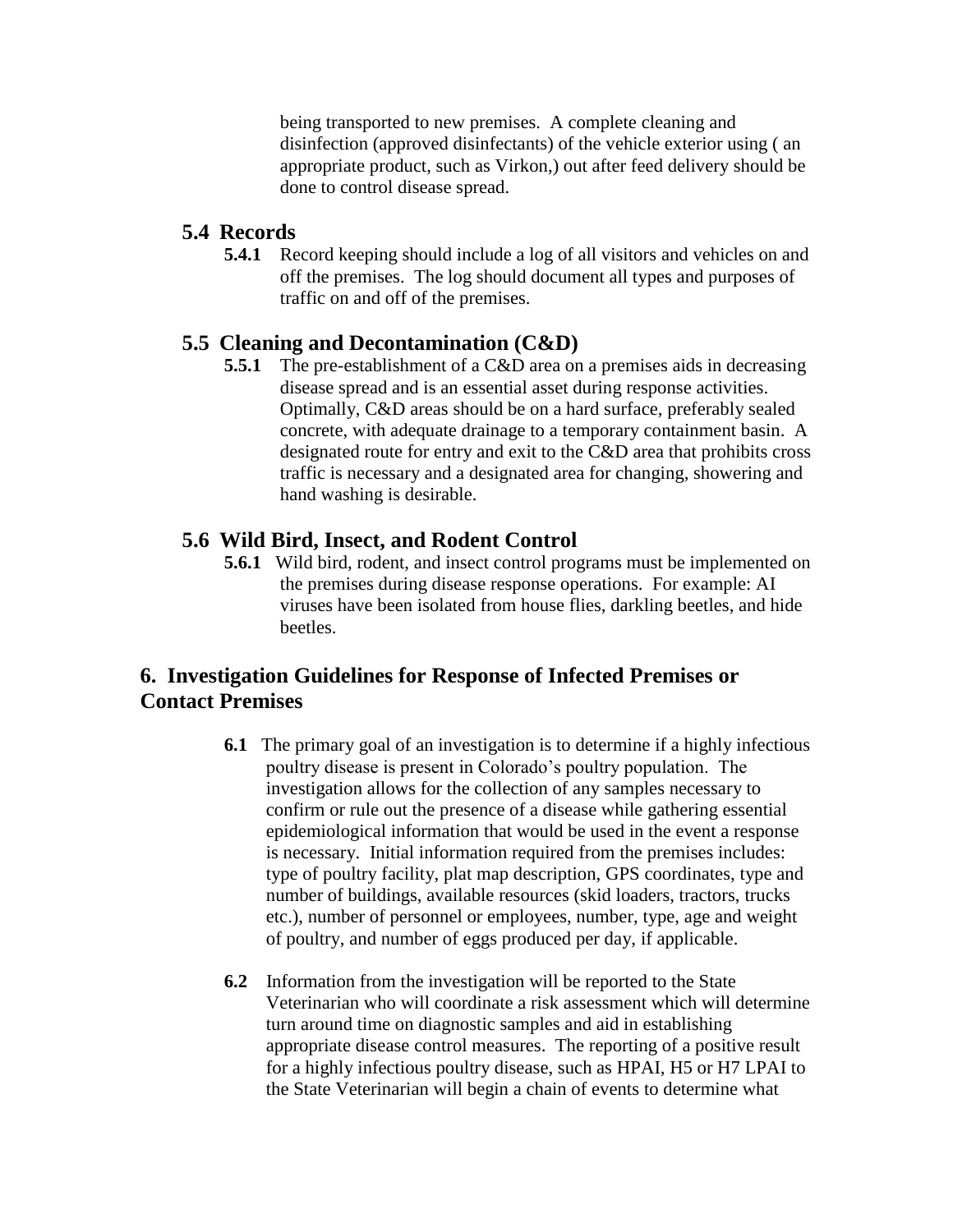would be an appropriate response by Colorado's Department of Agriculture and Colorado's USDA Area-Veterinarian-In-Charge, and poultry industry.

- **6.3** The activation of an emergency plan is at the discretion of Colorado State Veterinarian. Upon receipt of a Colorado State University Veterinary Diagnostic Laboratory presumptive positive, or NVSL confirmed positive HPAI, H5/H7 LPAI, END, the State Veterinarian will activate the disease response emergency operations.
- **6.4** The Colorado State Veterinarian will immediately contact the Commissioner of Agriculture, Deputy Commissioner and the USDA Colorado Area Veterinarian-In-Charge and relay all known information associated with the positive test notification. The State Veterinarian should be prepared to make recommendations with respect to activation of the Colorado Animal Response Plan, activation of the Colorado Department of Agriculture EOC. The State Veterinarian should be prepared to provide the following information:

a. Name of the verifying laboratory official reporting the confirmatory test and call back telephone number.

b. The name and location of the infected premises including GPS and official premises ID designator, if issued.

c. The type of production facility and number of birds on the infected premises.

- **6.5** If notification of a positive test sample is after normal working hours, on a weekend or holiday, the State Veterinarian will attempt to initiate a conference call with the Commissioner, Deputy Commissioner and the Colorado Area Veterinarian-In-Charge at their after-hours contact numbers.
- **6.6** Based on direction from the Commissioner, Deputy Commissioner and the Colorado Area Veterinarian-In-Charge, the State Veterinarian will contact Colorado Department of Agriculture VMO's or USDA VMO's and field assistants to report to Department headquarters or Incident Command Post location. The Incident Command Post will normally consist of the following functional positions:

a. Incident Commander (State Veterinarian or Commissioner's designee)

- b. Safety Officer
- c. Public Information Officer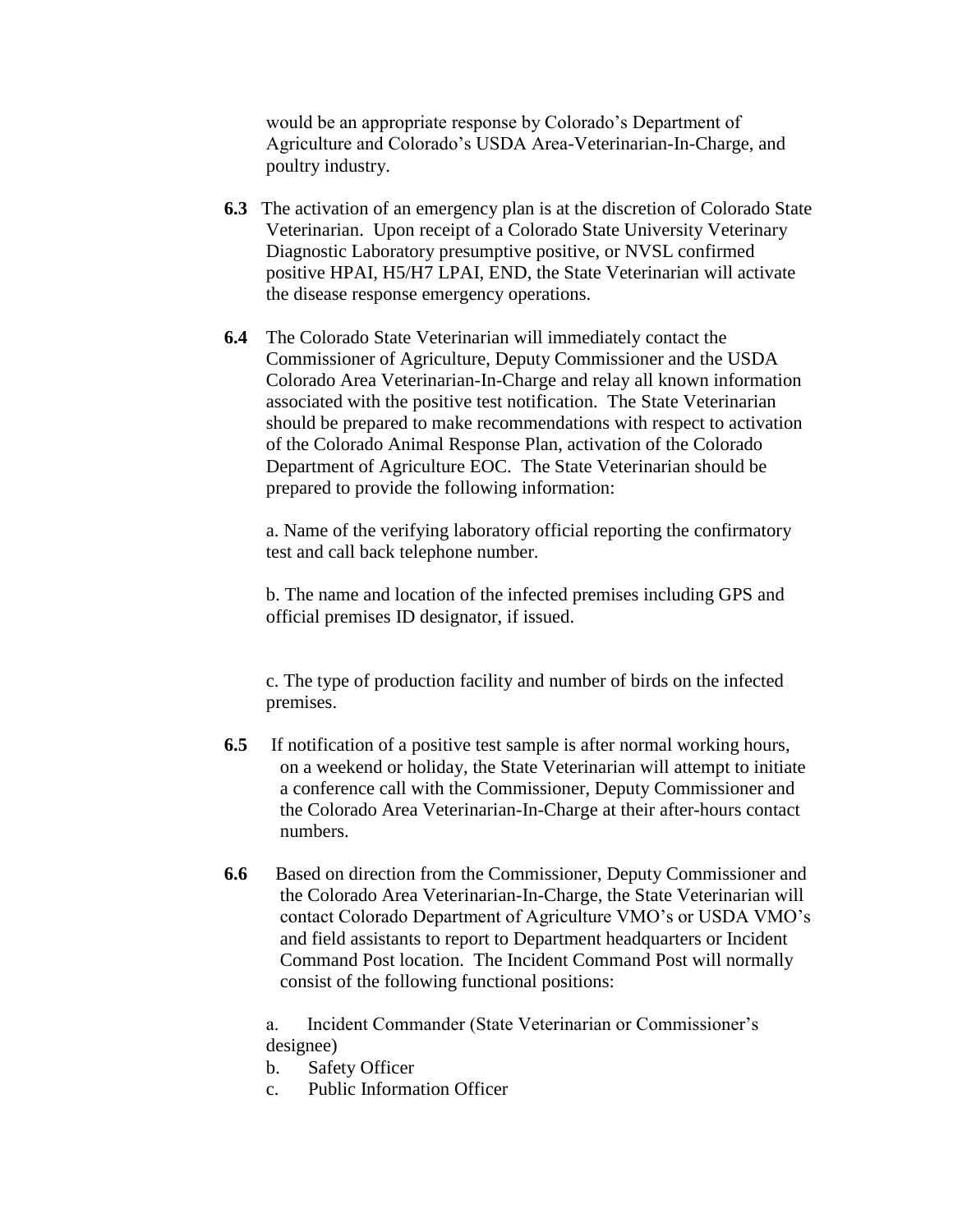- d. Operations Chief
- e. Planning Chief
- f. Logistics Chief
- g. Finance & Administrative Chief

Additional staffing requirements for Colorado Incident Command functions will be determined by the Incident Command Team, upon arrival at the Department headquarters or at the ICP location.

- **6.7** The State Veterinarian will coordinate with the Commissioner, Deputy Commissioner and the Colorado Area Veterinarian-In-Charge for notification of the following state, federal and local agencies:
	- a. The Office of the Governor (Commissioner will notify)
	- b. The Office of the Attorney General
	- c. Colorado Department of Public Health and Environment
	- d. Colorado State Patrol
	- e. Colorado Department of Transportation
	- f. Colorado Department of Natural Resources
	- g. Colorado Department of Emergency Management
	- h. Local law enforcement and (if criminal or terrorist introduction of the disease is suspected) FBI and Colorado Bureau of Investigation.
	- i. County Departments of Emergency Management, Public Health and Indian Tribes in affected jurisdictions(s).
	- j. Wyoming, Nebraska, Kansas, Oklahoma, New Mexico, Arizona and Utah Departments of Agriculture.

**6.8** The State Veterinarian will notify the poultry industry through the Colorado Poultry Health Board and the Colorado Poultry Disease Committee.

#### **7. Physical Containment**

In general order of importance the following steps are necessary to control a disease outbreak, 1) Site Security, 2) Site Biosecurity and development of a C& D area, 3) Appraisal/Indemnity, 4)Euthanasia of live birds, 5) Disposal of Carcasses, 6) Cleaning and Disinfection (C&D) of buildings, 7) C&D of Environment. Below is a description of each activity.

#### **7.1 Site Security**

Any site that is under investigation as an infected premise, a suspect premises, or a contact premises shall take steps to prevent all nonessential traffic. These are considerations for feeding, processing and care of birds during investigations, especially, for the index farm. All traffic should be prohibited from entering the premises unless directly involved in the care of poultry or in the investigation and response.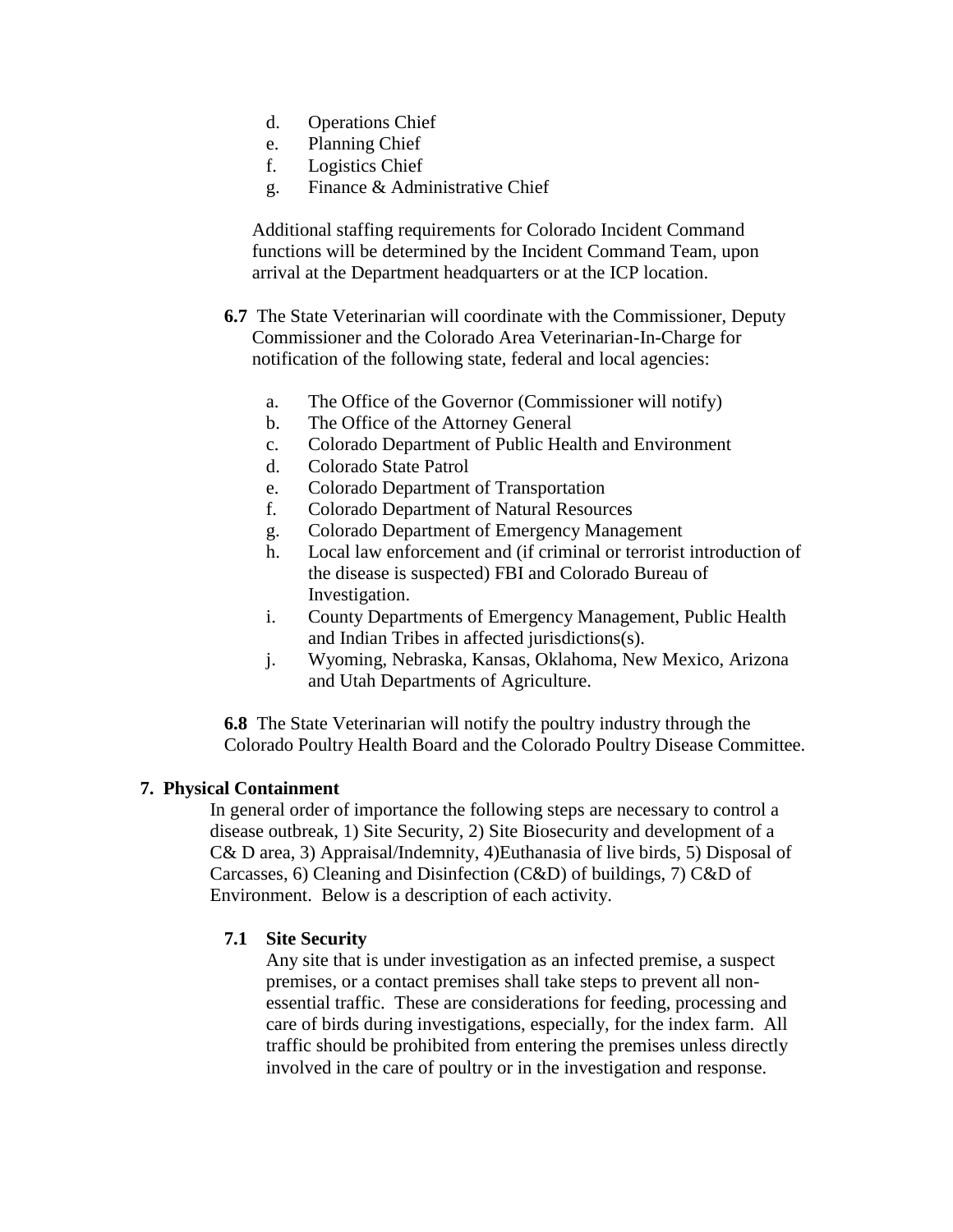#### **7.2 Entry/Exit Point**

One entry/exit point must be designated and all other access points must be blocked to prevent entry or exit from the premises. The designated entry/exit point should be on a level, solid surface. Access to water, either by hose or tanker truck, will be necessary for cleaning and disinfecting if a designated C&D area has not be established.

#### **7.3 Non-Essential Personnel, Equipment and Vehicles**

Personnel, equipment and vehicles that are not participating or being used in the general care of poultry or in the response efforts are considered non-essential and will be prohibited from entering the premises. All personnel on an infected premise must undergo an approved method of cleaning and disinfection before exiting. Any personal vehicles leaving the premises must undergo an approved cleaning and disinfection protocol and will not be allowed to re-enter the Biological Control Area of the premises. All non-personal vehicles and equipment on the premises may be prohibited from leaving unless preapproved by the State Veterinarian and only after undergoing acceptable cleaning and disinfection.

#### **7.4 Designated Decontamination Area**

A designated decontamination area on the premises shall be established. This is an area where personnel, vehicles, and equipment will undergo cleaning and decontamination prior to leaving the premises. This area should be close to the entry/exit point, on a hard surface, and should have access to water.

#### **7.5 Entry Procedures**

All personnel should have on the appropriate personal protective clothing and equipment prior entering the premises. This can be accomplished prior to exiting the vehicle or at a changing tent or station, if available. All personnel shall adhere to prior training and protocol concerning PPE procedures.

#### **7.6 Essential Personnel**

Essential personnel are required to wear personal protective gear determined necessary to protect or prevent the spread of the disease and to mitigate any zoonotic disease potential. Personnel entering the premises will be required to wear disposable or adequately cleaned and disinfected boots, coveralls, gloves, head/hair covering and masks. These items must be put on prior to entry onto the premises and must be removed and disposed prior to leaving.

#### **7.7 Essential Equipment**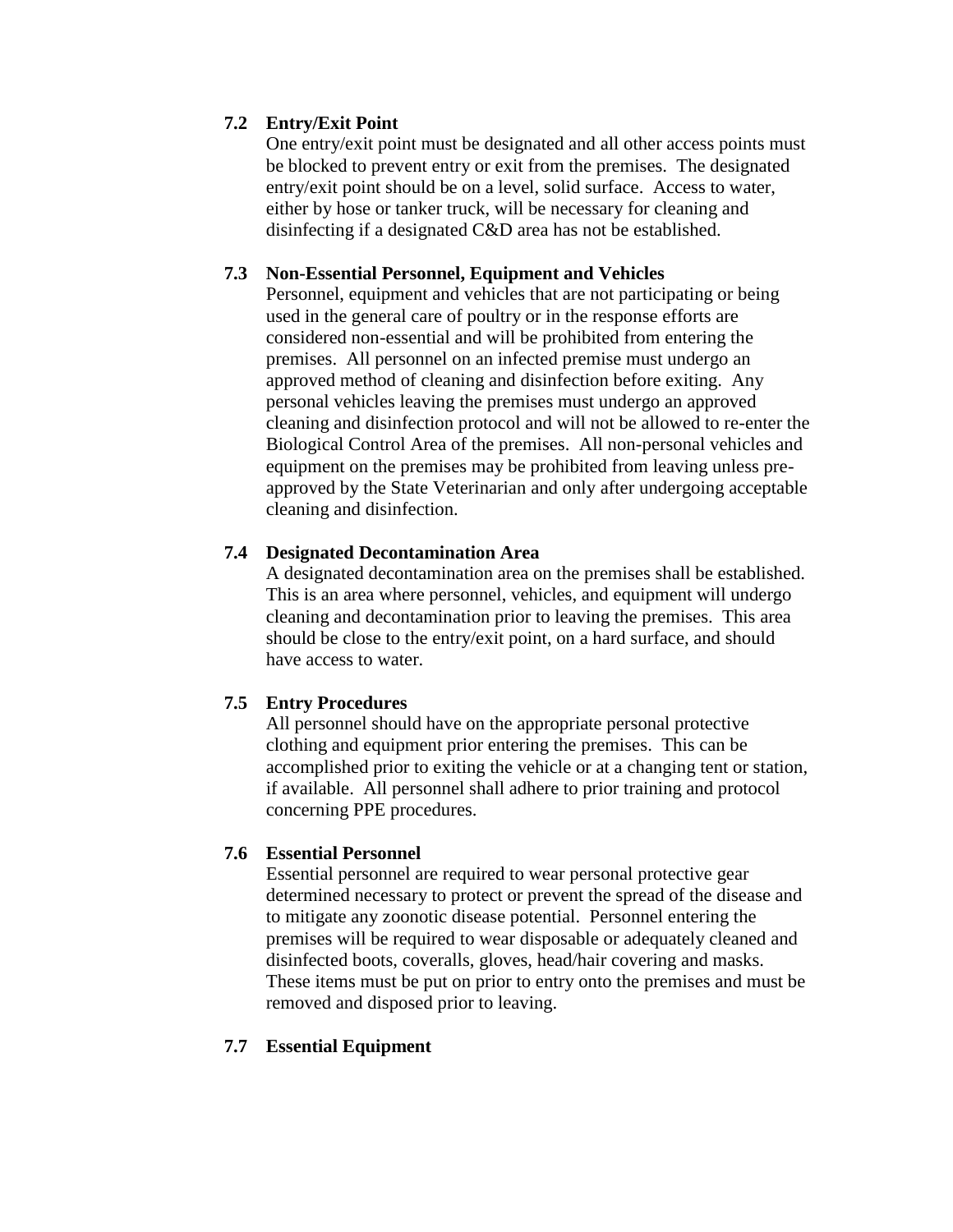Essential equipment may enter the premises but will not be allowed to exit until cleaned and disinfected in accordance with established protocol.

#### **7.8 Non-Essential Equipment**

Non-essential vehicles and/or equipment will not be allowed on the premises and must be parked at a designated area off site outside the Biological Control Area to prevent contamination. This may include parking on the road or at a pre-approved location close to the premises.

#### **8. Hold Orders and Quarantines**

#### **8.1 CRS 35-50-103 Definitions**

(5) "Hold" means a temporary order issued by the state veterinarian when an infectious or contagious disease is suspected in livestock to isolate any specific livestock, premises, county, district, or section of the state; restrict the movement of livestock; and specify sanitary measures, pending completion of testing.

(10) "Quarantine" means an order issued by the commissioner when testing has confirmed the presence of an infectious or contagious disease in livestock, which order isolates specific livestock, premises, counties, districts, or sections of the state; restricts the movement of livestock; and specifies sanitary measures.

#### **8.2 CRS 35-50-111. Hold/Quarantine Actions**

(2) The commissioner may place a hold upon any specific livestock, premises, county, district, or section of the state for the purpose of preventing the spread of an infectious or contagious disease when clinical signs and symptoms suggest the presence of the disease and laboratory confirmation is pending.

(3) Once testing has confirmed the presence of an infectious or contagious disease, the commissioner may quarantine any specific livestock, premises, county, district, or section of the state for the purpose of preventing the spread of any infectious or contagious disease within the state, under such rules as the commissioner may adopt.

(4) Whenever the commissioner finds it necessary to quarantine any livestock, ranch, farm, premises, or portion of this state because of an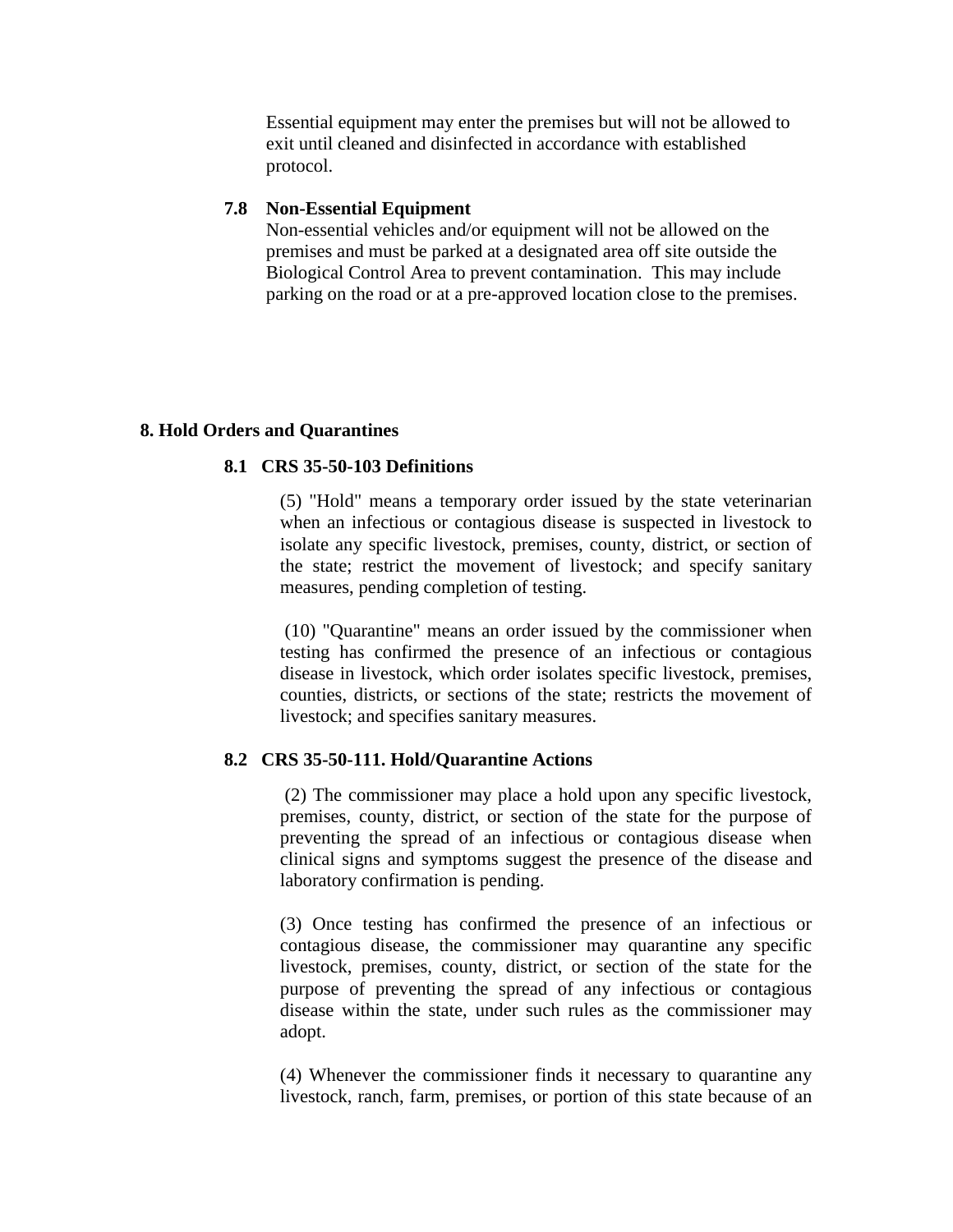infectious or contagious disease, the commissioner may hold in quarantine such ranch, farm, premises, or part of this state as the commissioner may deem necessary after all livestock have been removed, until such time as in the judgment of the state veterinarian there is no further risk of exposing livestock to disease by permitting them to inhabit such quarantined area.

#### **9. Epidemiology**

An important component of an investigation is to establish trace outs from the premises to determine that risk for disease transmission to other premises with susceptible species. Trace backs will occur for at least two incubation periods (30 days) from the beginning of the appearance of clinical signs in order to determine contact premises to be held and investigated. All movements on and off the farm by visitors, personnel, equipment and vehicles must be accounted for over this time period. Special attention will be given to those visitors, personnel, equipment or vehicles that have come in contact with live poultry, poultry products, litter, bedding or other housing facilities during the first incubation period back from the time of clinical symptoms. Movements to and from IPs for at least 21 days before the first observation of unusual morbidity or mortality should be traced as a foremost priority. People involved with feed delivery, vaccinating crews, catching crews, trades people, company service people and veterinarians should be interviewed and lists complied of all possible contacts for three days after visiting any premises under suspicion.

#### **10. Appraisal and Indemnity**

Appraisal and indemnity may be accomplished through CRS 35-10-113 and CRS 35-10-114. 9.2**.** In previous highly infectious disease outbreaks, such as HPAI, the cost of euthanasia, carcass disposal and C&D were paid for by the USDA. Colorado intends to follow USDA procedures to request assistance with indemnification of poultry in response to an eligible disease event.

#### **11. Euthanasia/Depopulation**

The State Veterinarian has the authority under Colorado CRS 35-50-113 to order euthanasia, mass depopulation and carcass disposal as a control measure to eliminate the threat of a poultry disease in Colorado as part of a comprehensive response plan. In the event that a highly contagious poultry disease is confirmed in Colorado, poultry euthanasia and carcass disposal represent the most probable methods of disease eradication.

Colorado's Department of Agriculture will take every measure to ensure the rapid and humane euthanasia of any poultry and will rely on the most current AVMA Euthanasia Guidelines or other suggested methods from the USDA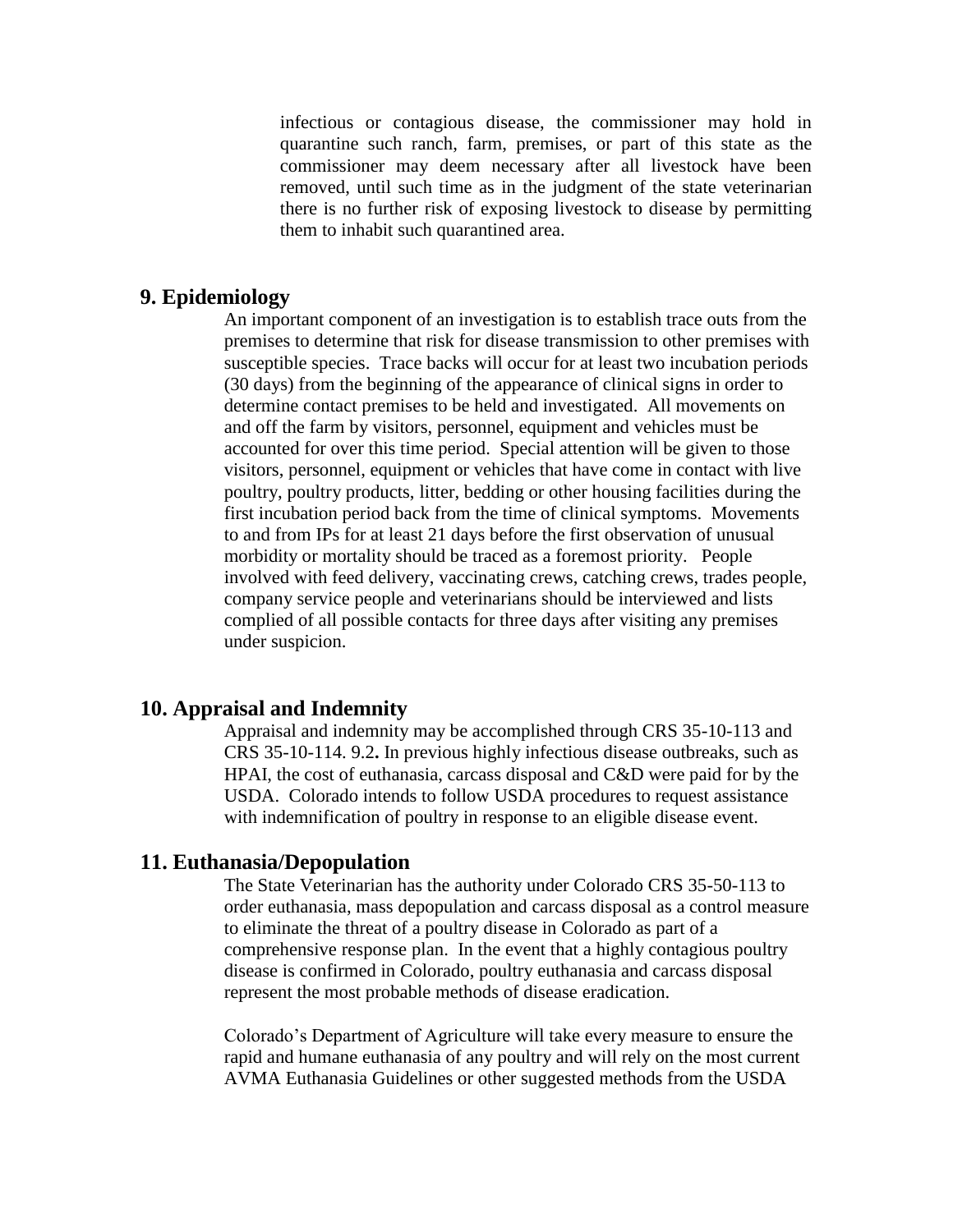for guidance. The following AVMA approved forms of euthanasia will be incorporated into a comprehensive euthanasia and disposal plan. Efficient, humane procedures must be employed to kill birds without moving them from the site. Individual birds can be humanely destroyed by cervical dislocation. Several gases have been used to kill large numbers of birds. Carbon dioxide and nitrogen are the preferred gases to use for large populations of birds. It is better to remove the birds from their cages alive and humanely euthanize them in an enclosed trailer or container before burial or incineration, as it can be extremely difficult to remove dead birds from cages.

#### **11.1. Carbon Dioxide Gas**

Carbon dioxide gas is an acceptable agent for euthanasia of poultry. It acts rapidly as a depressant, is an analgesic and anesthetic, and is readily available in compressed gas cylinders. Various protocols exist for using carbon dioxide in poultry euthanasia.

#### **11.2 Cervical Dislocation**

Cervical dislocation is a humane technique for euthanasia in poultry that rapidly accomplished a loss of consciousness when done correctly by trained individuals.

#### **11.3 Nitrogen/Argon Gas**

Nitrogen and argon gas are conditionally acceptable agents for euthanasia of poultry. Both agents act rapidly with minimal risk to humans and are readily available as compressed gas.

#### **11.4 Barbituric Acid Derivatives**

Barbituric acid derivatives are acceptable agents for euthanasia that depresses the respiratory centers, which leads to cardiac arrest. When used correctly this provides a rapid loss of consciousness.

#### **11.5 Fire Arms**

This form of euthanasia is only acceptable in poultry with free ranging birds by personnel that have the training and are approved by the Colorado Department of Agriculture.

#### **11.6 Fire Retardant Foam**

This method of euthanasia has been demonstrated to be effective for mass euthanasia in poultry houses and has been approved by the USDA and has been recognized as having fewer worker safety issues than some other gaseous forms of depopulation.

### **12. Carcass Disposal**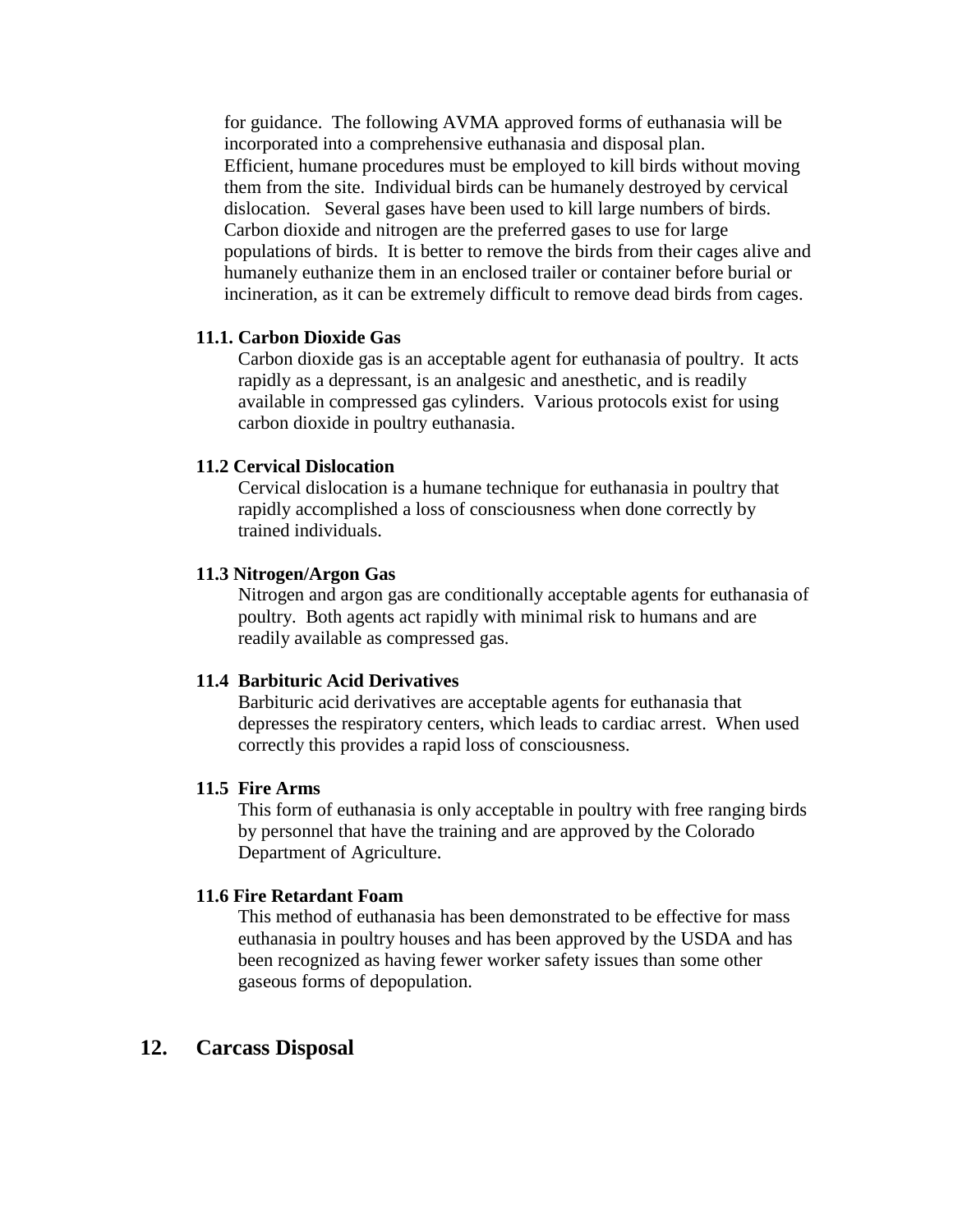The goal of carcass disposal is to facilitate the decomposition of carcasses and destruction of any pathogenic disease agent present while limiting the potential for the spread of the disease or exposure of susceptible species to disease. It is recognized that one method may not fit all circumstances so the following represents the most probable carcass disposal options. Potential environmental impacts will be reviewed when determining specific carcass disposal methods. Consultation and approval by the Colorado Department of Public Health and Environment (CDPHE) will determine the desired method of carcass disposal. It is implicit that any needed Environmental Protection Agency (EPA) approval will be obtained by the CDPHE.

Any disposal option that requires the movement of contaminated carcasses off site increases the need for coordination of personnel, equipment, biosecurity protocols and cleaning and disinfection at both sites. The Colorado Department of Agriculture will exhaust all methods for onsite disposal prior to considering moving contaminated carcasses off site. Preferably depopulated flocks should be composted or buried in the farm. If infected materials such as depopulated birds or litters have to be brought to off-site locations such as landfills, incineration plants, rendering plant etc., the following procedures should be followed:

- 1) If possible, the driver of the vehicle should remain in the vehicle with the windows closed. If the driver exits the vehicle they must meet the biosecurity standards for clothing and footwear ;
- 2) Birds must be euthanized prior to transport;
- 3) The truck used for transport must be first lined with tough (minimum 6 millimeter thickness) disposable polyethylene plastic sheeting large enough to cover the carcasses and be sealed at the top. If leak-proof trucks with good seals are used, one layer of plastic is required. If the truck is not leak-proof, an extra layer of plastic sheeting on the floor should be added.
- 4) If the dead birds are already decomposing, an absorbent material such as sawdust, hay or litter should be placed on top of the plastic sheeting to absorb fluids;
- 5) Extra care should be observed during loading to prevent tearing the plastic liner and prevent feathers from contaminating the surroundings;
- 6) At least one foot of headspace should be left at the top of the container to allow for expansion of materials during transport;
- 7) When the truck is properly filled, the plastic liner should be closed over the top and sealed or taped, then sprayed with disinfectant;
- 8) The top of the truck must be covered in such a way as to prevent material from blowing out at highway speeds. The material used to cover the top must be capable of being cleaned and disinfected;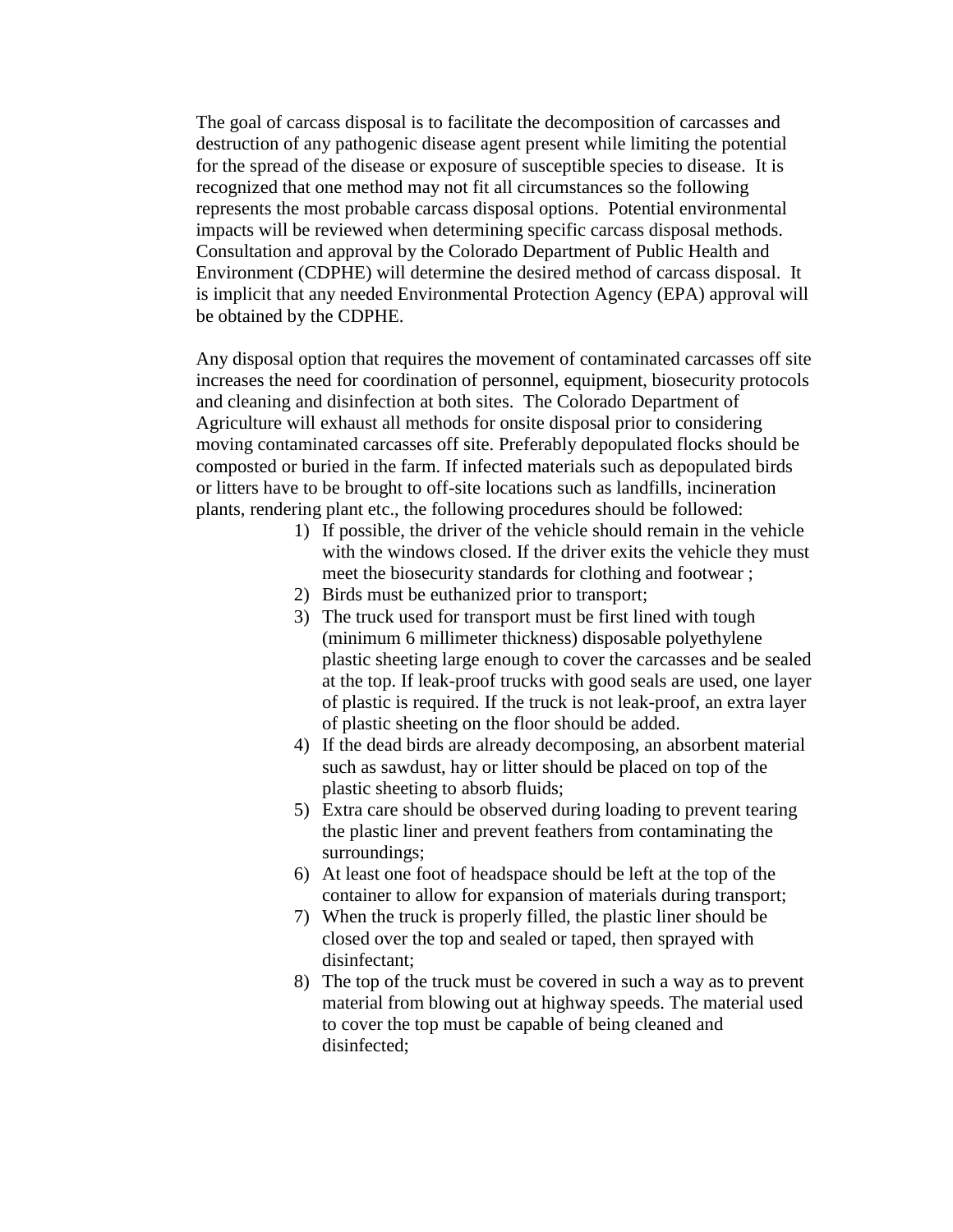- 9) All personnel involved in the load-out must observed strict biosecurity including disinfection of all clothing, footwear, vehicles and equipment that leave the farm;
- 10) After loading is complete, vehicles and equipment must be first cleaned to remove organic material and then thoroughly sprayed with disinfectant, including tires, wheel wells and undercarriages of vehicles;
- 11) The trucks are required to travel via a route approved by the State Veterinarian and must drive from the farm without making stops in between;
- 12) Upon reaching the destination to off-load, drivers should remain in the vehicle with the windows closed;
- 13) All vehicles that transport infected materials must be thoroughly cleaned and disinfected at the site after dumping the materials;
- 14) Any problems or breaks in these biosecurity procedures are to be reported immediately to the State Veterinarian.

#### **12.1 Composting**

Carcass management by composting provides a method that can dispose of large amounts of biomass with effective destruction of infective agents. This disposal method has been employed in previous disease outbreaks and has procedures that have been described in detail.

#### **12.1.1 In-house Composting**

In-house composting provides a controlled environment that reduces the need to move contaminated carcasses and protects compost piles from inclement weather which aids in providing more satisfactory composting temperatures for pathogen inactivation. The contaminated litter that is present in the barn can be utilized to meet part of the carbon source requirements for composting with other approved carbon sources such as straw usage, if necessary. In properly constructed piles, temperatures are expected to reach between 120°F to 160°F within the first 10 days. It is generally accepted that 1 to 2 days at 149°F is sufficient to inactivate bacterial and viral pathogens.

Advantages – 1) Contaminated poultry and litter do not have to be moved off site. 2) Pathogen load is reduced in a short period of time, thereby decreasing the risk of disease spread. 3) After sufficient composting, disposal can proceed through approved methods. 4) Protocols exist for in-house composting.

Disadvantages-1) Proper pile construction, monitoring, and maintenance is critical to achieving required temperatures for pathogen inactivation. 2) Increases the time between depopulation and cleaning and disinfection of the barn.

#### **12.1.2 On Premises Outside of House Composting**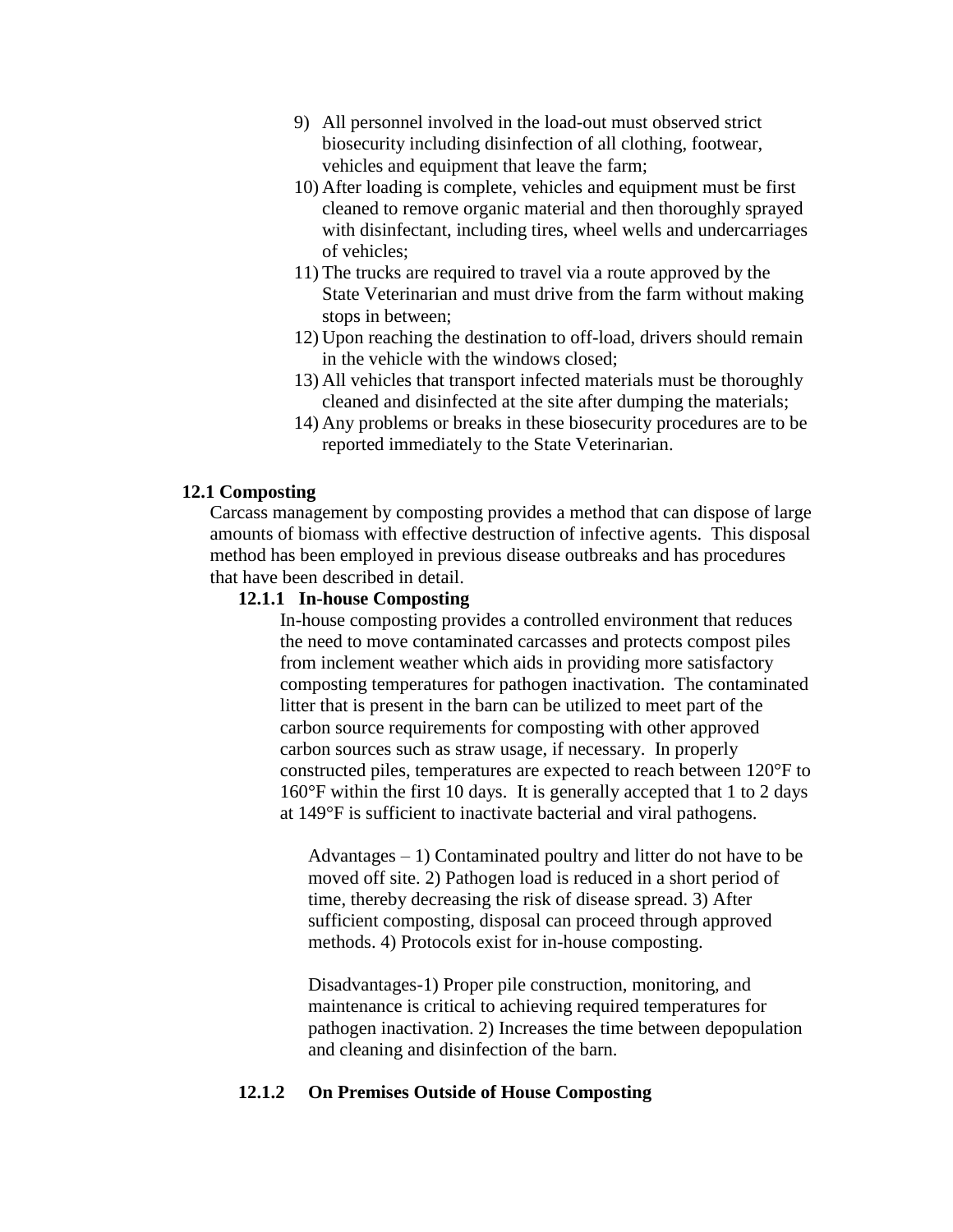Outside-house composting provides for carcass disposal without transporting potentially infected material off of the property. Most premises have adequate area to accomplish composting on site outside of enclosed buildings. The contaminated litter that is present in the barn can be utilized to meet part of the carbon source requirements for composting with other approved carbon sources such as straw usage, if necessary. In properly constructed piles, temperatures are expected to reach between 120°F to 160°F within the first 10 days. It is generally accepted that 1 to 2 days at 149°F is sufficient to inactivate bacterial and viral pathogens.

Advantages – 1) Contaminated poultry and litter do not have to be moved off site. 2) Pathogen load is reduced in a short period of time, thereby decreasing the risk of disease spread. 3) After sufficient composting, disposal can proceed through approved methods. 4) Protocols exist for outside-house composting. 5) Decreases the time between depopulation and cleaning and disinfection of the barn. 6) Allows for potential repopulating of indoor buildings in a shorter time period.

Disadvantages-1) Proper pile construction, monitoring, and maintenance are critical to achieving required temperatures for pathogen inactivation. 2) Requires adequate and appropriate area on site to be accomplished.

#### **12.1.3 Ag-Bag Composting**

This is a method of composting in special composting bags that are ventilated during the composting process. Using special equipment, carcasses and an appropriate amount of carbon sources such as litter, straw or wood shaving are loaded into long plastic bags which are then ventilated as the materials are composted.

Advantages – 1) Inactivates pathogens on-site. 2) Composted material can be utilized after destruction of pathogens. 3) Barns may be cleaned and disinfected as soon as poultry are removed.

Disadvantages  $-1$ ) Special equipment, bags and sufficient expertise is required. 2) Prior agreements need to be made with the appropriate vendors for equipment and personnel. 3) The bags may remain on the premises for an extended period of time. 4) The bags must be protected from scavenger animals. 5) Must be monitored for optimum moisture content to ensure proper composting.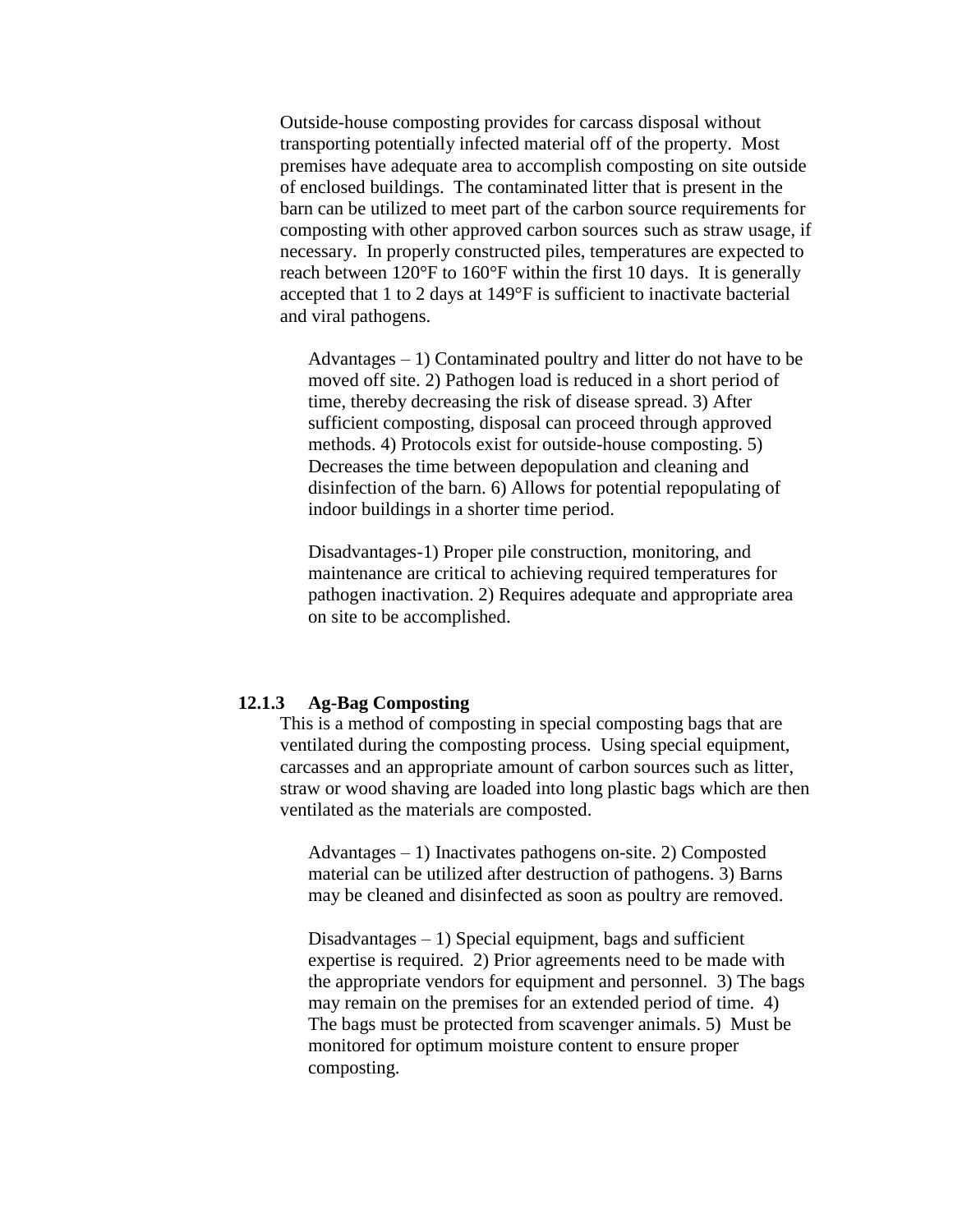#### **12.2 Burial**

#### **12.2.1 On Site Burial**

The plan requires a plat map description to help determine if an appropriate area for carcass disposal is on or close to the infected premises.

The burial area will be evaluated for potential ground water hazards or other environmental issues. In the event that there is no approved burial area on the premises, the procedure will be to look at other areas in the vicinity, primarily other infected premises, contact premises or adjacent crop land.

> Advantages -1) Barns can be cleaned and disinfected as soon as poultry and litter are removed. 2) Once burying is completed, the risk of disease transmission is reduced.

Disadvantages – 1) Risk of indirect disease spread when moving poultry and litter. 2) Equipment requirements and agency coordination are increased.

#### **12.2.2 Designated Burial Sites**

Designated burial sites may be allowed within a quarantined area.

Advantages – 1) Cleaning and disinfection can be done as soon as carcasses and litter are removed from the site. 2) Long term disposal methods are moved off site.

Disadvantages  $-1$ ) Special considerations for movement of carcasses off site. 2) More intensive biosecurity. 3) Use more human resources and requires more heavy equipment. 4) Requires increased coordination.

#### **12.2.3 Landfill**

Carcasses and litter may be loaded and hauled to an approved landfill. A site for poultry disposal would be designated away from the working face of the landfill. A track hoe would be required to dig a single trench in the waste pile where trucks would dump that carcass load and carcasses would be immediately covered with at least two feet of solid landfill.

> Advantages – 1) Cleaning and disinfection of the infected premises can be done as soon as carcasses and litter are removed from the site. 2) Long term disposal of carcasses is moved off site.

Disadvantages – 1) Special considerations for movement of carcasses off site. 2) More intensive biosecurity procedures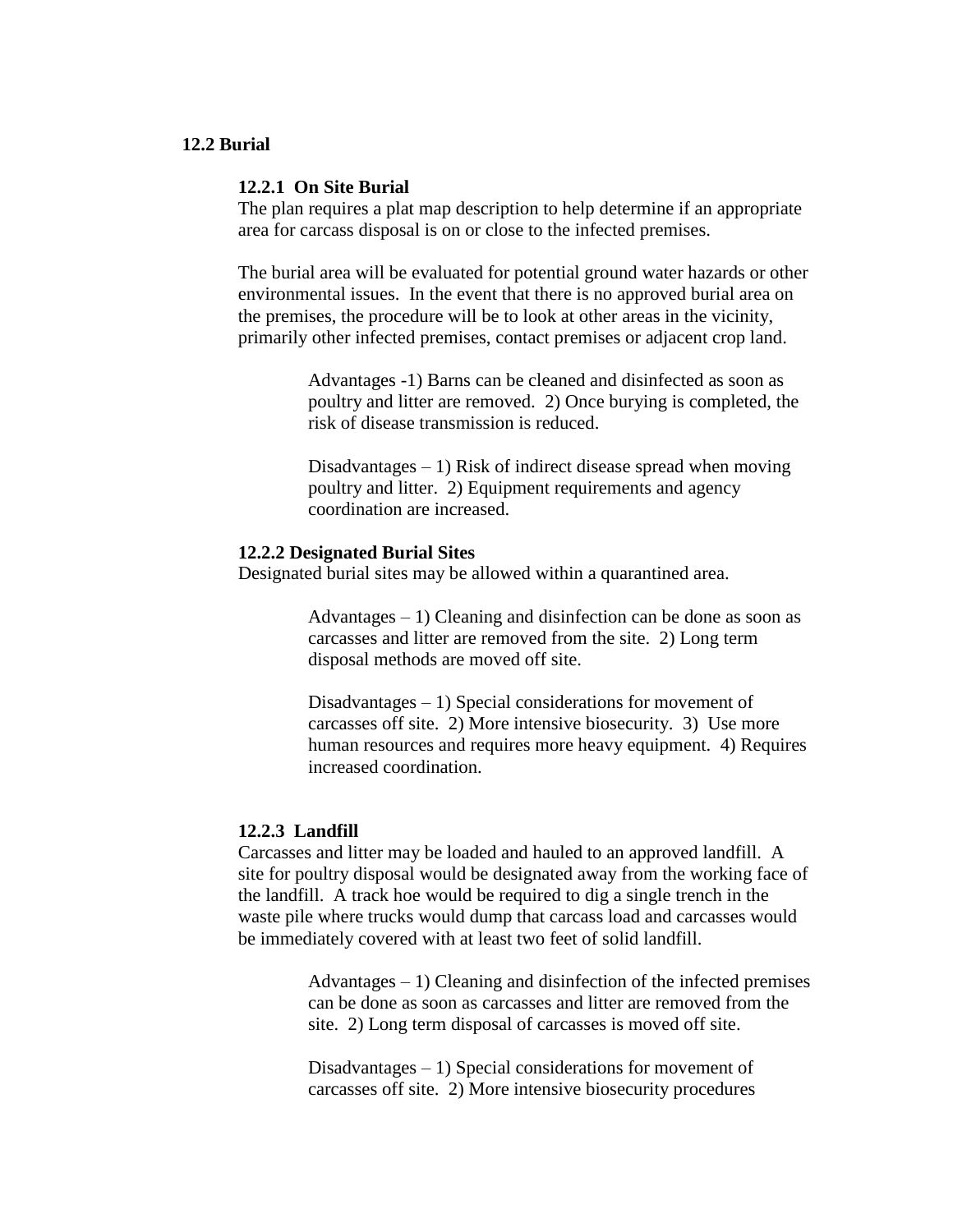required. 3) Requires approval to use landfill. 4) Requires increased coordination for proper movement of carcasses off site.

#### **12.3 Rendering**

Rendering is the process of mechanically processing carcasses to reduce particle size and subsequent cooking and further refinement resulting in the formation of a carcass meal that may be used as an animal feed ingredient.

#### **12.3.1 Off Site Rendering**

Advantages  $-1$ ) Cleaning and disinfection can be done as soon as carcasses and litter are removed from the site. 2) Long term disposal methods are moved off site.

Disadvantages  $-1$ ) Special considerations for movement of carcasses off site. 2) More intensive biosecurity procedures required. 3) Requires increased coordination for proper movement of carcasses off site. 4) Requires an approved disposal method for the carcass meal. 5) Disposal time dependent on capacity of plant or processing equipment.

#### **12.3.2 On Site Rendering**

Advantages – 1) Inactivates pathogens on site. 2) Rendered product can be moved with little risk of disease spread.

Disadvantages -1) Required special equipment and expertise to be brought to the premises. 2) Disposal time dependent on capacity of equipment. 3) Requires an approved disposal method for the carcass meal.

#### **12.4. Alkaline Hydrolysis**

Alkaline hydrolysis is a process that uses a caustic agent, such as sodium hydroxide, and heat to hydrolyze carcasses into a sterile solution and calcium products.

#### **12.4.1 Off Site Alkaline Hydrolysis**

Advantages  $-1$ ) Cleaning and disinfection can be done as soon a carcasses and litter are removed from the site. 2) Disposal methods are moved off site.

Disadvantages – 1) Special considerations for movement of carcasses off site. 2) More intensive biosecurity. 3) More human resources and more heavy equipment required. 4) Requires increased coordination for proper movement of carcasses off site. 5) Requires an approved disposal method for the resultant sterile solution. 6) Disposal time dependent on equipment capacity. 7)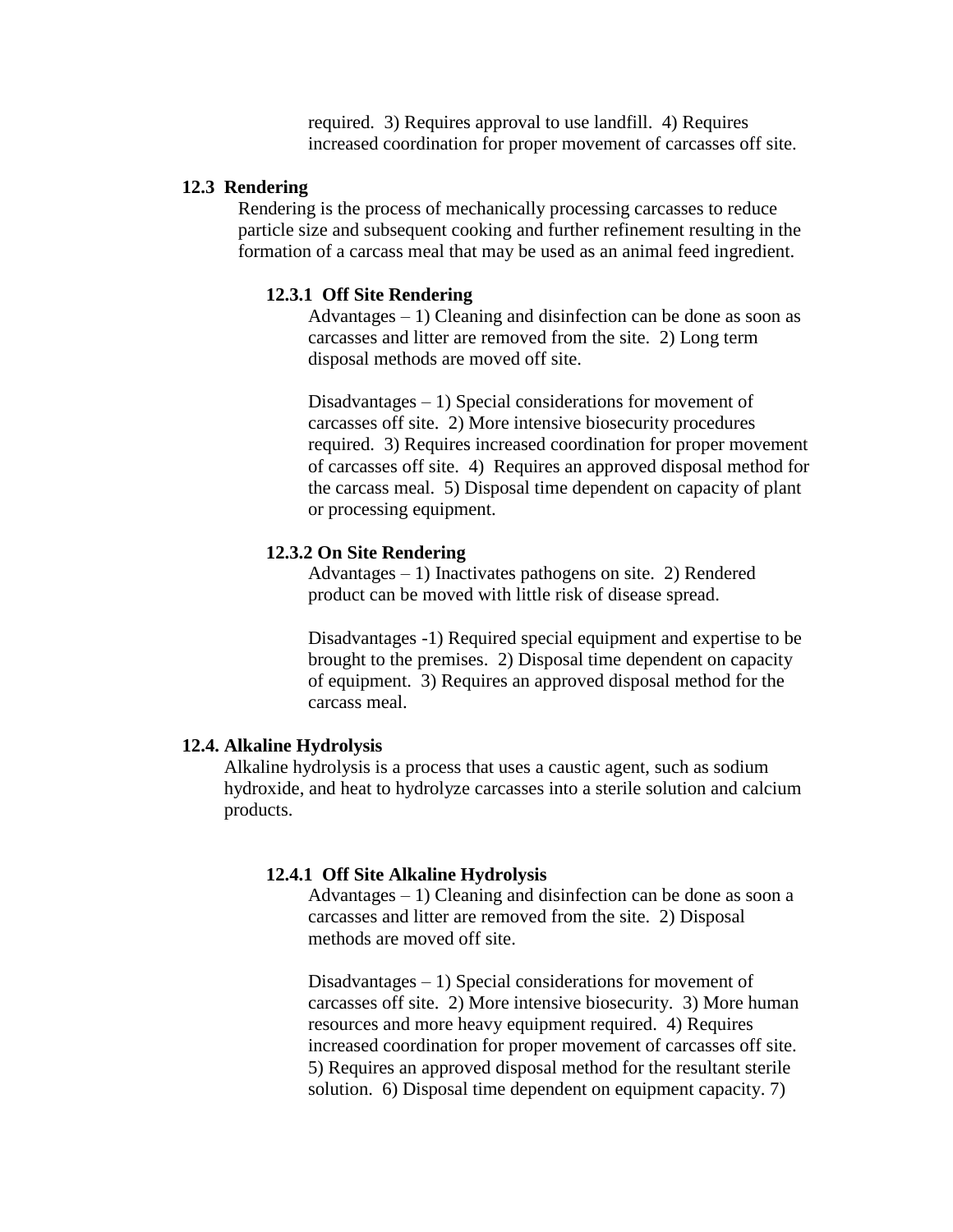Limited biomass can be disposed of by employing this method of carcass disposal.

#### **12.5 Incineration**

The use of incineration for poultry mortalities would require approval by the CDPHE and local authorities. Methods may include cremation in approved facilities, air curtain incineration, open burning and plasma incineration. Incineration has been approved in other species depopulation.

### **13. Cleaning and Disinfection**

**13**.**1**. Cleaning shall be the sufficient removal of organic debris and disinfection shall be the application of approved products which renders infectious agents inactive.

### **13.2. Building Cleaning and Disinfection**

The housing facilities should be cleaned and disinfected under state supervision after affected poultry have been removed.

### **13.3 Outside Cleaning and Disinfecting**

- **13.3.1** Articles that cannot be disinfected and pose a risk in disease transmission, such as feed, bedding, and debris should be disposed of in an approved method such as burial, composting or incineration. The areas required to be cleaned and disinfected on the property will be determined by the State Veterinarian.
- **13.3.2** All equipment or vehicles leaving the site must first be cleaned of any gross contamination during the washing process. An approved disinfectant must be used, heeding the necessary contact time. A protocol for down time may be necessary when the equipment or vehicle is no longer required on site and allowed to leave.

### **14. Restocking**

14.1 No poultry may restocked onto a previously infected premises for a minimum of 30 days after depopulation and the last detection of an active etiological agent on the premises. In the event that vaccination is the option selected to eradicate LPAI, vaccinated replacement pullets/poults will be allowed with permit from the State Veterinarian to be placed in an infected or previously infected premises.

**14.2** After 21 days, if allowed, poultry marketing will only be allowed for delivery to slaughter establishments.

**14.4** Routes used to transport poultry to slaughter, if allowed, must avoid other poultry operations and be scheduled to provide delivery at the close of business for the slaughtering establishment for the week.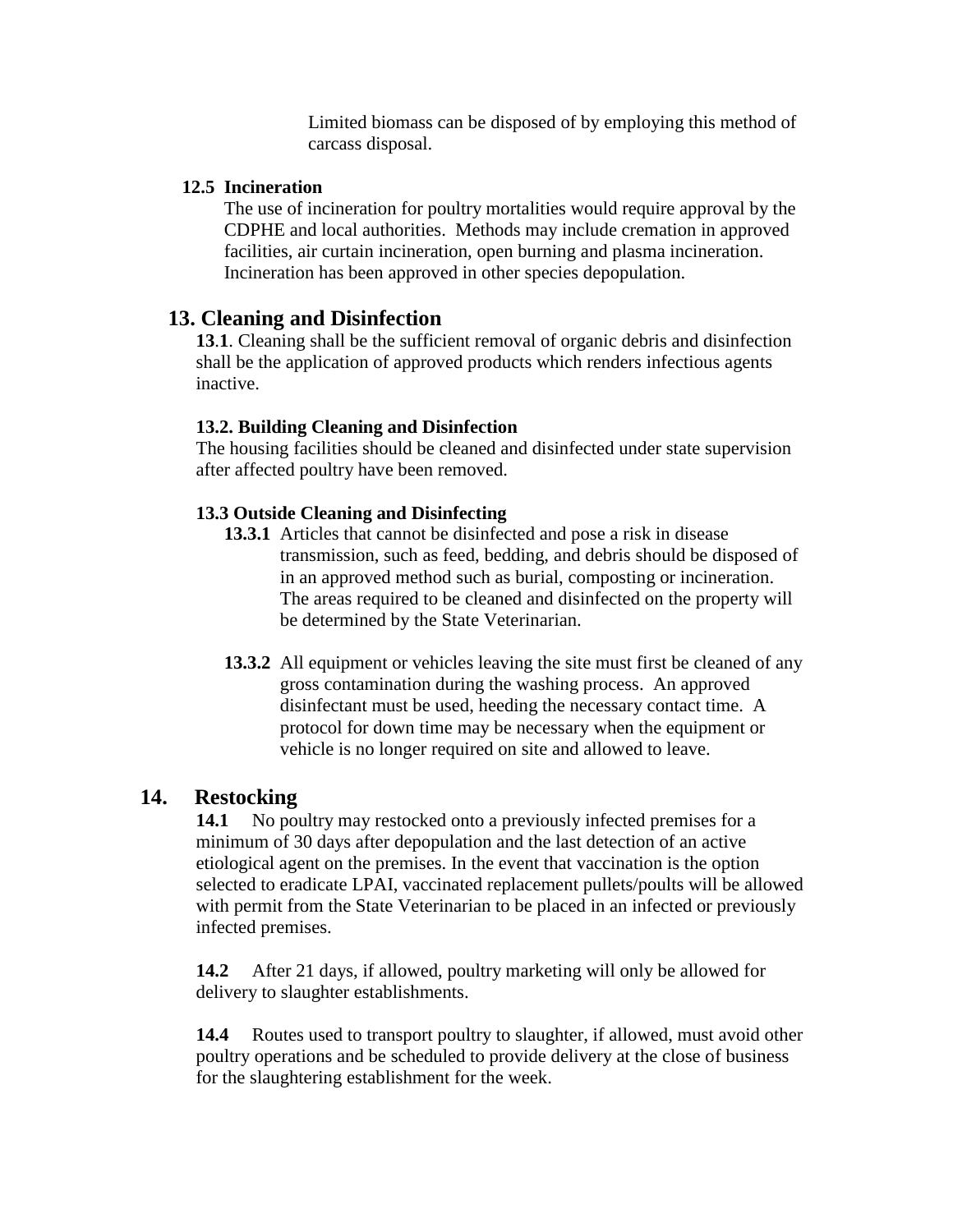**14.5** Trucks used to transport poultry from a previously infected premises must be cleaned and disinfected and may not enter another poultry facility for at least 24 hours.

### **15. Recovery/Repopulation**

**15.1** After an approved cleaning and disinfection process has been completed, the Colorado Department of Agriculture will require a mandatory down time of no less than thirty days.

**15.2** Once the mandatory down time requirements are met, serologically negative sentinel birds may be introduced to determine if pathogens are still viable. Sentinel birds will remain for two specific pathogen incubation periods (30 days) and monitored for clinical signs of the disease. Serological monitoring of the sentinel birds may occur at the end of each specified pathogen incubation period. In the event that a sentinel bird becomes infected or serologically positive, then the depopulation, cleaning and disinfection process must be repeated and the introduction of sentinel birds repeated.

**15.3** When sentinel birds have tested negative after two specific pathogen incubations, repopulation will be considered. If repopulation is approved, birds will be monitored serologically during a time frame specified by the State Veterinarian over the duration of the production cycle. If the birds remain seronegative, production may continue pending approval of the State Veterinarian. The Colorado Department of Agriculture reserves the right to extend the time for repopulation of a premises if an area quarantine still exists in an area where the premises is located.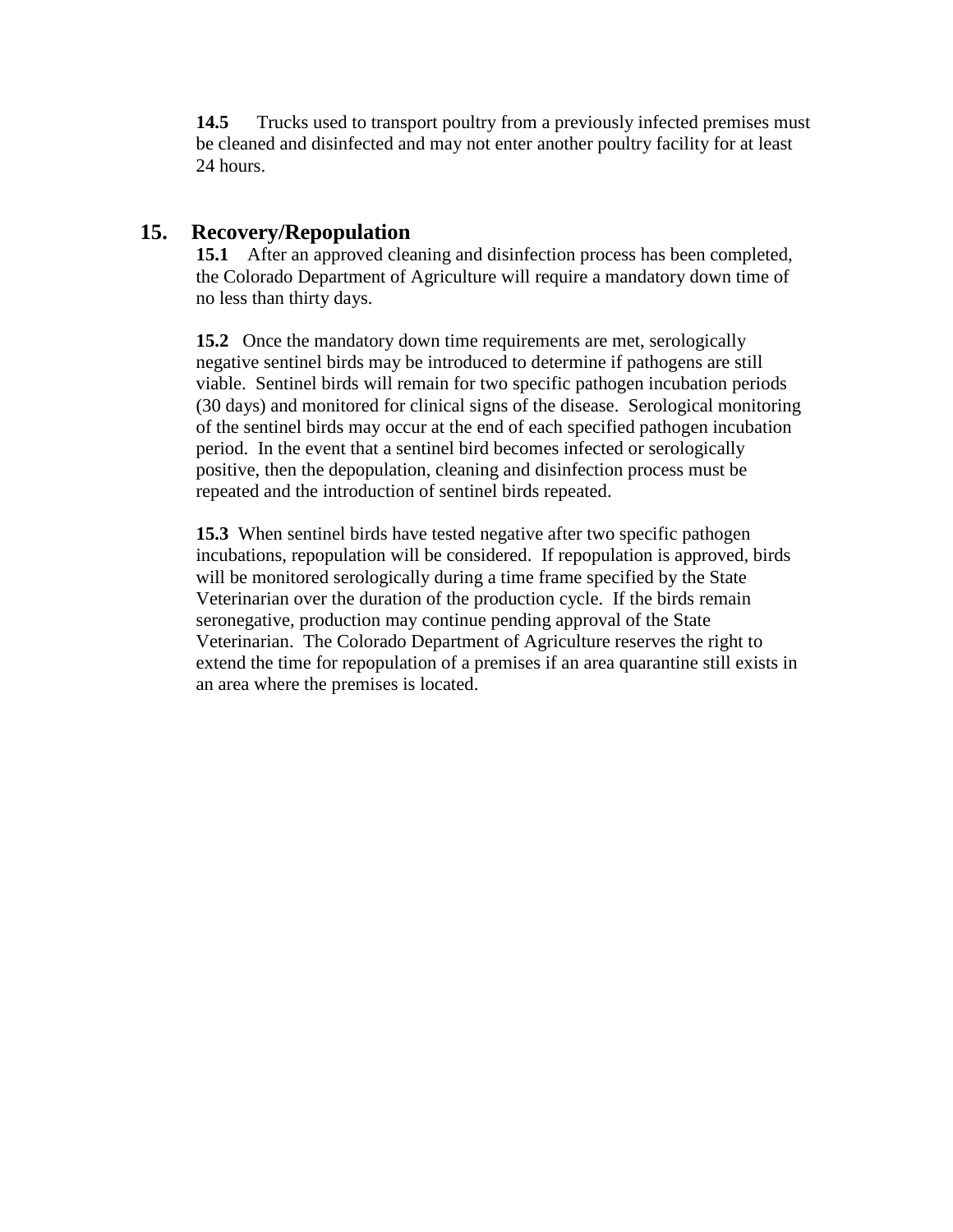#### **APPENDIX A**

#### **GLOSSARY OF TERMS**

#### **a. CDA**

The Colorado Department of Agriculture. The Colorado Department of Agriculture is the official state agency for purposes of program administration, responsible for the official oversight of the response plan, compartment biosecurity documents and poultry surveillance in Colorado.

#### **b. Compartment**

One or more establishments (companies) under a common biosecurity management system containing a poultry subpopulation with a distinct health status (U.S. H5/H7 LPAI Monitored) with respect a specific disease or specific diseases for which required surveillance, control and biosecurity measures have been applied for the purpose of international trade. Documentation must be provided to the Department to demonstrate clear evidence that the biosecurity, surveillance, traceability and management practices are adequate to meet the definition of a compartment.

#### **c. Contact Premises**

Premises that have been epidemiologically linked to an infected premises either by proximity to, clinical disease contact or by contact with poultry, poultry products, poultry wastes, vehicles, equipment or personnel from an infected premises.

#### **d. USDA**

The United States Department of Agriculture (USDA).

#### **e. Establishment**

A company with one or more premises under a common biosecurity management system containing a poultry subpopulation with a distinct health status (H5/H7 LPAI Monitored) for which required surveillance, control and biosecurity measures have been recognized.

#### **f. Flock**

Poultry of the same species and age (hatched and placed within a two week time period) held together on one premises for at least 21 days or as determined by the Colorado Department of Agriculture. Poultry may be composed of multiple breeds, hatches, may originate from multiple hatcheries and be housed in multiple barns.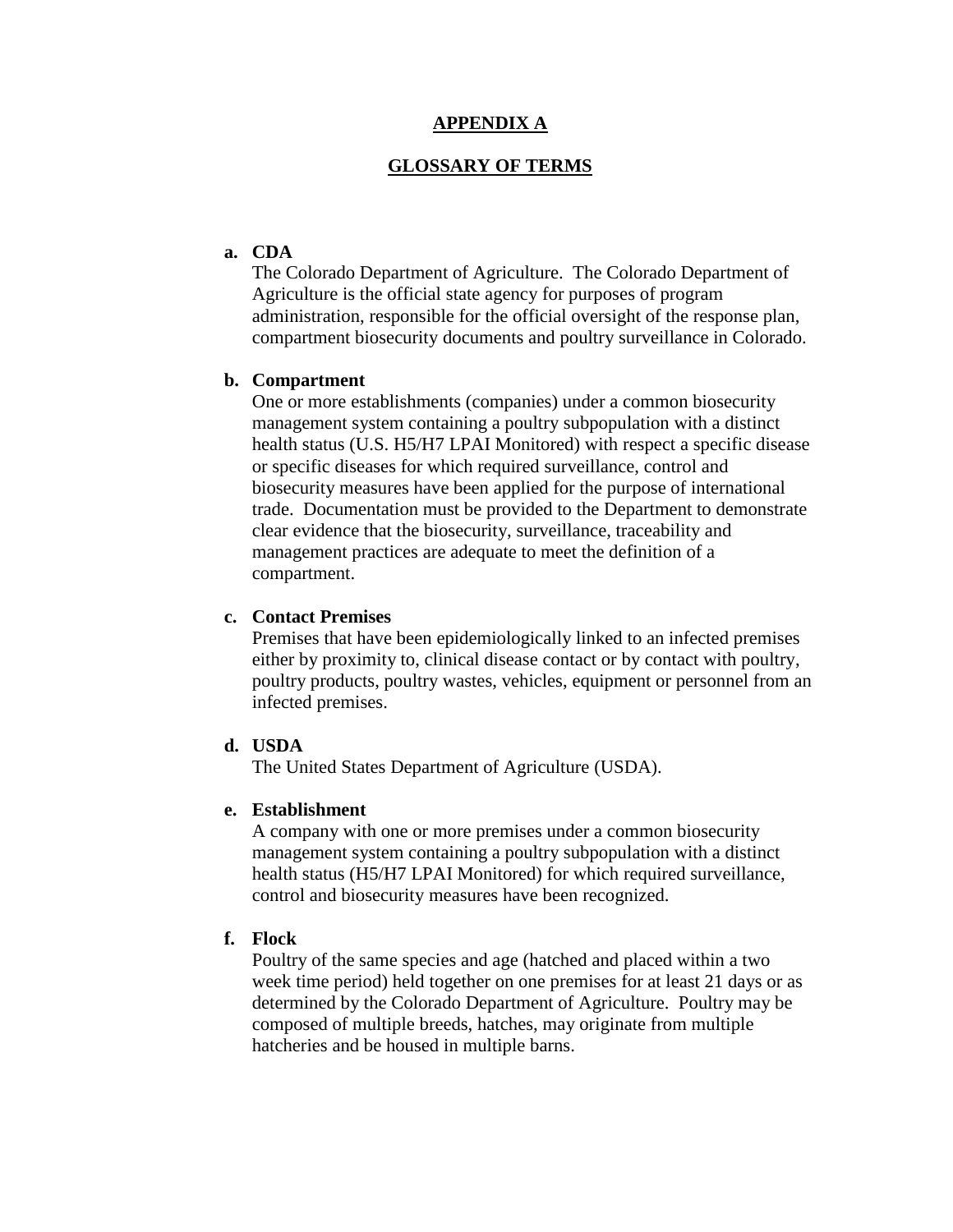#### **g. Hold Order**

A document issued by the Colorado Department of Agriculture (CDA) to control movement of poultry and equipment from positive premises. The Hold Order will be released when the flock is marketed or is determined to be a virus negative poultry flock by the CDA.

#### **h. Positive Flock**

A flock that has been confirmed HPAI positive for subtype H5 or H7 avian influenza or another highly contagious poultry disease by an approved test from an authorized laboratory and confirmed by NVSL.

#### **i. Positive Premises**

Premises (geographic location) that house a flock(s) that have been confirmed positive for subtype H5/H7 HPAI or another highly contagious poultry disease in an authorized laboratory and confirmed by NVSL.

#### **j. Poultry**

All birds reared or kept in captivity for the production of meat or eggs for consumption, for the production of other commercial products, or for breeding these categories of birds.

#### **k. Premises**

A geographic location on which one or more flocks are located.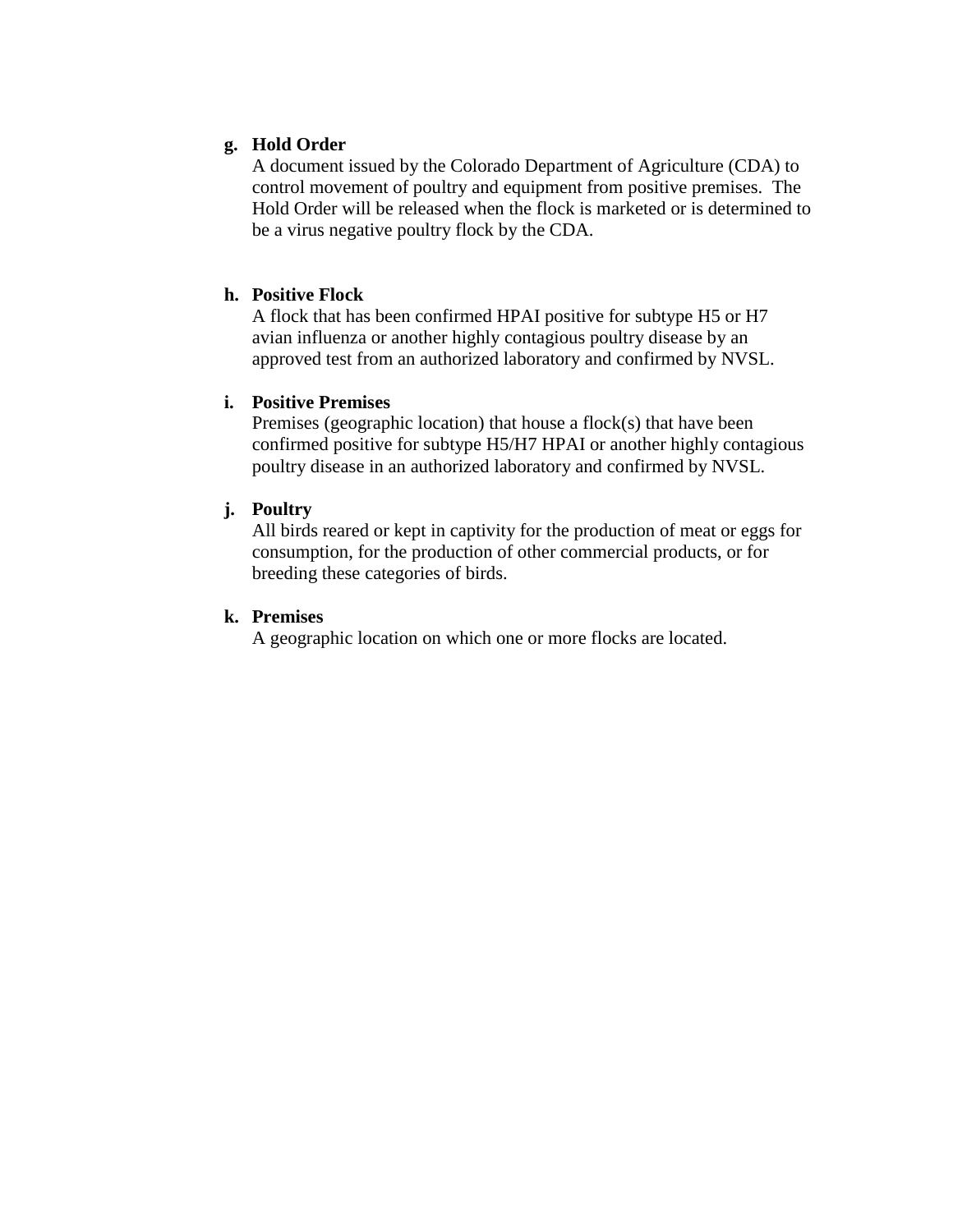# **APPENDIX B**

# **RECOMMENDED QUANANTINE AND MOVEMENT CONTROLS**

| <b>Infected premises and contact</b>                                                                                                                                                                                                                                                                                                                                                     | <b>Suspect premises</b><br>May be moved under permit for slaughter off-site<br>under supervision after negative surveillance<br>including serological testing and real time reverse<br>transcriptase PCR testing. |  |
|------------------------------------------------------------------------------------------------------------------------------------------------------------------------------------------------------------------------------------------------------------------------------------------------------------------------------------------------------------------------------------------|-------------------------------------------------------------------------------------------------------------------------------------------------------------------------------------------------------------------|--|
| premises<br>Movement out of susceptible birds:<br>Prohibited for all susceptible birds in flocks that<br>have tested positive for HPAI or showing clinical<br>disease. Infected animals are to be slaughtered on-<br>site. Other non-clinical groups on the farm after<br>tested negative surveillance may be slaughtered<br>off-site under supervision and the product heat<br>treated. |                                                                                                                                                                                                                   |  |
| Movement in of susceptible birds:<br>Prohibited                                                                                                                                                                                                                                                                                                                                          | Allowed by permit. Subject to surveillance.                                                                                                                                                                       |  |
| Movement out of other animals:<br>All avian species prohibited. Other animals allowed<br>by permit.                                                                                                                                                                                                                                                                                      | Allowed by permit.                                                                                                                                                                                                |  |
| Movement out of litter and manure:<br>Prohibited                                                                                                                                                                                                                                                                                                                                         | Prohibited                                                                                                                                                                                                        |  |
| Movement out of equipment and feed:<br>Prohibited except by permit                                                                                                                                                                                                                                                                                                                       | Prohibited except by permit                                                                                                                                                                                       |  |
| Movement in and out of people:<br>Allowed by permission. Subject to strict<br>disinfection procedures.                                                                                                                                                                                                                                                                                   | Allowed by permission. Subject to strict<br>disinfection procedures.                                                                                                                                              |  |
| Movement in and out of Vehicles:                                                                                                                                                                                                                                                                                                                                                         |                                                                                                                                                                                                                   |  |
| Subject to security and decontamination<br>arrangements in place at the premises.                                                                                                                                                                                                                                                                                                        | Allowed by permit subject to strict quarantine and<br>disinfection procedures.                                                                                                                                    |  |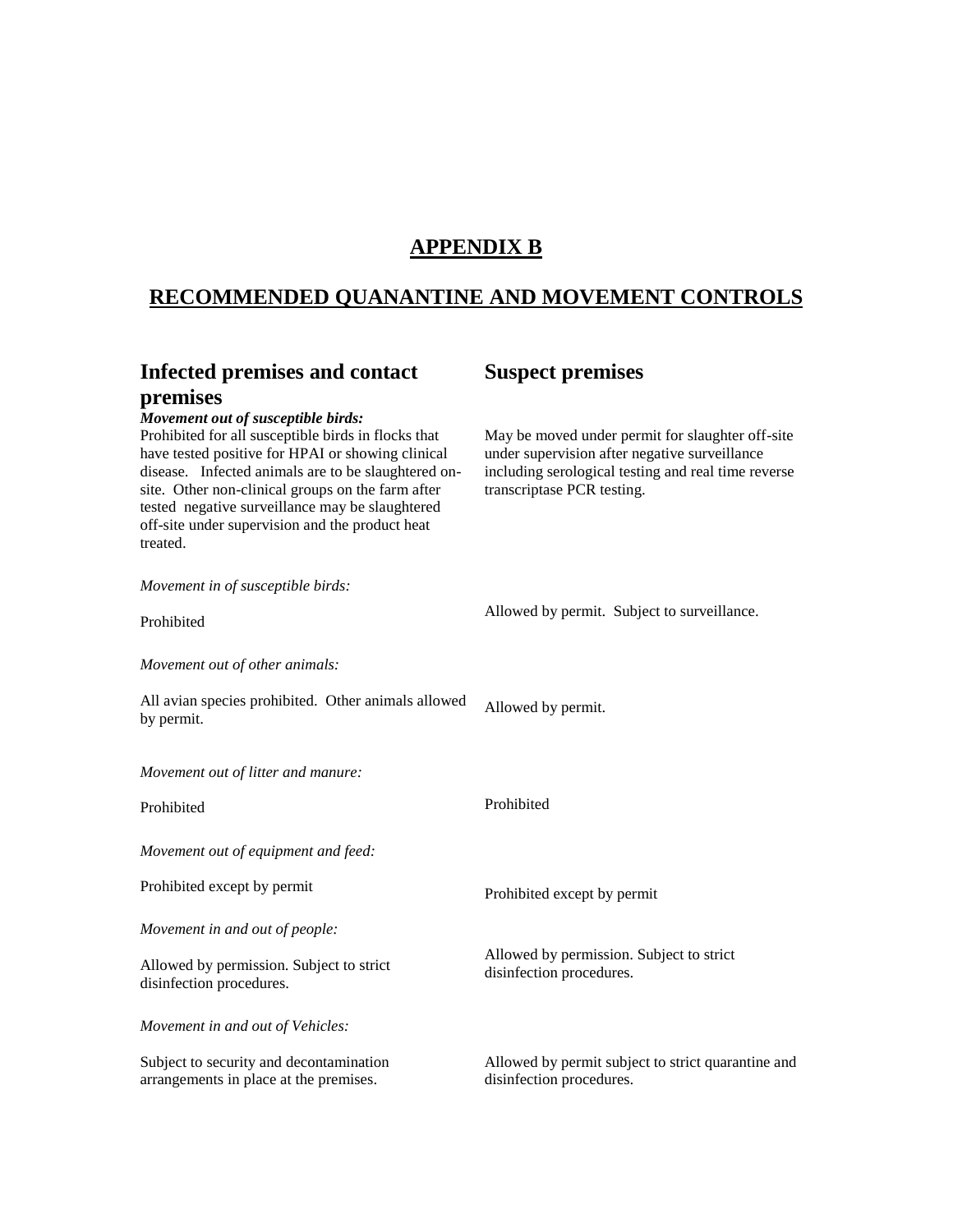#### *Movement of fertile eggs:*

To be destroyed on the place except for salvage of genetic stock under strict controls and previously approved protocols on handling procedures. *Movement of table eggs:* Allowed by permit subject to prescribed sanitization procedures, otherwise destroyed on-site. *Movement in of feed:* Allowed by permit to supply feed to remaining birds on a DCP. *Movement of slaughter waste:* Operations suspended. Waste buried or composted on sight or removed on permit subject to decontamination procedures for approved disposal. *Movement out of dead birds:* Dispose of on place or in RA by permit subject to strict quarantine and disinfection for approved disposal. *Movement out of horticultural and agricultural crops:* Unrestricted movement with appropriate C & D vehicles, as needed. **Restricted area** *Movement out of susceptible birds:* Prohibited. Allowed by permit subject to disinfection and transport procedures. Allowed by permit subject to prescribed sanitization procedures, otherwise destroyed on-site. Allowed by permit, subject to strict quarantine and decontamination procedures. Allowed by permit within the RA subject to decontamination procedures. Allowed by permit within the RA. Unrestricted movement **Control area** Prohibited, except by permit.

*Movement in of susceptible birds:*

Movement from a free area or contiguous CA to a slaughter house for immediate slaughter is allowed by permit. Restocking of specified premises is permitted.

*Movement within of susceptible birds:*

Movement to a abattoir for immediate slaughter or to a farm for restocking may be allowed by permit . Movement from a free area to a property or slaughter house is allowed by permit.

Movement is allowed within the CA.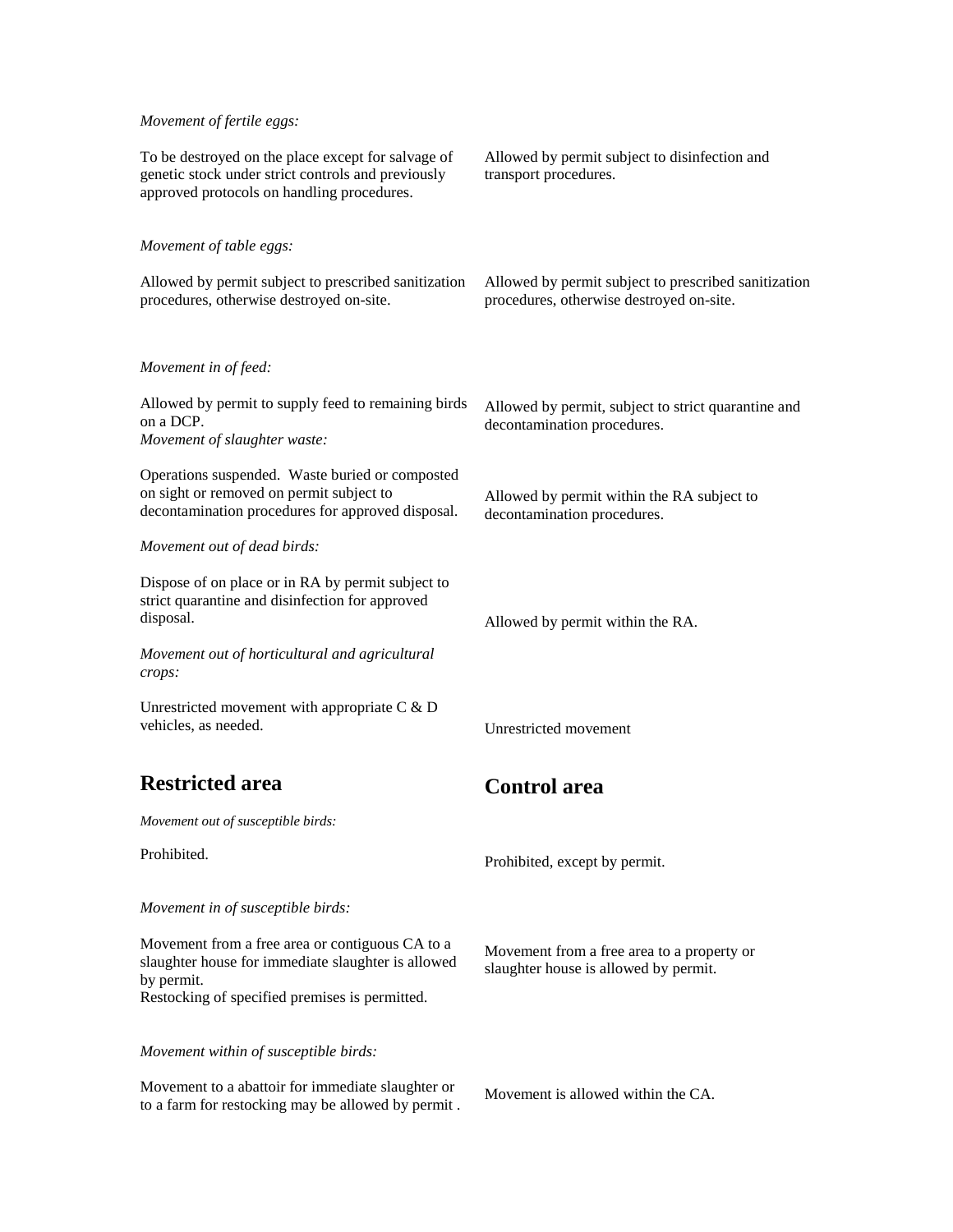*Movement out of litter and manure:*

Prohibited

| Movement out of feed and equipment:                                                                                                                                                                                                                                                                                                           | Prohibited except by permit                                                                                                                                         |  |
|-----------------------------------------------------------------------------------------------------------------------------------------------------------------------------------------------------------------------------------------------------------------------------------------------------------------------------------------------|---------------------------------------------------------------------------------------------------------------------------------------------------------------------|--|
| Allowed by permit                                                                                                                                                                                                                                                                                                                             | Allowed                                                                                                                                                             |  |
| Movement through of susceptible birds:                                                                                                                                                                                                                                                                                                        |                                                                                                                                                                     |  |
| Direct movement by air, road or rail may be allowed<br>by permit, provided the origin and destination are<br>both outside the RA and CA and the birds are not<br>unloaded within the declared areas. If transport is<br>delayed within the RA, the birds should be regarded<br>as suspect and their further movement carefully<br>reassessed. | As for RA.                                                                                                                                                          |  |
| Risk enterprises, eg private avail laboratories, cull<br>hen collectors, dead bird pick-ups, etc (not<br>processing establishments):                                                                                                                                                                                                          |                                                                                                                                                                     |  |
| Operations suspended                                                                                                                                                                                                                                                                                                                          | May continue to operate by permit.                                                                                                                                  |  |
| Sales, shows, pigeon races, etc:                                                                                                                                                                                                                                                                                                              |                                                                                                                                                                     |  |
| Concentrations of susceptible birds may be allowed<br>subject to permit.                                                                                                                                                                                                                                                                      | May continue to operate by permit.                                                                                                                                  |  |
| Movement of table eggs in or out:                                                                                                                                                                                                                                                                                                             |                                                                                                                                                                     |  |
| Allowed by permit subject to sanitization<br>procedures.                                                                                                                                                                                                                                                                                      | Allowed into, within or out of the CA by permit.<br>Allowed by permit into the RA.                                                                                  |  |
| Movement of fertile eggs:                                                                                                                                                                                                                                                                                                                     |                                                                                                                                                                     |  |
| Not allowed from infected flocks except for genetic<br>salvage by permit. Allowed from other flocks by<br>permit subject to strict quarantine, disinfection,<br>subsequent surveillance and transport procedures                                                                                                                              | Allowed within the CA. Allowed by permit to<br>outside the CA subject to upgraded hygiene<br>procedures and subsequent surveillance.<br>Movement allowed by permit. |  |
| Movement of egg pulp from plants including on<br>farm plants:                                                                                                                                                                                                                                                                                 |                                                                                                                                                                     |  |
| Allowed under permit for heat treatment within the<br>RA or CA.                                                                                                                                                                                                                                                                               | Allowed within the CA. Permit required to move<br>outside the CA.                                                                                                   |  |
| Control of domestic pets and poultry:                                                                                                                                                                                                                                                                                                         |                                                                                                                                                                     |  |
| Within the RA, all free poultry to be confined.                                                                                                                                                                                                                                                                                               | Within the CA, all free poultry to be confined.                                                                                                                     |  |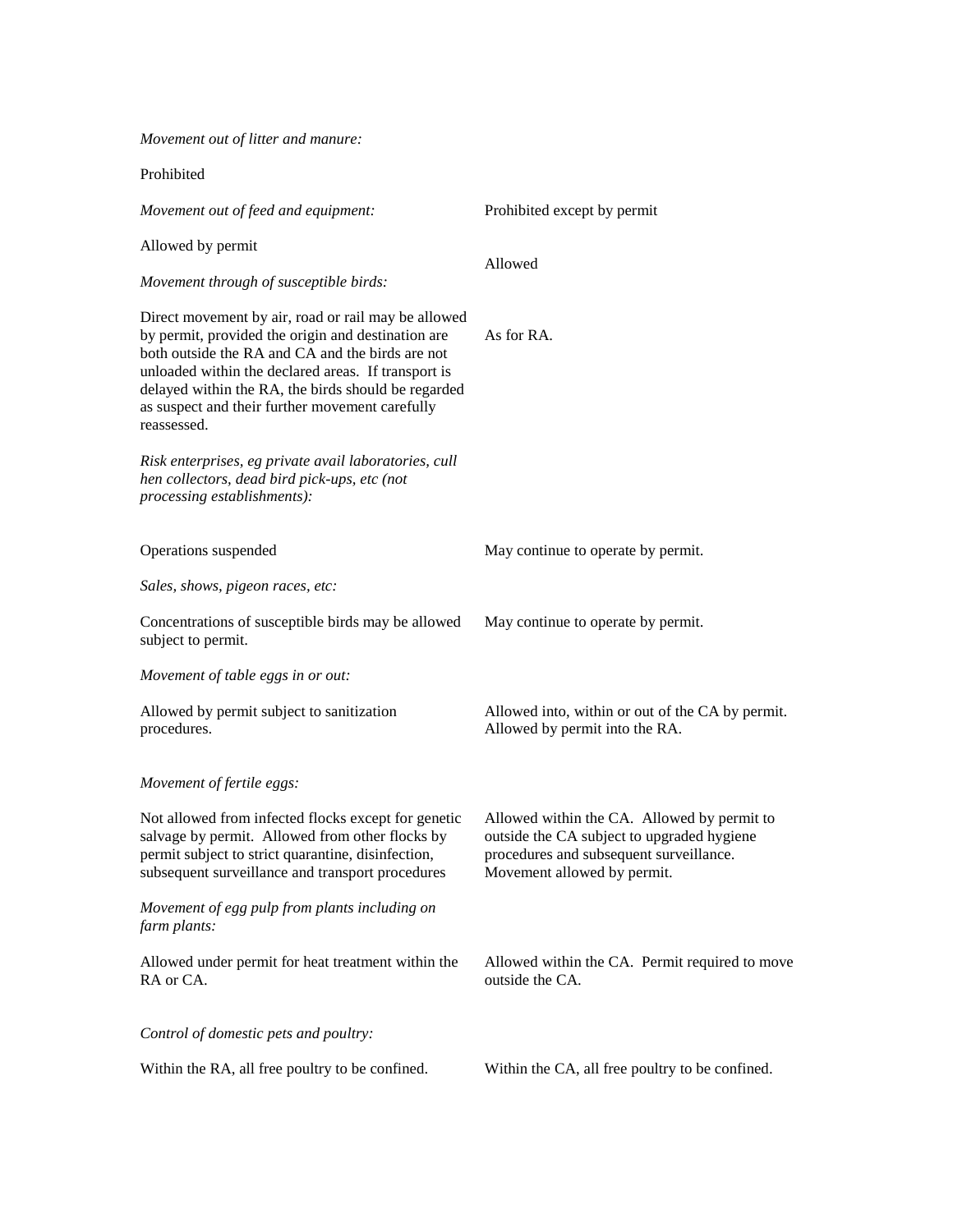### **APPENDIX C**

### **COLORADO BIOSECURITY PLAN COMMERCIAL POULTRY PRODUCTION**

#### **Introduction**

Biosecurity is the term to describe the procedures and practices that are followed in order to prevent the introduction of infectious diseases into a poultry flock. Bacteria and viruses travel from an infected area to disease-free location on trucks, equipment, people and animals. They can be found on people's hands, hair, clothing and shoes. They are also found on the skin, in the digestive tract and in a respiratory tract of many domestic and wild animals, i.e, dogs, cats, rodents, raccoons, skunks and birds. The most effective means of disease control in poultry is to prevent exposure of poultry to disease causing agents. The biosecurity program that follows is intended to prevent this disease transmission caused by people, animals and equipment, any of which may bring infectious bacteria and viruses on to the farm and into the barns. The following biosecurity guidelines are meant to achieve these goals.

#### **STANDARD BIOSECURITY PLAN**

The basic goal of a biosecurity program is to prevent the introduction of disease causing infectious agents on to a farm. To accomplish this we must separate farms from one another as much as possible. Any connection of people, equipment or animals between farms must be scrutinized and limited to essential controlled movement. If one farm is infected with a communicable disease, we do not want the transfer of infectious agents to a second farm. The next step in our biosecurity program is to prevent the entrance of these disease agents into individual barns if they should find their way on to the farm. Once they are on the farm, infectious agents can be easily transported into the barn especially on footwear and clothing. Therefore, it is essential that feet are cleaned before entering barns. Boot washing, protective clothing and specific barn entrance procedures are aimed at preventing the introduction of infectious agents into the barns. The main source of transmitting infection from one farm to another farm is people. Animal populations that move around in the wild could also transfer disease from farm-to-farm. Thus, it is imperative that rodents, birds and other wild life be eliminated from the premises. Viable biosecurity relies on measures to control people traffic, limit equipment movement and eliminate wild animals from the farms. We want to decrease as many risk factors as possible, while still being able to service and work the farms in a reasonable manner. By understanding these principles and using some common sense to guide them, workers can make sound biosecurity decisions when they encounter a new situation not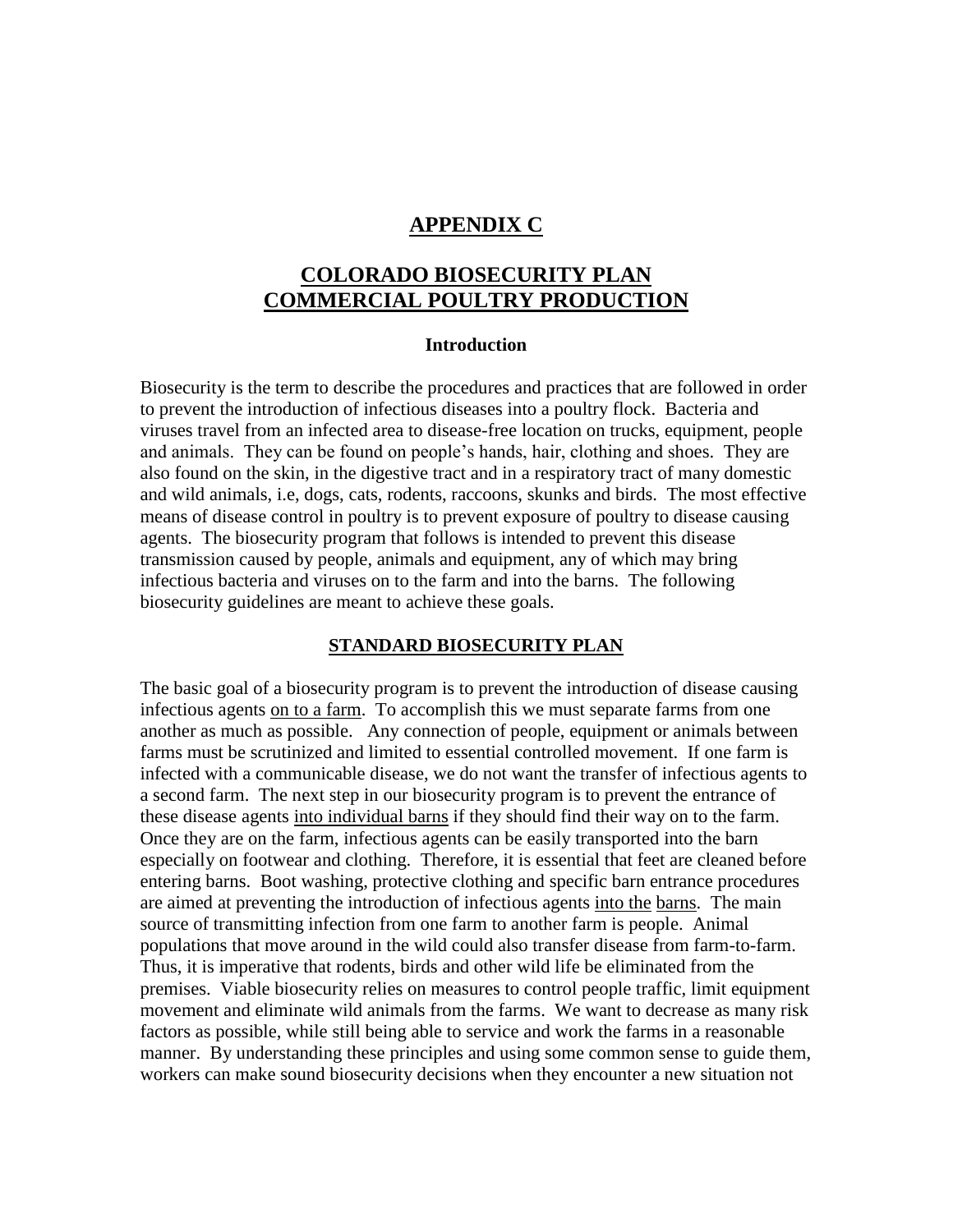specifically detailed in this document. If ever in doubt, the immediate supervisor should be contacted regarding biosecurity procedures.

### **1. EMPLOYEE BIOSECURITY**

- a. Definition: An employee is one who is hired by the company. These employees typically work on one site and infrequently travel between sites.
- b. Vehicle Policy
	- i. Employees shall park their vehicle in the specified parking area and will not get back in their car for any reason until the end of the day when they have changed into their street clothes. The outside and inside of personal vehicles should be kept free of dirt, manure or dust.
- c. Clothing Policy
	- i. Employees are required to come to work wearing clean clothes. They will change into work shoes, clean coveralls, hard hat, safety glasses, hairnet (optional) and face mask (optional) at work and remove everything before leaving for the day.
	- ii. Work shoes must stay at the work site. Street shoes need to be removed and left in the designated spot.
	- iii. When winter/fall outerwear is needed, use farm provided clothing or bring it clean from home and leave it on farm for the whole week. Take coats off when entering the barn and hang in appropriate designated location. Coats can be taken home and washed as needed. The coat should not be worn outside of work.
- d. Sanitation Policy
	- i. Hand washing will be required prior to starting work and before and after eating.
	- ii. Employees are required to use all dip pans they pass and maintain them daily. Dip pans must be maintained in travel paths and changed every day. Using a USDA approved disinfectant on a specific dilution amount (such as "Tektrol" mix in one gallon of water and pour about  $\frac{1}{2}$  in the pan).
	- iii. Items that could act as fomites must be cleaned between farms. Manure and dust must be cleaned off, and then items must be wiped thoroughly with alcohol wipes or sprayed with a USDA approved disinfectant. This includes: radios, rubber over shoes, clipboards, pens, etc.
- e. Employee Rules
	- i. Only employees scheduled to work that day are allowed on the premises. If they need to pick up something or contact someone they should contact the farm manager.
	- ii. Employees shall stay in their designated work area on the farm.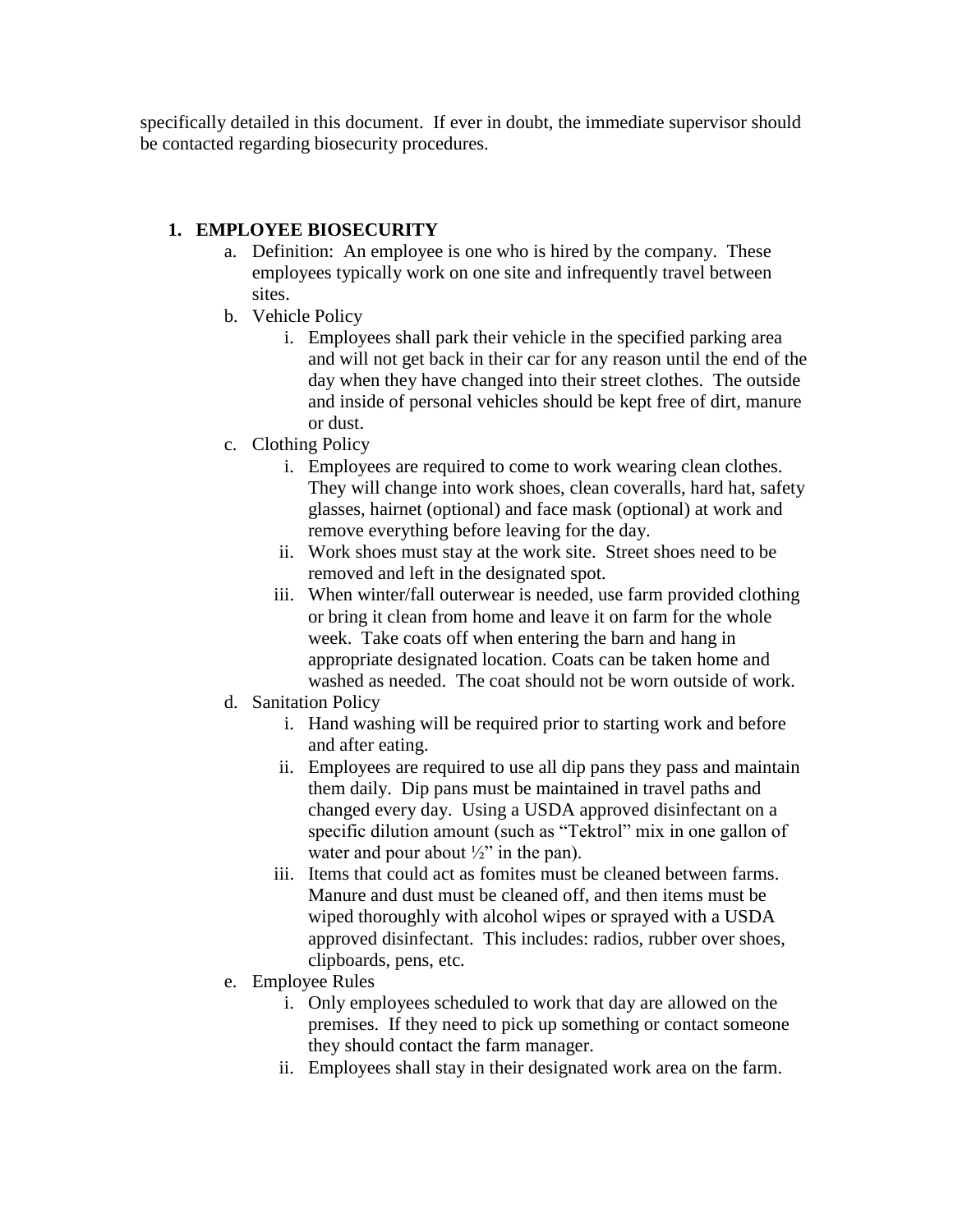- iii. Always work youngest with flock in a sequential manner, youngest to oldest and healthy to sick.
- iv. All employees will be expected to report abnormal bird mortality to their supervisor.
- v. Employees are to have no visitors on the farm. Any strangers on the farm should be approached and questioned as to their reason for being on the farm. If their visit is not warranted they need to be escorted out. Employees should immediately notify their supervisor if they see someone suspicious or question a stranger's actions.
- f. Travel Biosecurity Policy
	- i. Employees will have 12 hours down time, a shower and a change of clothes between any other bird contact and work.
	- ii. Employees must have 48 hours down time, a shower, change of clothes and clean their vehicle between travel out of the country or to a high risk area, before returning to work
- g. Employee Pet Policy
	- i. No pets are allowed in the barns.
- h. Employee Home Environment Policy
	- i. Employees cannot own birds at home and should avoid all contact with birds outside of work, including visiting other poultry operations, contact with pet birds and backyard flocks, attending live bird markets, visiting relatives or friends with birds and hunting wild birds or waterfowl. If an employee has contact with outside birds, they must have 12 hours down time, a shower and a change of clothes before returning to work.
- i. Employee Hunting, Fishing and Trapping Policy
	- i. Employees cannot hunt, fish or trap on a work day prior to coming to work.
	- ii. An employee who has been hunting, fishing or trapping must have 12 hours down time, a shower and a change of clothes before returning to work.

#### **2. SUPERVISOR BIOSECURITY**

- a. Definition: A company employee who oversees other workers. These employees may travel between sites with varying frequency.
- b. See "Employee Biosecurity"

#### **3. VISITOR BIOSECURITY**

- a. Definition: A visitor is anyone wishing to enter the farm that is not employed by or contracted by the company.
- b. Arrival Policy
	- i. No visitors on the farm unless by appointment.
	- ii. Visitors must park their vehicles in the designated area and may not re-enter their vehicle until the end of the day when they have changed back into their street clothes.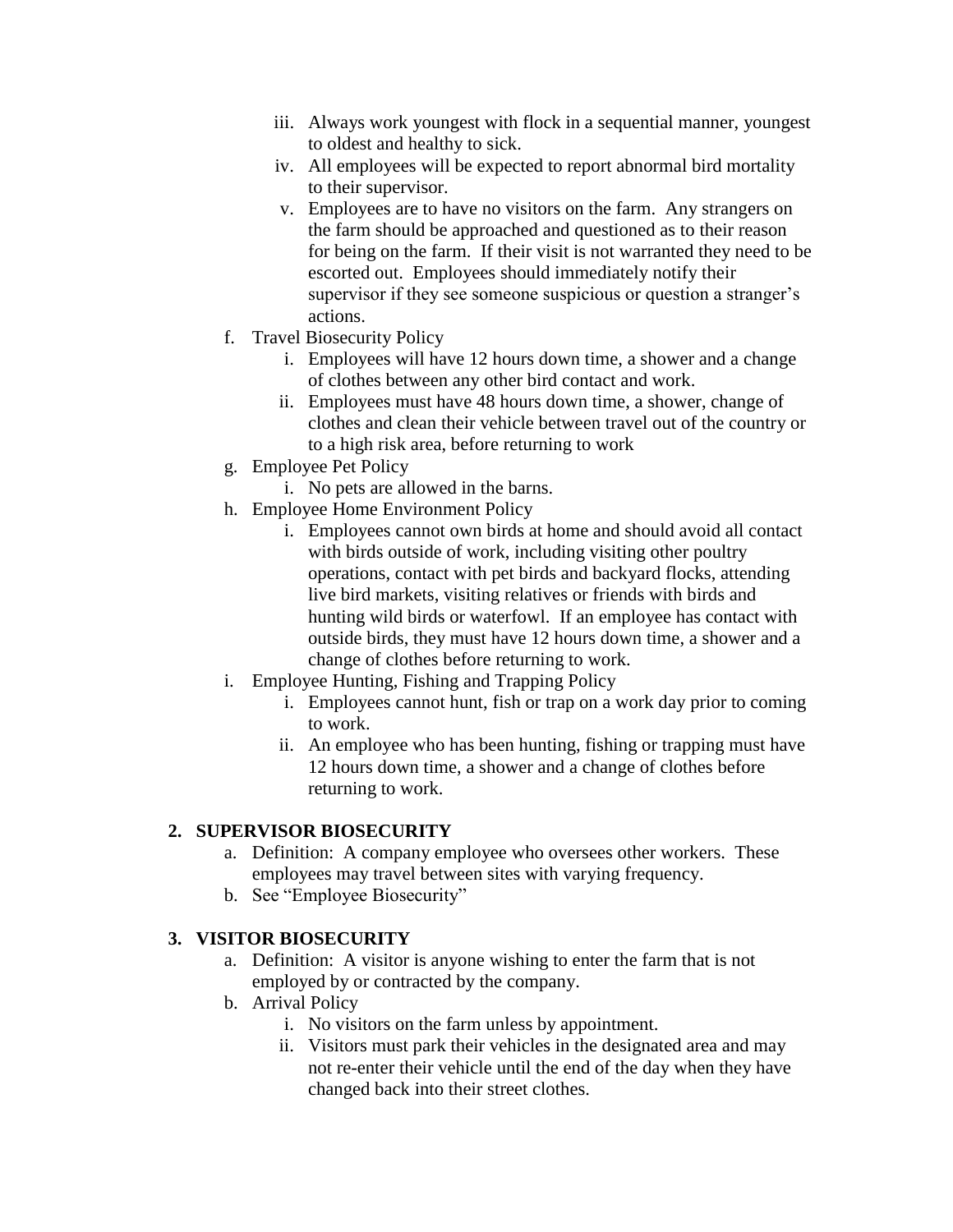- iii. All visitors need to sign the log book when entering and leaving the farm.
- iv. Visitors must observe the 12 hour down time rule: if they had contact with outside birds, they must have 12 hours down time, a shower and a change of clothes before visiting the farm. Manager or supervisor who scheduled the visitor will communicate the down time rule to them.
- c. Clothing Policy
	- i. Visitors that are allowed into the houses need to change into boots and coveralls provided by the farm.
- d. Sanitation Policy
	- i. Visitors must wash their hands before entering the house.
	- ii. Any equipment that the visitors bring with them must be sanitized before entering the houses. Manure and dust must be cleaned off, then items must be wiped thoroughly with alcohol wipes or sprayed with a USDA approved disinfectant. This includes: radios, rubber over shoes, clipboards, pens, etc.

#### **4. OTHER EMPLOYEE AND VISITOR BIOSECURITY**

- a. Truck Driver Policy
	- i. Definition: Drivers that haul poultry, manure, feed, or eggs.
	- ii. Drivers need to stay in designated areas and avoid going in the houses.
	- iii. They are required to keep their trucks and trailers clean. Clean at least once a week, inside and out.
	- iv. Always start work with the youngest birds and work towards the oldest.
	- v. Wear clean coveralls and be aware of **cross traffic**??.
- b. Outside Crew Policy
	- i. Definition: A group of workers hired by the company to complete a specific task or set of tasks. They are not employed by the company.
	- ii. Clean coveralls must be worn, and will be provided by the company.
	- iii. Workers will be required to wash their shoes thoroughly before entering farm.
	- iv. Workers must wash their hands before entering the farm.
	- v. Workers will walk to the house after performing the above
		- biosecurity precautions. They are not permitted to drive down.

### **5. BIOSECURITY FOR THE ENVIRONMENT**

- a. Rodent and Varmint Control Policy
	- i. Keep the best control of flies, rodents, pest birds and other varmints that is possible.
- b. Wild Bird Control Policy
	- i. Bird nests will be removed as soon as they are discovered.
- c. Insect Control Policy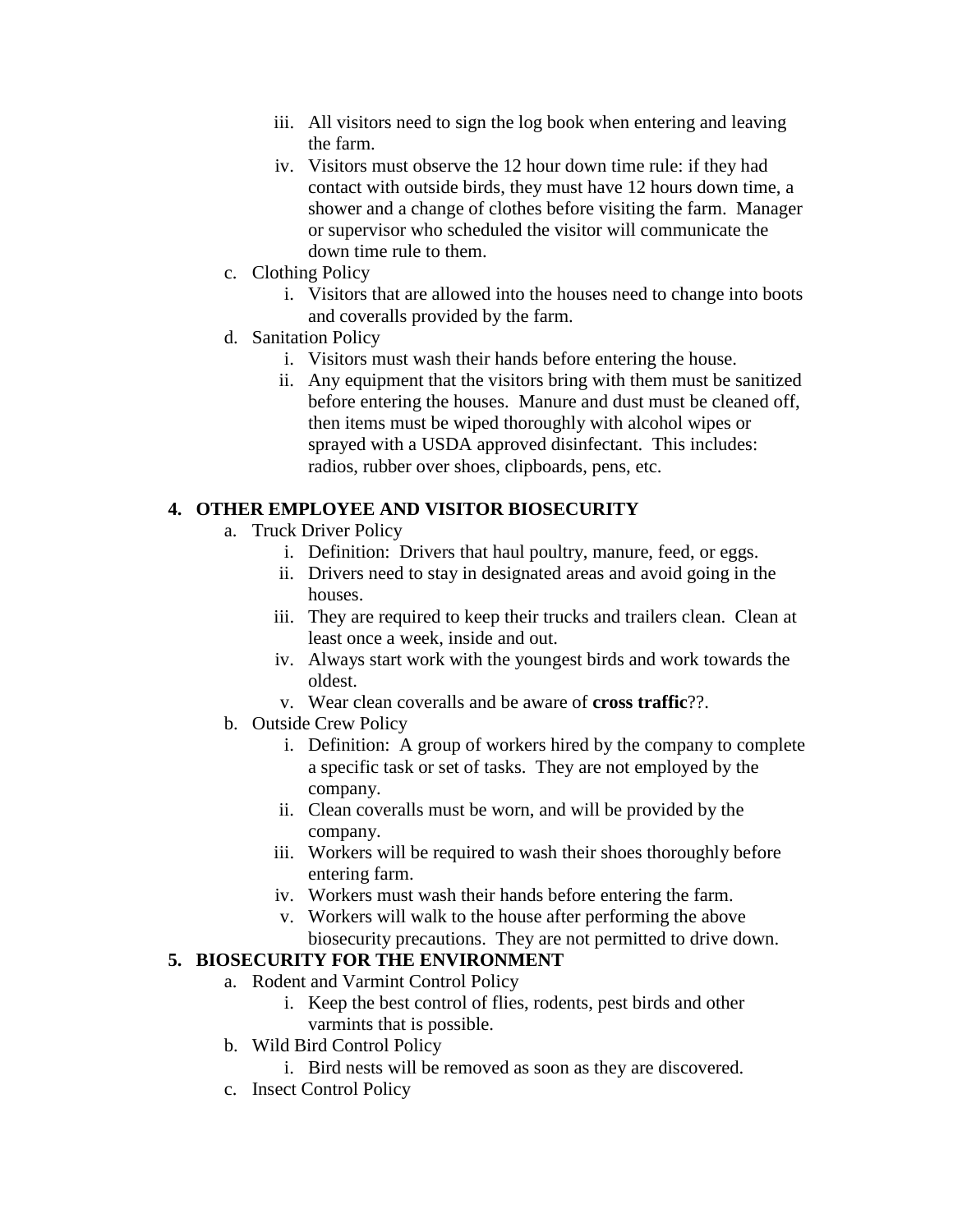- i. Keep the best control of flies, rodents, pest birds and other varmints that is possible
- d. Barn Perimeter Policy
	- i. A two foot rock zone will be maintained around all barns.
	- ii. Weeds will be controlled and the lawn mowed.

### **6. PREMISES BIOSECURITY**

- a. Security Policy
	- i. All doors will be locked at night.
- b. Stranger Policy
	- i. Any strangers on the farm should be approached and questioned as to their reason for being on the farm. If their visit is not warranted they need to be escorted out.
	- ii. Employees should immediately notify their supervisor if they see someone suspicious or question a stranger's actions.
- c. Farm Entrance Policy
- d. Farm Sanitation Policy

### **7. FLOCK BIOSECURITY**

- 7.1 Companies are recommended to have the following plans in place:
- a. Dead Bird Pick Up and Disposal Policy
- b. Manure Handling and Disposal Policy
- c. Bird Movement Policy
- d. Egg Movement Policy
- e. Feed Delivery Policy
- f. Supply Delivery Policy

### **8. EGG PROCESSING BIOSECURITY AND FOOD SUPPLY PROTECTION PLAN**

#### **(If applicable)**

Statement of purpose: Egg processing can play a role in the distribution of disease agents to commercial egg-laying chicken flocks and in the distribution of adventitious materials into the human food chain. This plan seeks to prevent disease spread to production from the processing plant through the incorporation of simple, straightforward policies that address both security and biosecurity. It seeks to prevent the malicious or inadvertent adulteration of food products through these same policies.

### 1) **VISITOR POLICY**

- a) Every processing plant should have a clear visitor policy Visitors to the processing plant should be limited.
	- i) The general public should not be permitted access to the plant. (1) The perimeter of the plant should be controlled by:
		- (a) Perimeter fencing
			- (b) Locked doors
		- (2) A logbook of visitors should be maintained.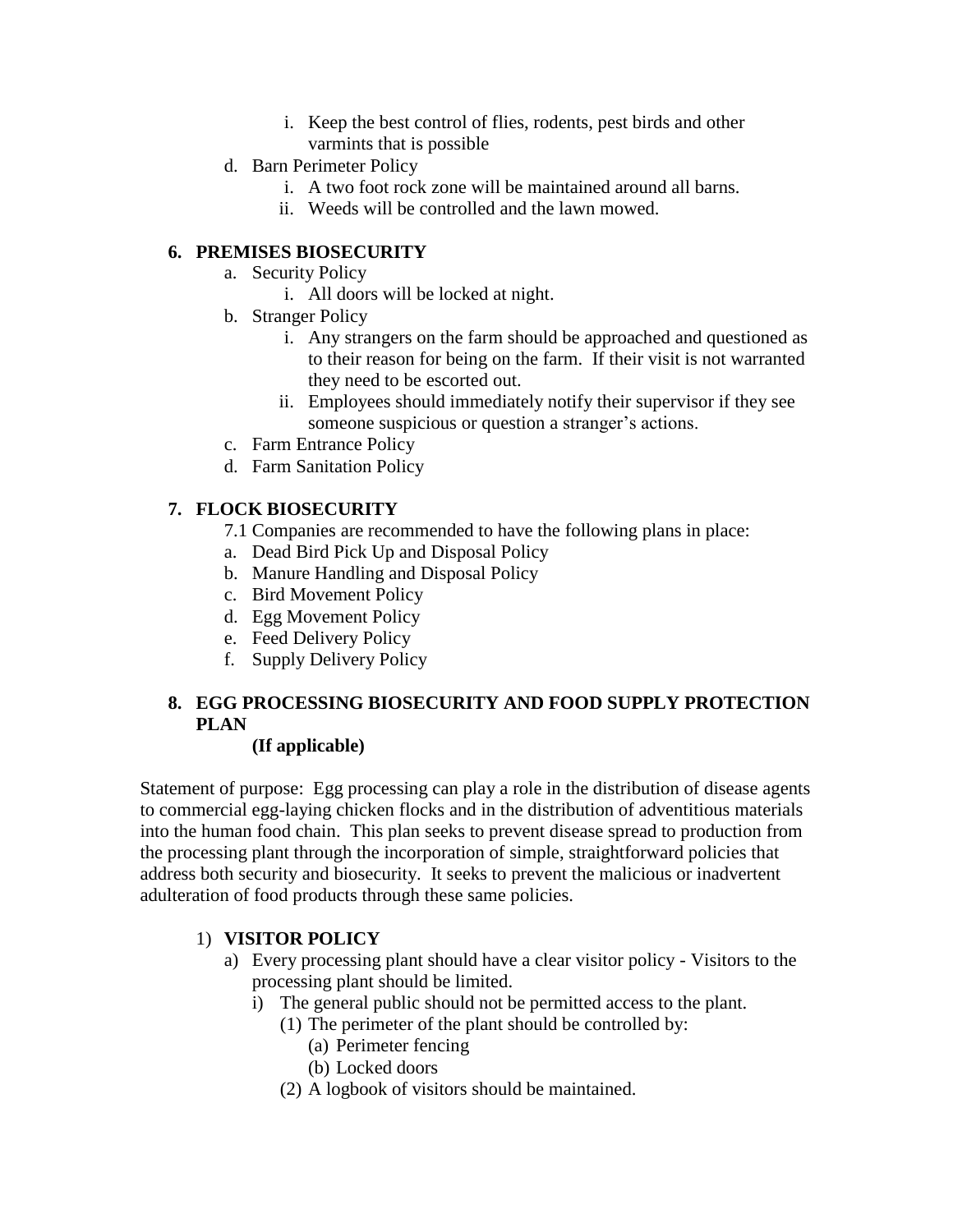- (a) This necessitates that visitors come into the plant via a specific route, i.e. through the office.
- (3) Retail stores with public access must be specifically addressed.
	- (a) Traffic pattern must be kept separate from the processing plant and from production.
- (4) The breaking room should be secured at all times to prevent visitor entry.
	- (a) Access limited by keypad, lock, card access
- ii) Service personnel
	- (1) Their access to various areas of the plant should be clearly defined
	- (2) Access should be communicated to service personnel
	- (3) A company contact for all service personnel should be designated to communicate changes.
- iii) USDA/CDA (Colorado Department of Agriculture) inspectors
	- (1) They should receive biosecurity training
	- (2) A company contact for all inspectors should be designated to communicate changes.
	- (3) Equipment transported by inspectors should be kept to a minimum (a) Provide locker for inspectors to store their supplies
- b) Truck drivers
	- i) Drivers bringing eggs from the farms can carry disease agents between the farm and processing plant. Each plant should have a plan to address this issue. Some possible solutions are:
		- (1) On farm egg packing areas should be separated from egg production areas
			- (a) One way traffic only
		- (2) Eggs from the ranch (unprocessed) should be unloaded by processing plant personnel and truck drivers should not enter the processing plant
		- (3) Trucks are loaded at the farm by production personnel
- c) Parking
	- i) Each plant should have designated visitor parking.
		- (1) Separate from production parking
		- (2) Plan should include designated parking areas.
			- (a) Clearly marked to direct visitor parking
			- (b) Hard surface
			- (c) Good drainage

### 2) **EQUIPMENT SANITATION**

- a) Each processing plant should have a specific plan that addresses egg flat, egg rack, egg pallet, and/or trolley sanitation and separation.
- b) Egg flats
	- i) Flat washers
		- (1) All processing and breaking plants must have flat washers that adequately clean flats.
		- (2) Critical parameters for disease agent killing must be monitored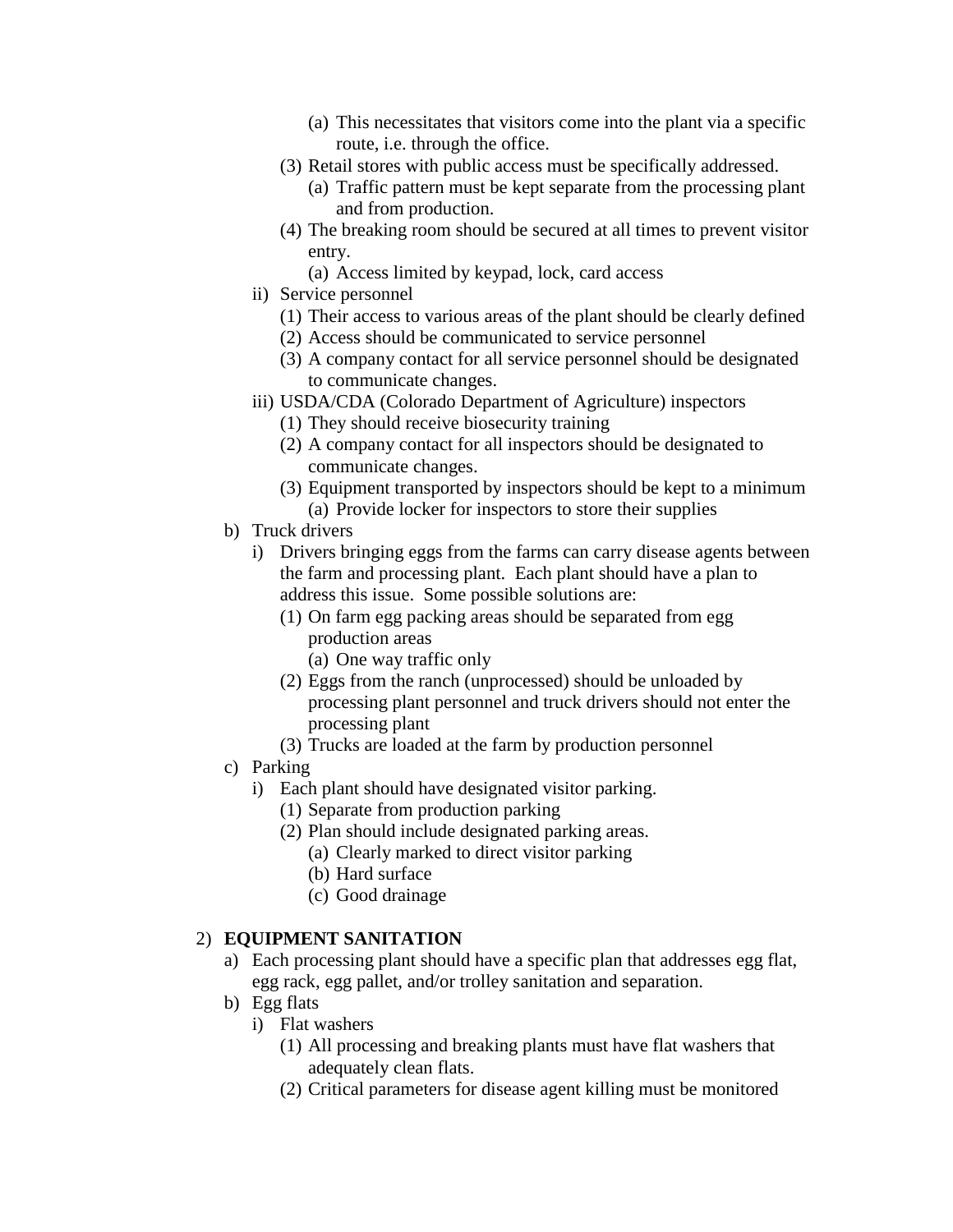- (a) Wash water temperature
- (b) Type of chemical disinfectant uses
	- (i) Frequency of additions/changes
	- (ii) Concentration
- (c) Contact time with disinfectant
- (d) Wash water changes
- ii) One way paper flats
	- (1) At times when egg processing plants are transmitting diseases or are suspected of transmitting diseases, one way paper flats will be used for all production.
	- (2) Flats arriving at the processing plant will be condemned and destroyed.
	- (3) Records on the number of flats purchased must be maintained and will be used to validate that flats are only going one way.
- iii) Retail stores
	- (1) One-way paper must be used
	- (2) In times of high risk, retail stores should be closed
- c) Racks or Pallets
	- i) Sanitation
		- (1) A good idea if it can be done
	- ii) Dedicated to clean and dirty areas of the plant
		- (1) Each plant should have a plan to keep clean and dirty equipment separate
		- (2) Defined clean and dirty functions in the plant
			- (a) Clean: processed eggs, outgoing cooler, washed flats
			- (b) Dirty: unprocessed eggs, unwashed flats, incoming cooler

#### 3) **TRAFFIC FLOW**

- a) Each plant must have a plan that addresses:
	- i) Separation of clean and dirty areas of the plant
		- (1) Inclusion of physical barriers to direct traffic
		- (2) Painted areas to designate areas
		- (3) Signage to direct traffic
		- (4) Employee knowledge of traffic flow via education
		- (5) Visitor education about traffic flow
			- (a) Education of frequent visitors (service personnel, inspectors, etc.)
			- (b) Chaperone infrequent visitors to the plant (University personnel, company owner, etc.)
	- ii) Plan should address how any resident flocks will be protected
		- (1) Fencing and gates that separate traffic
		- (2) Traffic flow
			- (a) Processing and production personnel separation
				- (i) Breakrooms
				- (ii) Parking
				- (iii)All traffic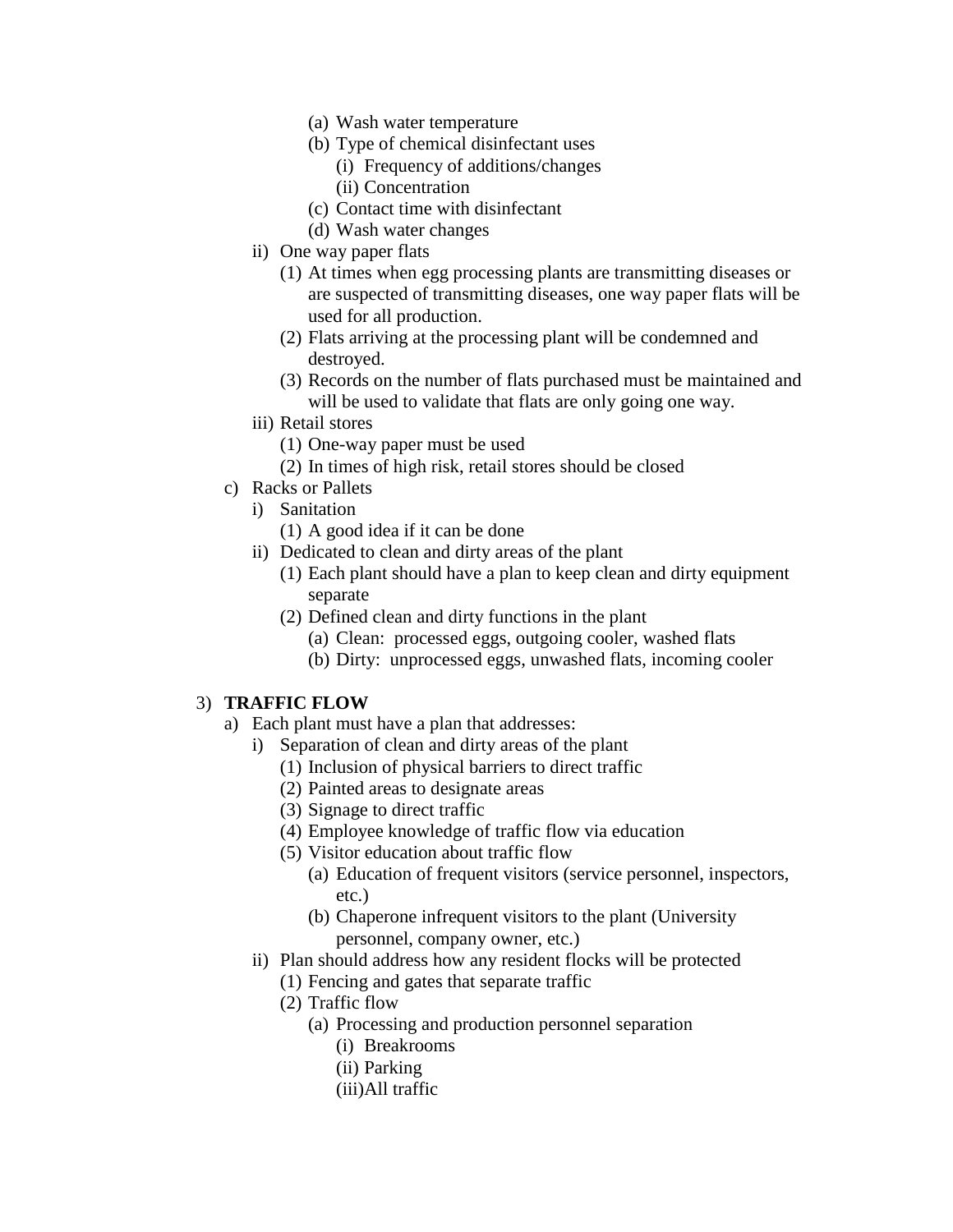- (3) Timing of processing
	- (a) Process eggs from the resident flock first, before outside eggs

#### 4) **EMPLOYEE TRAINING**

- a) Each processing plant should address employee biosecurity training.
	- i) Communicate biosecurity goals to processing plant employees
		- (1) Develop an education program for each plant
		- (2) Redo training annually
			- (a) In periods of high risk, training should be refreshed

### **ELEVATED BIOSECURITY PLAN (Suspect or Confirmed HPAI Flock)**

The components of the Elevated Biosecurity Plan are implemented after the identification of a Suspect Premises and are in addition to the Standard Biosecurity Plan.

#### **1. Communication**

- $\triangleright$  Monitor disease status of farm and surrounding area. The company veterinarian is responsible for this.
- $\triangleright$  Notify farm of the suspect status. Notices will be posted on all doors to the farm. Farm managers will review the situation with their employees at the morning meetings. Farm managers are responsible for this.

#### **2. Traffic Restrictions**

- $\triangleright$  Stop people movement with no employees moving between farms. This includes managers, supervisors and truck drivers. All repairs will be done in house. Utility companies will be notified. Only employees will be allowed on the farm. The general manager will be responsible for this.
- $\triangleright$  Stop vehicle movement. Truck drivers will service the infected site last and sanitize truck thoroughly after. The pullet feed truck will wash tires and spray with a disinfectant prior to entering the pullet farm. All pullet barns will be filled first. When all feed deliveries are done for the day the feed truck will be power washed and disinfected. Grain delivery trucks will be required to wash and disinfect tires while avoiding the interior of the farm by backing out of the elevator once they make their delivery. The general manager will be responsible for this.

#### **3. Dead Bird Disposal**

Consult Emergency Poultry Disease plan guidelines on disposal of carcasses.

#### **4. Manure Movement**

 $\triangleright$  Manure from the infected farm will be isolated from all other poultry farms. The site will be kept clean of manure to prevent spread. Manure hauling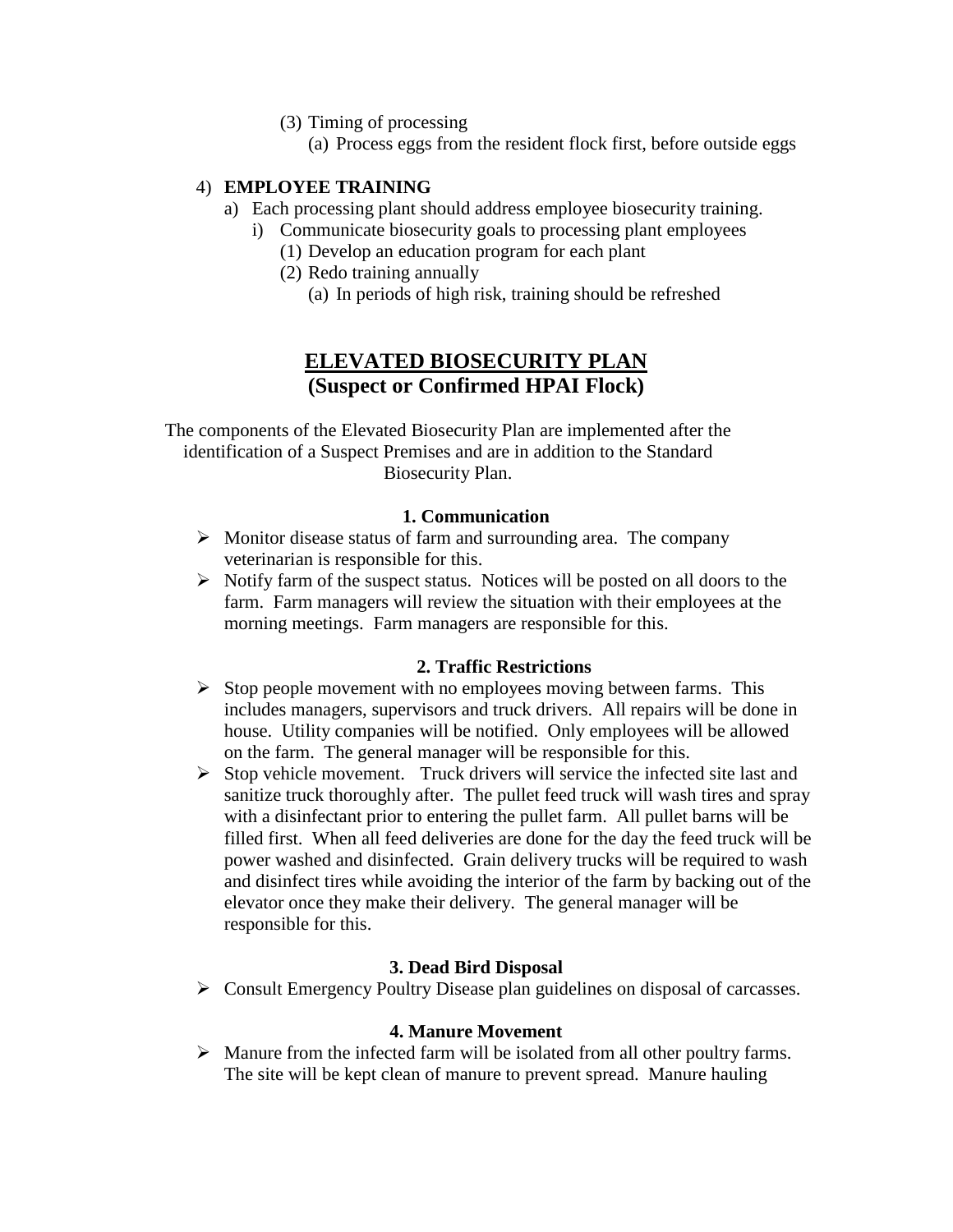equipment will be disinfected each day. The spreading of manure will be monitored closely to maximize distance from other poultry.

#### **2. Bird and Supplies Movement**

Birds and/or supplies will not be moved from the suspect premises.

# **APPENDIX D**

# **TASK FORCE BIOSECURITY MEASURES**

#### **Procedures for General Biosecurity**

Government personnel with oversight responsibility, as well as other individuals, visit multiple premises routinely as part of their job. They can inadvertently come into contact with viruses and bacteria on these properties and without the proper precautions, they can spread the organisms to the next premises they visit. Therefore, field personnel should make extraordinary efforts to ensure that they do not spread an agent to other facilities or animals. This document describes the practices that should be used to reduce the spread of unwanted organisms on a routine basis. *During a known emergency animal disease outbreak, additional precautions specified by animal health officials must be followed.*

All personnel serving on a task force will be directed to take the following minimum biosecurity measures:

- 1. Wear rubber boots (or other footwear that can be cleaned and disinfected) or disposable boots. When visiting low-risk areas, such as offices or homes away from animal areas, clean street shoes or boots are acceptable. It may be possible to store footwear at facilities that would only be worn there. Some animal owners provide rubber boots or disposable plastic boots for visitors. Ask if they would prefer that you used their footwear, if provided.
- 2. Remove all dirt and organic matter from your boots and then thoroughly disinfect them using a bucket, brush, and an appropriate broad-spectrum disinfectant prior to entering and when leaving an animal production facility, including backyard facilities.
- 3. Wear disposable or clean coveralls, laboratory coats, smocks, or other suitable outerwear when you plan to come into contact with animals, manure, or animal secretions. If visiting multiple facilities, have an ample supply of disposable or clean coveralls so a fresh pair can be used at each site. Outerwear need not be sterile, but if it has come into contact with animals or is soiled with manure, blood, milk or other secretions, change into a clean replacement when leaving a premises. Place dirty materials into a double plastic bag and seal it.
- 4. Thoroughly wash your hands with antimicrobial soap prior to entering and when leaving a premises. Disposable latex gloves may also be used, but not as a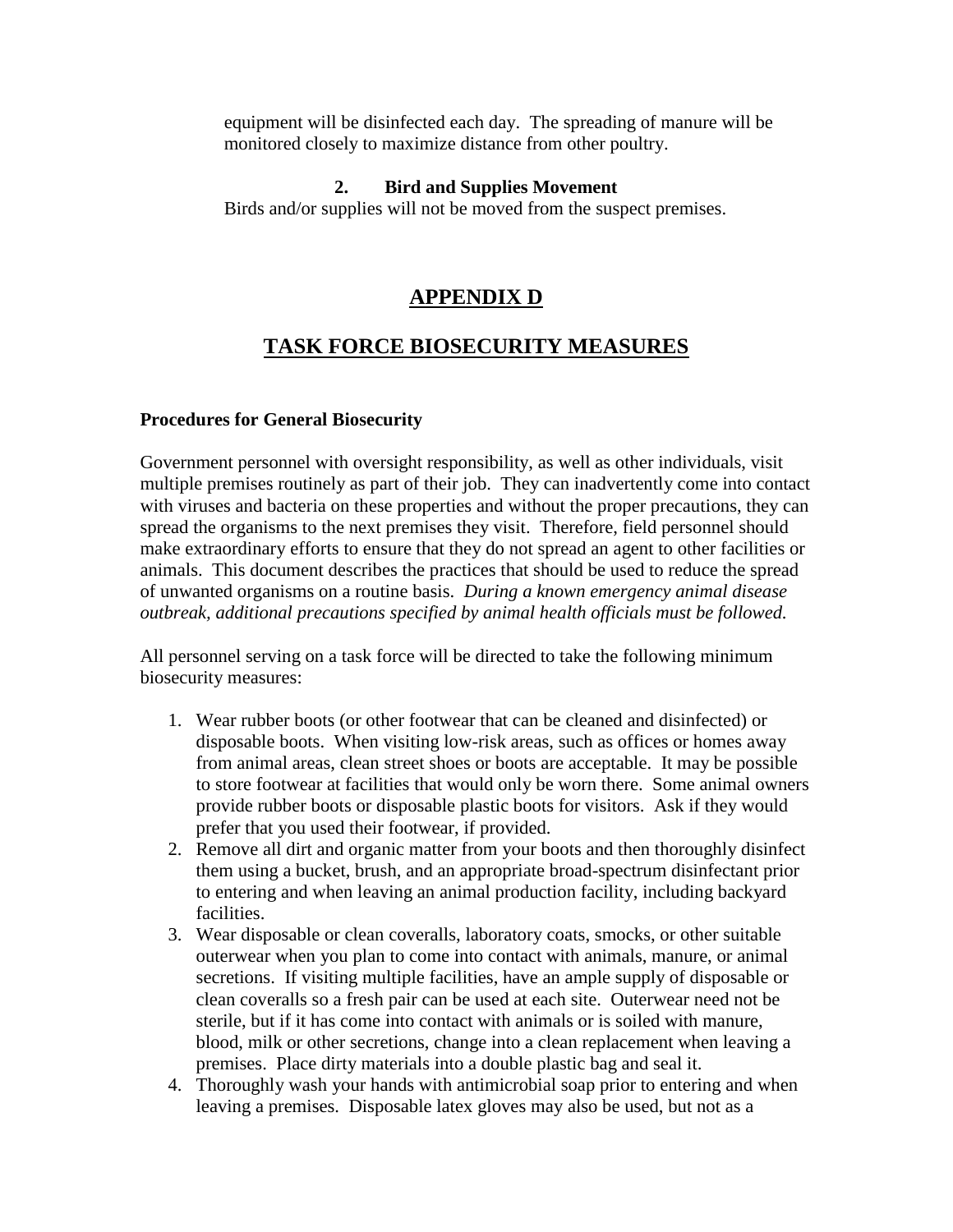substitute for proper hand washing. NOTE: Remove watches, jewelry and other items prior to washing your hands. Lather your hands with soap and then rub hands together vigorously for 15-20 seconds. Finish by rinsing under a stream of water, if available.

- 5. Avoid driving through manure and wastewater. Park your vehicle away from pens, pastures or areas when animals may be held. Park on concrete or paved areas when available. NOTE: Do not enter animal production areas unless a facility employee is present or you have been authorized to do so by the facility owner.
- 6. Clean your vehicle between visits to commercial animal production facilities, including tires and floor-mats (carpets should be covered with plastic floor mats). A commercial car wash is adequate. Tire sprays may be necessary in some situations.
- 7. Dispose of used disposable boots, gloves and coveralls at the facility, if possible. Otherwise place them in a double plastic sealed garbage bag for later disposal in a designated dumpster at the Task Force headquarters.
- 8. Keep all equipment used in the field clean. Disinfect any equipment that comes into contact with animals or their secretions before taking it to another property or use disposable equipment. NOTE: When making visits to farms, select equipment that is easily disinfected. Plastic clipboards are easier to disinfect than wooden ones and organic material is easier to see.
- 9. Keep clean and dirty clothing, equipment and supplies separate. Designate "clean" and "dirty" storage areas in your vehicle.
- 10. If you come into contact with a sick or dying animal, consider yourself a carrier of disease and clean your shoes, shower, put on clean clothing and wash your car before coming into contact with other animals.

#### **Procedures for Biosecurity before Leaving Premises**

- 1. Task Force personnel will thoroughly clean and disinfect all reusable equipment and eyewear.
- 2. Task Force personnel will place disposable coveralls (turned inside out), boots and other solid in a double plastic garbage bag to be placed in the "dirty" area of their vehicles. These items will be disposed of in a designated dumpster at the task force headquarters.
- 3. Task Force personnel will wash their hands with soap and water or antibacterial gel.

#### **Procedures for Biosecurity at the End of the Day**

- 1. Task Force personnel will clean and/or launder all reusable clothing and equipment.
- 2. Task Force personnel with take a shower and shampoo your hair, clean under their finger nails and clean their respiratory passages by blowing their nose, clearing their throat and spitting into a sink with running water.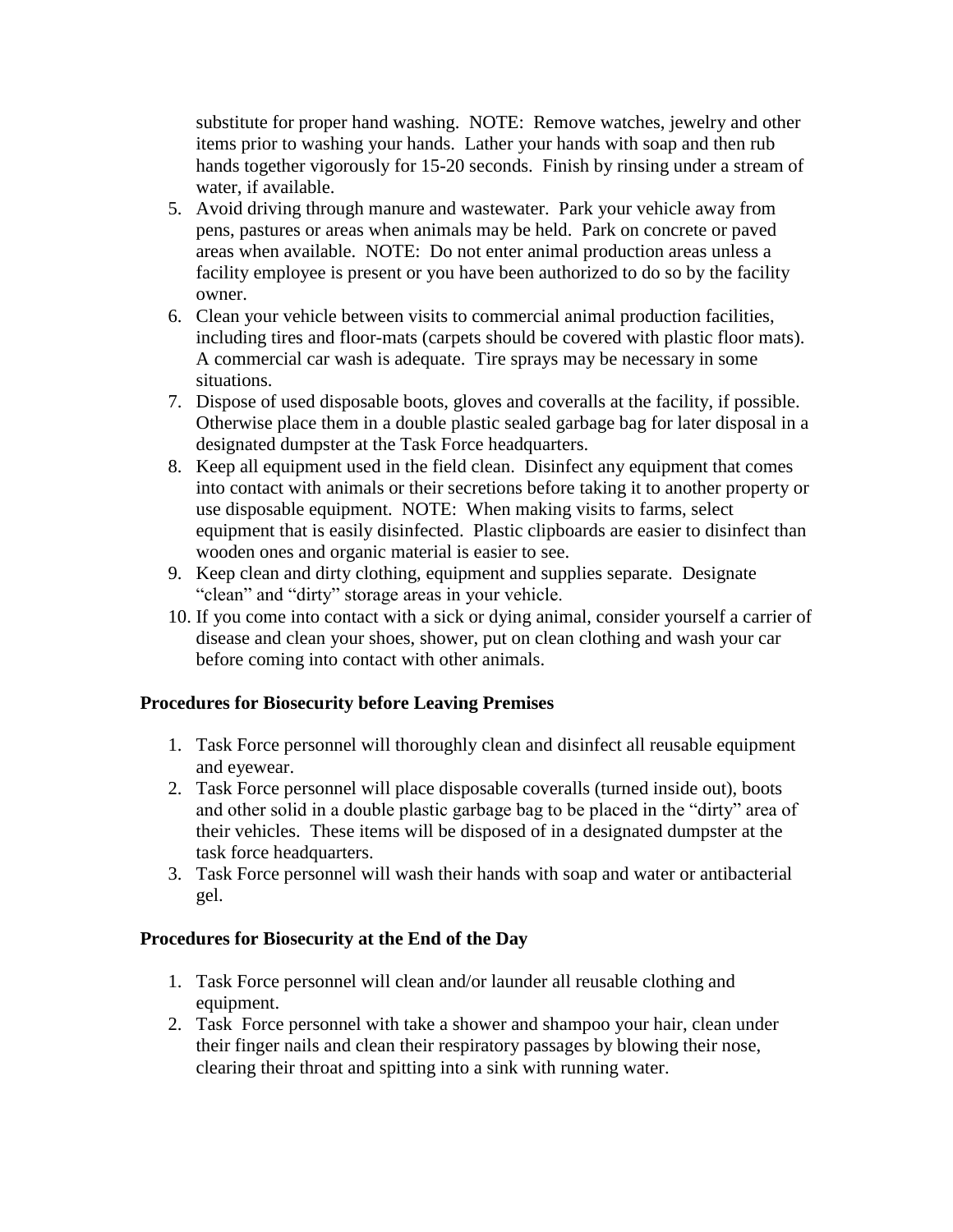# **APPENDIX E**

# **PROTOCOL FOR PERSONNEL ENTERING AN INFECTED PREMISES**

Procedures for Entering Infected Premises

- 1. All Task Force personnel must be trained in biosecurity.
- 2. All Task force personnel must wear required personal protective equipment, as recommended by the USDA/CDC, including:
- Tyvek or other coveralls,
- Rubber boots or boot covers,
- Safety goggles,
- Gloves (inner latex glove, outer glove),
- Dust mask, and
- Head bonnet and/or hardhat.
- 3. A cleaning and disinfection line must be established and maintained.
- 4. Once personnel have entered premises, they may not cross back over the cleaning and disinfection line for any reason without removing and properly disposing of all personal protective equipment and adhering to biosafety regulations.
- 5. Personal items such as food, beverage containers, etc., must be properly disposed of on premises (placed in dumpster). No containers leave the area.
- 6. All tools and other equipment must be cleaned and disinfected before being brought across the cleaning and disinfection line.
- 7. Once the personnel protective equipment has been removed, designated personnel must disinfect personal footwear.
- 8. All personnel will thoroughly wash hands at the wash station.
- 9. Personnel may not re-enter the premises without following the above steps.

Procedures for the End of the Day

- 1. All equipment and/or debris must be properly stored and/or disposed of by the end of each day.
- 2. Before returning to Task Force headquarters, personnel must:
- Wash vehicles (under carriage wash) and clean and/or launder reusable equipment
- Take a shower and shampoo their hair, clean under fingernails, and
- Change clothes.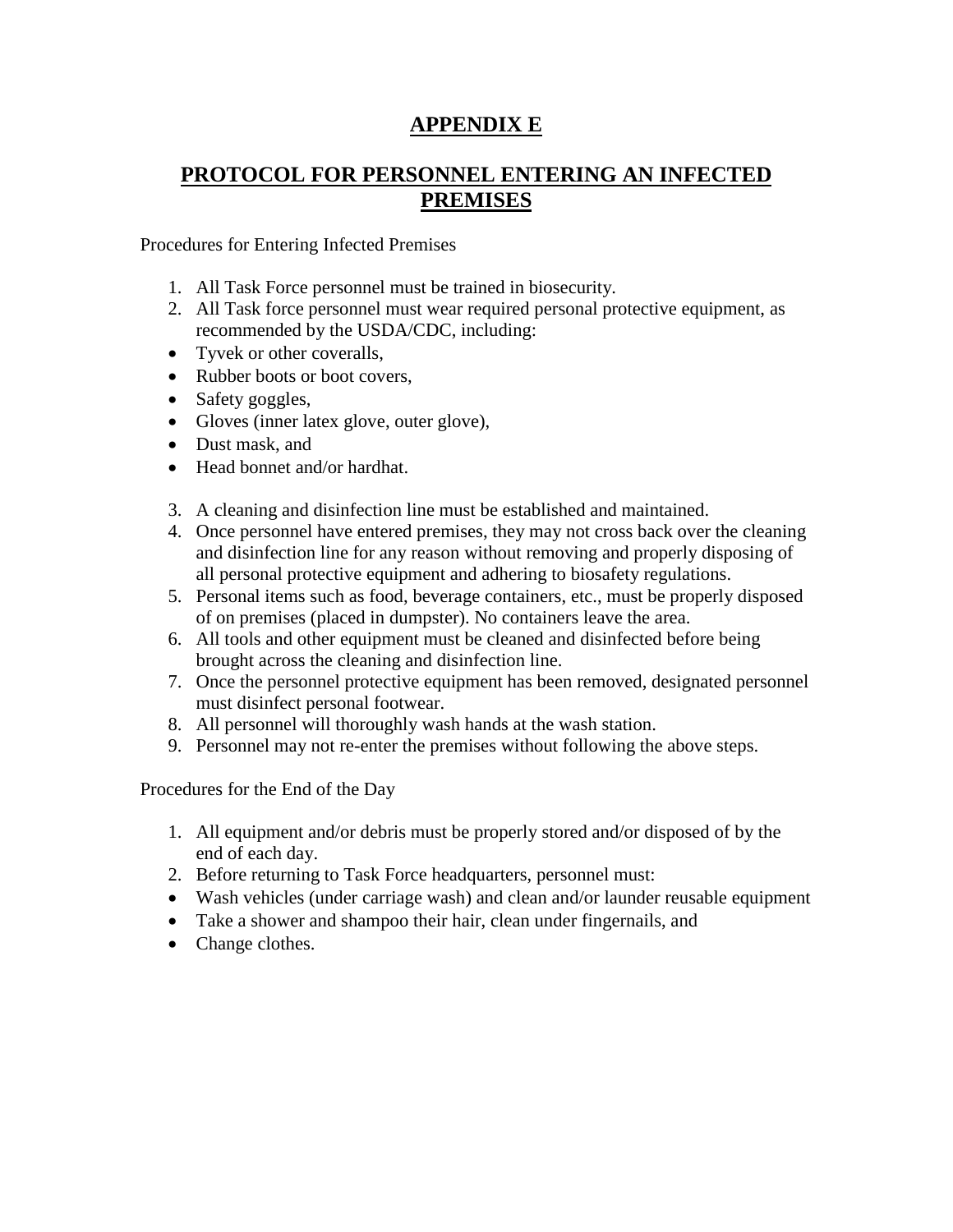# **APPENDIX F**

### **BIOSECURITY PROCEDURES FOR POULTRY FARMS**

The following procedures are recommended for poultry growers (including game birds, waterfowl, exhibition flocks, sporting birds and small farm flocks):

- 1. Keep poultry houses locked.
- 2. Resident flock manager should have clothing (including shoes, boots, hat and gloves) when caring for flocks separate from those worn off the farm.
- 3. Flock manager and other caretakers should not visit any other poultry flocks.
- 4. Do not allow visitors in or near the poultry houses.
- 5. After caring for the flock, change clothes completely and wash hands and arms before leaving premises.
- 6. Essential visitors such as owners, fuel and feed delivery drivers, meter readers, poultry catchers and haulers, and service personnel must put on protective outer clothing including boots and headgear prior to being allowed near the flocks.
- 7. Monitor vehicles entering premises for poultry pickup or delivery, feed delivery, fuel delivery, etc. to determine if they have been scrubbed down and the undercarriage and tires spray disinfected prior to entering. If vehicle does not appear to be properly sanitized, growers should not admit the vehicle to the property.
- 8. All coops, crates and other poultry containers or equipment must be cleaned and disinfected prior to use and following use.
- 9. Sick and dying birds should be evaluated by the production veterinarian or submitted to a state/university laboratory for diagnosis. Commercial growers should contact their flock supervisors.
- 10. Dead birds must be properly disposed of by composting or burial or incineration.
- 11. Persons handling wild game (especially waterfowl) must change clothes completely and bathe prior to entering poultry premises.
- 12. Keep "Stop";" Keep Out" and similar type signs posted at drive entrances. These are available from flock supervisors and local hardware outlets.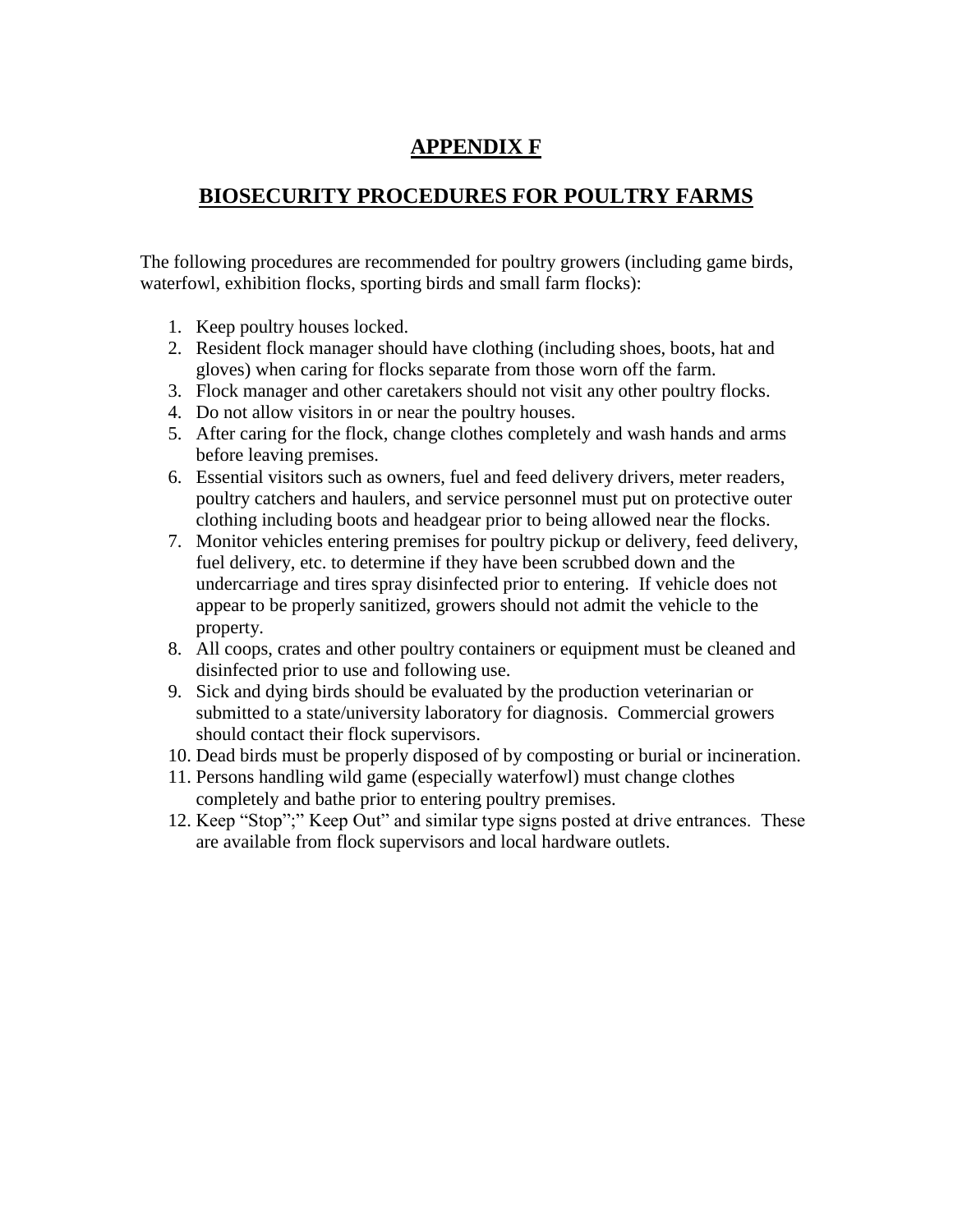### **APPENDIX G**

### **EMERGENCY KIT CONTENTS**

All VMO's/FADD's must have the following emergency kit during an emergency poultry disease alert:

- 1. Copy of this procedure manual
- 2. Boots (disposable or easily disinfected)
- 3. Plastic trash bags
- 4. Disinfectant
- 5. Boot brush
- 6. Bucket
- 7. Disposable coveralls
- 8. Disposable dust masks
- 9. Rubber gloves
- 10. Restricted Area Tape (for driveway and poultry house door)
- 11. Household aerosol insect killer
- 12. Disposable surgical caps
- 13. Hand sprayer (one gallon)
- 14. Specimen bags
	- Large (for birds)
	- Small (for tissues, etc.)
	- Buffered formalin
	- Blood tubes

|     | <b>Item</b>                   | Quantity per kit |
|-----|-------------------------------|------------------|
| 1.  | Shoe cover                    | 1 pair           |
| 2.  | Biohazard Bags 25"x35"        |                  |
| 3.  | Chlorhexidine                 | $50$ ml          |
| 4.  | <b>Brush</b>                  |                  |
| 5.  | Box/Bucket                    |                  |
| 6.  | Tyvec Coveralls, XL           |                  |
| 7.  | Dust Mask                     |                  |
| 8.  | <b>Surgical Gloves</b>        | 1 pair           |
| 9.  | Temporary Signs (waterproof)  | 2                |
| 10. | <b>Orange Caution Tape</b>    |                  |
| 11. | <b>Bug Killer</b>             |                  |
| 12. | Sterile 50 ml Conical Tubes   | 5                |
| 13. | Sterile Sample Bags, 3"x7"    |                  |
| 14. | <b>Buffered Formalin</b>      | $200$ ml         |
| 15. | Vaccutainer Tubes and Needles | 4                |
| 16. | <b>Hood and Beard Cover</b>   |                  |
|     |                               |                  |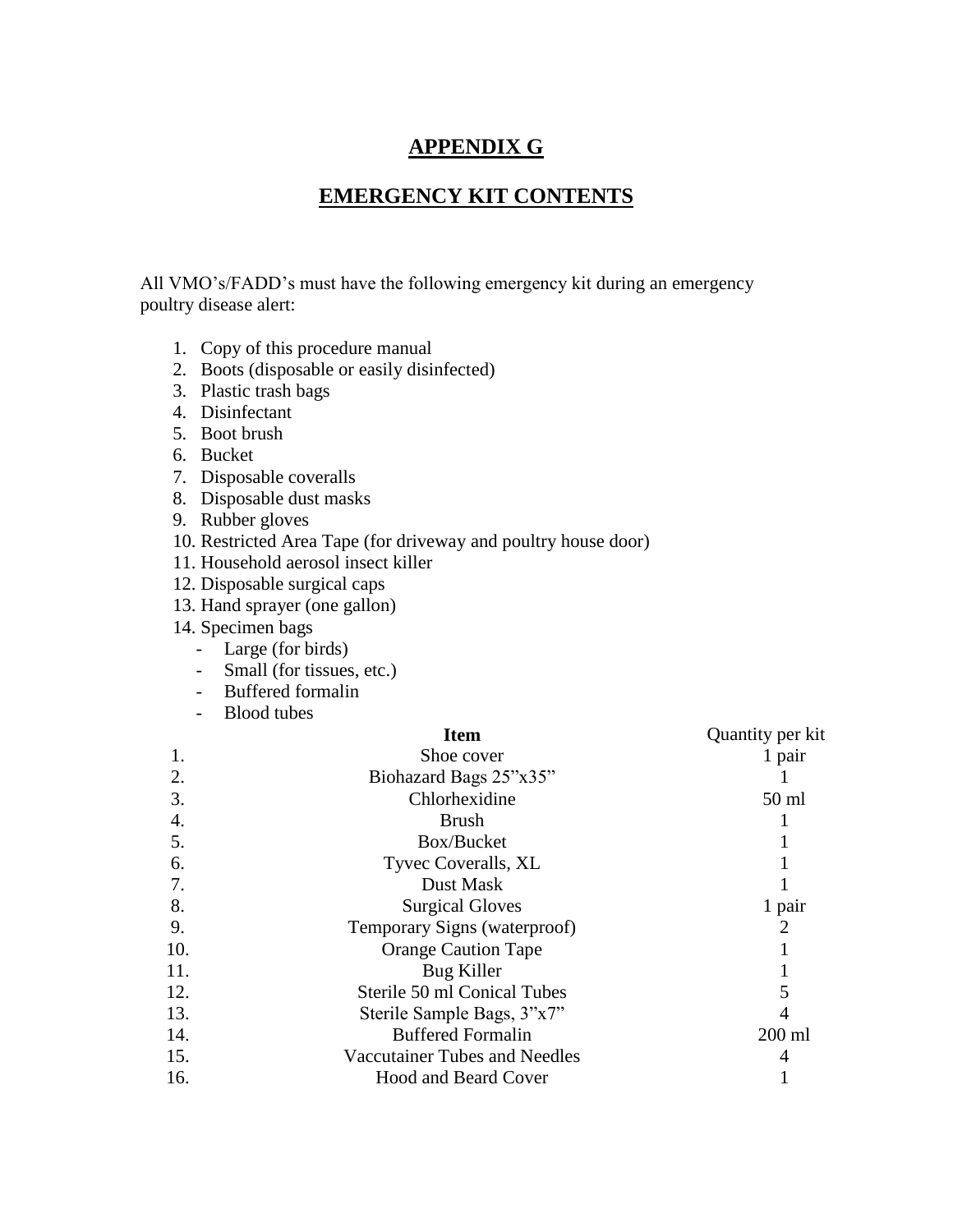### **APPENDIX H**

# **PROCEDURE FOR COMMERICAL POULTRY HOUSE DEPOPULATION**

- 1. Determine the number of birds to be euthanized.
- 2. Determine the size of the euthanasia enclosure to be needed. This should be calculated based on the size and number of birds to be held in the enclosure. The following estimate may be used.
- 3. Determine the amount of CO2 required. Use .08 to .11 pounds of CO2 per cubic foot of enclosure to calculate this amount. The .08 figure is a minimum and does not allow any buffer for gas delivery problems. The .11 figure is based on filling the entire enclosure area which, in reality, is more than necessary because CO2 is heavier than air and settles to the lowest possible point. This figure provides a buffer of additional CO2.
	- Pounds of CO2 needed = length (feet) x width (feet) and height (feet) x .08 pounds of CO2 per cubic foot.
	- For example, an enclosure 56 feet long, 24 feet wide and 4 feet high will require a minimum of 430 pounds of CO2 (56 x 24 x 4 x  $.08 = 430$ ).
- 4. CO2 is provided in 50 and 387 pound tanks (the large tanks sometimes freeze up), are hard to move, and are more complicated to operate.
- 5. Prepare the enclosure.
- 6. The size of the tarp or plastic sheeting needed should be the length of the enclosure plus 4 to 6 feet plus the width of the enclosure plus 4 to 6 feet.
- 7. Extra tarps/sheeting should be available in case the primary tarp sheeting develops large tears or rips. If two tarps need to be used, they should be overlapped by at least 4 feet and secured together to ensure air tightness.
- 8. Check tanks to ensure that they are operative.
- 9. Move tanks inside of the enclosure. Space them evenly. Secure them along the side of the enclosure.
- 10. The tarp/sheeting should have some "pull device" attached to allow pulling over from the opposite side of the enclosure.
- 11. Any gaps at the junction of the enclosure well and the floor should be closed with hay bales. Seams on the enclosure should be sealed with duct tape.
- 12. Birds should now be moved to the enclosure.
- 13. Ropes or strapping should be run across the top of the enclosure to support the tarp. If enough people are available, no support is needed; people can hold the tarp from the sides of the enclosure.
- 14. Seal the enclosure using the pull system. The tarp/sheeting should be pulled across the top of the enclosure.
- 15. The tarp should be secured to the edges of the enclosure to be as air-tight as possible. The tarp should be observed for obvious large leaks. Leaking areas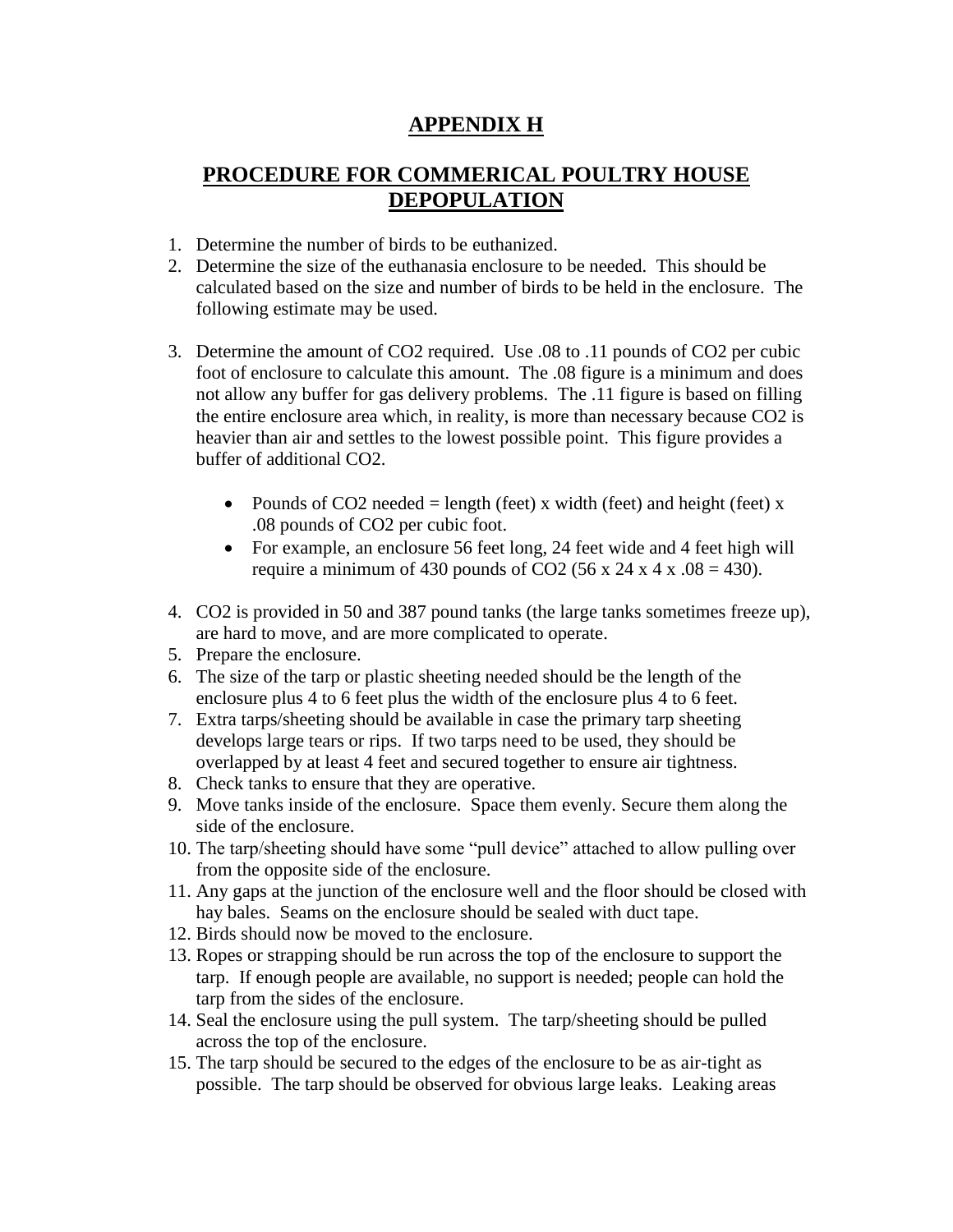should be sealed with appropriate materials such as duct tape (or the tarp should be replaced.

- 16. Tanks should be opened slowly for one minute then opened completely and allowed to completely empty. Personnel should always exercise caution when working with CO2.
- 17. The tarp should be left on for an additional 15 minutes after the tanks have completely emptied.
- 18. Confirm euthanasia. Use conditionally acceptable methods of euthanasia if necessary.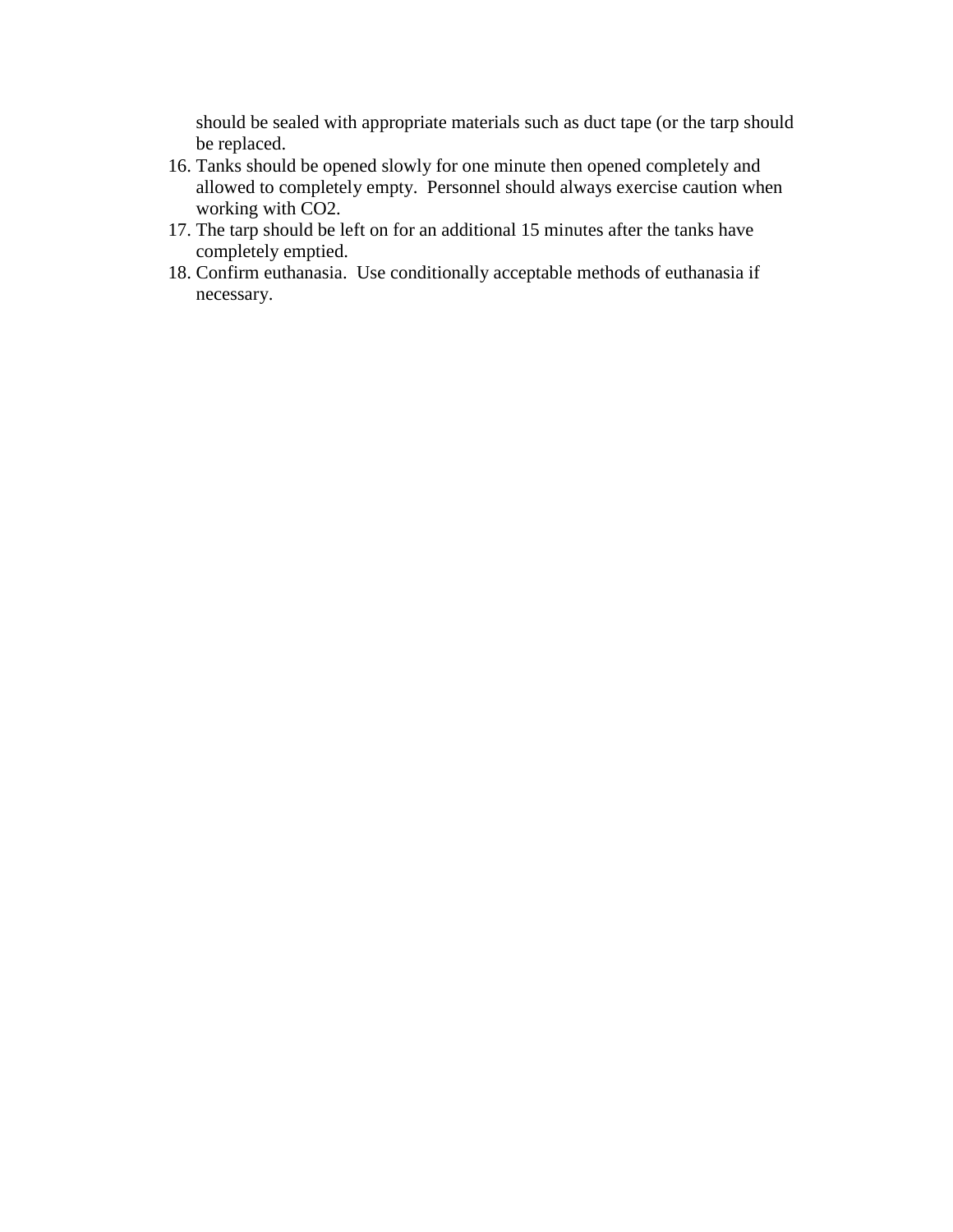# **APPENDIX I**

# **PROTOCOL FOR EUTHANASIA OF BACKYARD PREMISES**

Personnel Required for Backyard Depopulation Teams

- 1. The following personnel are required:
- $\bullet$  1 VMO
- 1 Appraiser, and
- 4 Animal Health Technicians or Agriculture Technicians

Equipment for Personal Safety and Biosecurity

- 1. The following equipment is required for each team member:
- Biosecurity pack containing: one Tyvek suit, two pairs of disposable boots, two pairs of disposable gloves, one hair bonnet, one dust mask and one large plastic bag.
- Coveralls
- Hand sprayer (with disinfectant)
- Heavy duty rubber gloves
- Extra vinyl gloves, disposable boots,
- Safety glasses/goggles
- Waterless hand cleaner, cold packs
- First aid kit
- Drinks
- 2. The following tools are required:
- Depopulation truck (box truck)
- $\bullet$  Hand trucks (2)
- CO2 cylinders (number as needed, must be strapped in place in back of truck)
- Hoses for CO<sub>2</sub>
- Roll-off garbage cans used as depopulation chamber
- Pump sprayer (with disinfectant)
- Heavy duty large and small trash bags
- Roll of duct tape
- Roll of paper towels
- Clipboard and pen
- Maps
- Fire Extinguisher.

Procedures for Depopulation of Backyard Premises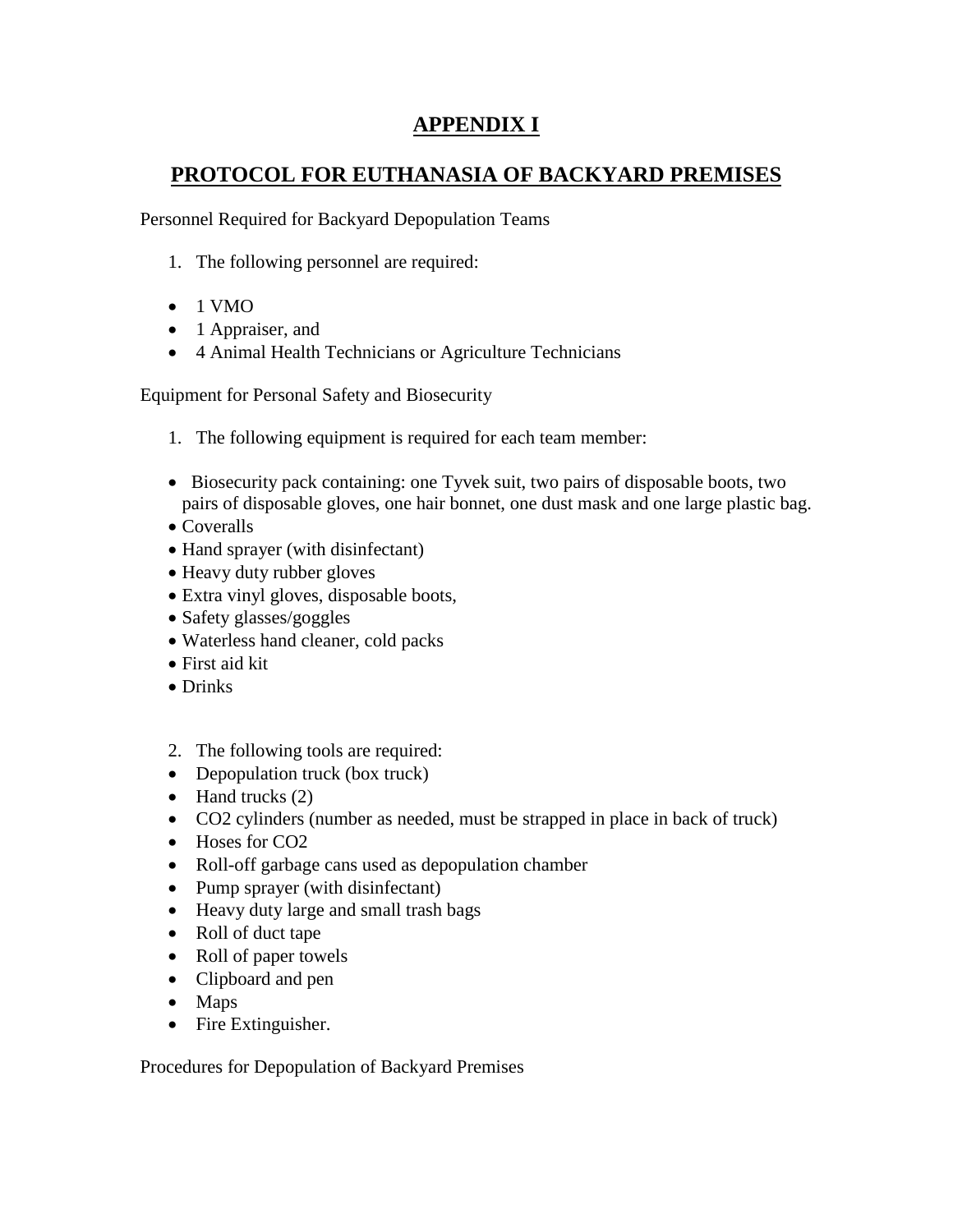- 1. The depopulation truck (box truck with Tommy Lift) will try to park on contaminated premises.
- 2. Crew vehicle(s) should park well away from the depopulation truck.
- 3. Establish a cleaning and disinfection line.
- 4. Put on biosecurity equipment (suits, gloves, etc.) before crossing the cleaning and disinfection line.
- 5. Line depopulation barrels with two large plastic bags.
- 6. Remove needed barrels from truck.
- 7. Take CO2 off truck.
- 8. Take barrel to depopulation area (backyard).
- 9. Pre-charge barrel to be used with CO2.
- 10. Place up to four birds (depending on the size of the birds) in barrel.
- 11. Replace lid securely.
- 12. Administer CO2.
- 13. Continue to add birds and gas until container is nearly full.
- 14. Small birds (finches, love birds, etc.) are placed in bags.
- 15. Take the barrel back to the depopulation truck. If necessary, repeat 6 through 14 with another barrel.
- 16. When depopulation is completed, all barrels and tools taken from the depopulation truck must be disinfected (sprayed with solution).
- 17. Use the Tommy Lift to place barrel in the back of the depopulation truck.
- 18. Disinfect the Tommy Lift.
- 19. At the cleaning and disinfection line, disinfect the depopulation truck (spray tires and wheel wells).
- 20. Crew members walk to the cleaning and disinfection line and remove biosecurity equipment and place in trash bag, which are to be placed in barrel.
- 21. Crew members will disinfect their own safety glasses/goggles and keep for continued use.
- 22. At the cleaning and disinfection line, disinfect shoes and sanitize hands.
- 23. The depopulation truck will dump barrels at designated area at the end of each work day.
- 24. All vehicles and other equipment must be disinfected before returning to Task Force headquarters.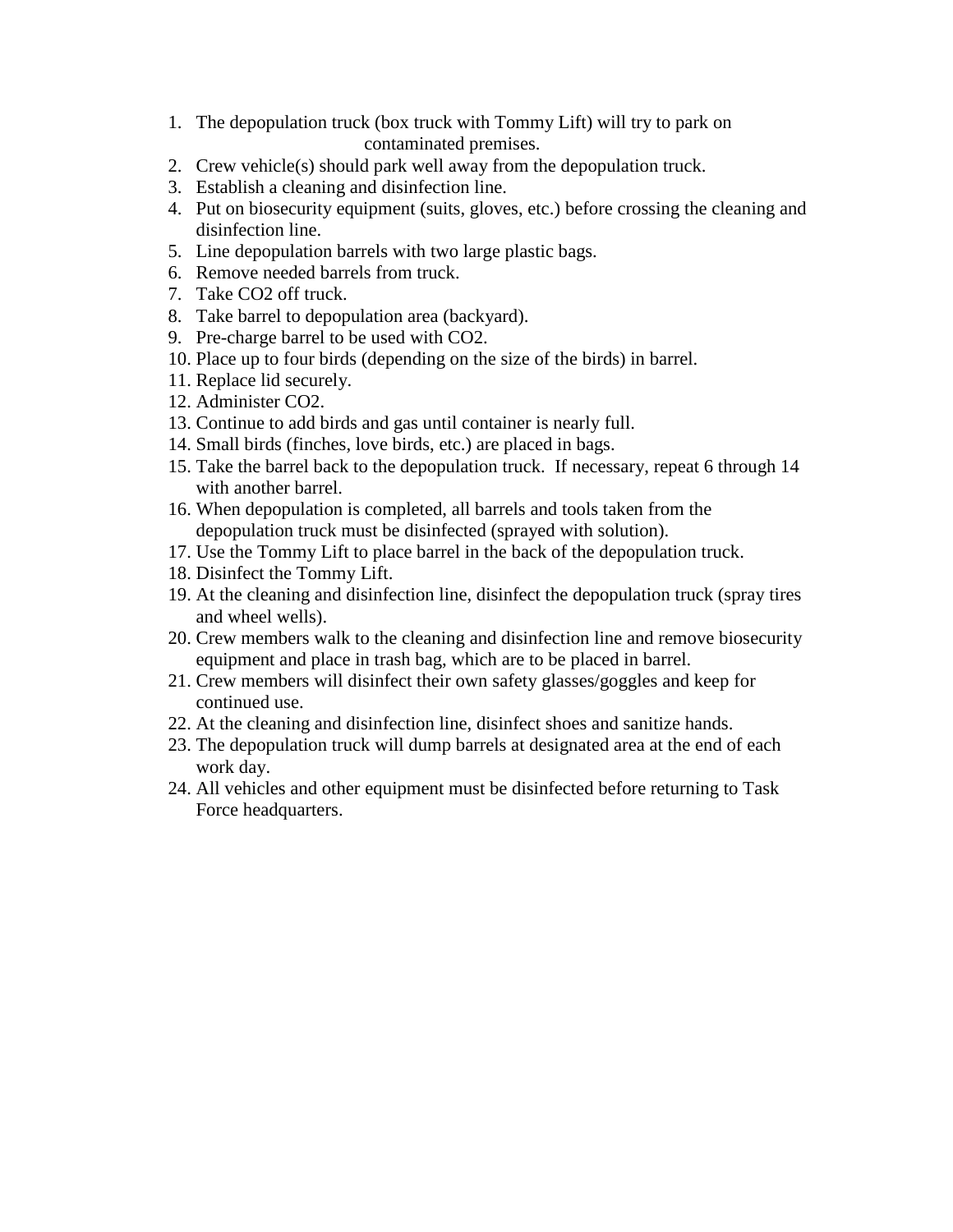### **APPENDIX J**

### **ANIMAL DISPOSAL**

#### 1. Composting

Three types of composting may be employed during an event requiring largescale disposal of contaminated chicken carcasses and manure.

**In-house composting** may be used in a large-scale operation that can be monitored and can be constructed to eliminate that possibility of leach ate release.

**On-site composting** may be utilized with the same provisions specified for in-house composting. On-site composting will not be an option for backyard flocks. These flocks will be destroyed under the direct supervision of federal, state or local officials. The carcasses and any other potentially contaminated materials will be packaged, transported and disposed of in a state approved landfill or central composting site.

**Large scale off-site composting** may be considered with the provision that a person with recognized expertise in the composting field will be in charge of the operation of the facility.

2. Burial

Compared to other disposal methods, burial is simpler, more expedious and economical, and depending on the seasonal high water table level, soil conditions and proximity to drinking water supply systems less likely to adverse environment effects. On-site burial also minimizes biosecurity concerns involved in moving contaminated carcasses, animal products, and other materials off the infected or presumptive positive premises.

Depending on soil conditions, burial pits that are 7 ft wide and 9 ft deep usually are acceptable. If equipment and soil conditions permit, it may be desirable to dig deeper (12-20 ft) and wider burial pits. After the burial pit is filled, it should be covered with 6 ft of soil mounded over the burial site, starting at ground level.

Approvals, which may be provided by local department of health personnel or be delegated to a disposal team manager, will be required of producers who have the appropriate equipment and personnel to perform burial operations for their own flocks before animals are placed in pits.

Monitoring of burial site will continue for one year following a disposal action.

#### 3. Landfills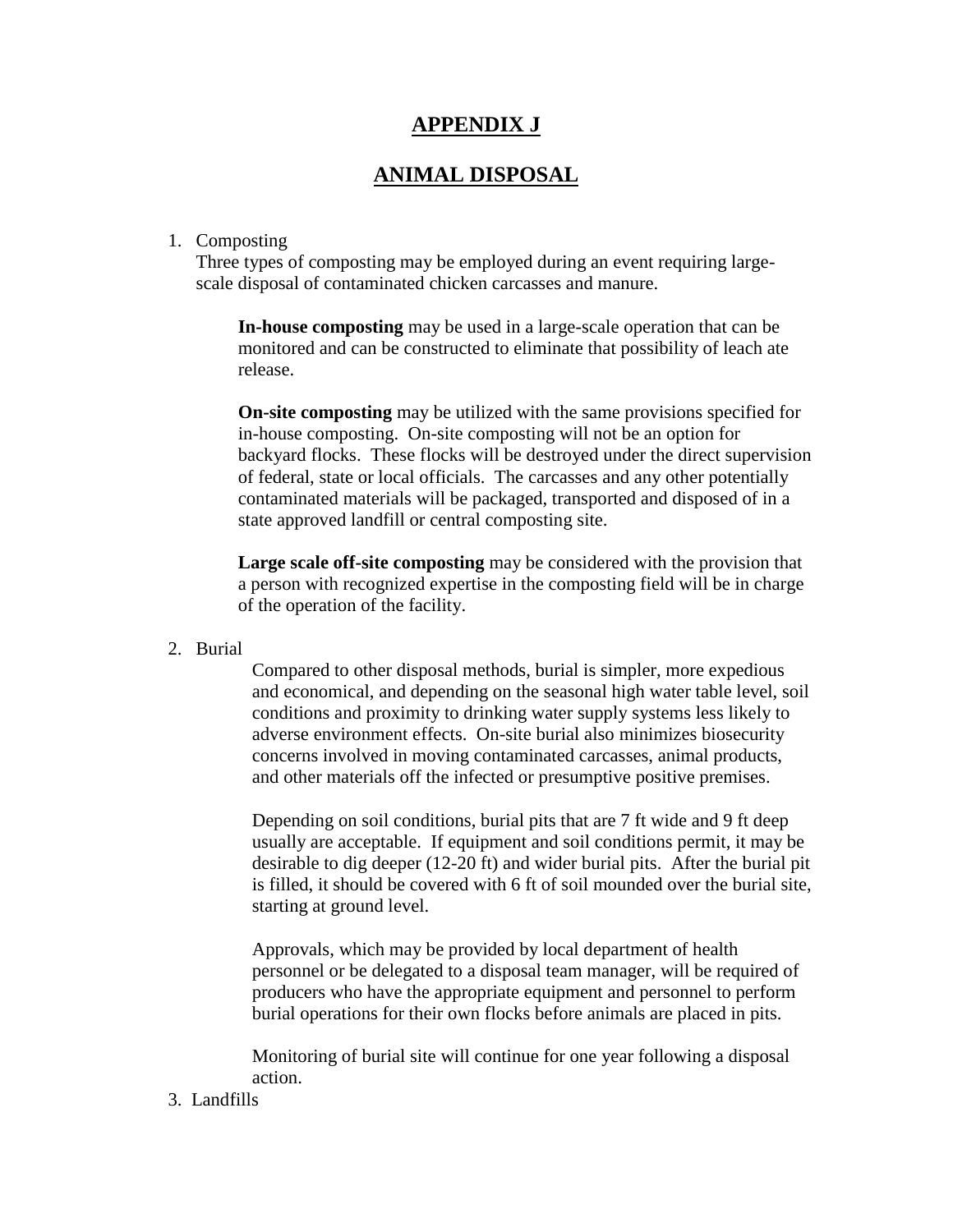The infectious nature of the disposed animal by products and carcasses requires disposal in a controlled environment.

Transportation will occur according to a procedure that provides a clean truck and trailer at the disposal site. The loading of trucks or containers will occur using the following criteria.

- a. Prior to loading, carcasses must be sprayed thoroughly with a disinfecting solution.
- b. Truck or container compartments should be leak proof.
- c. Truck compartments shall be lined with at least a 3 ml disposable plastic sheet and sealed at the top. The plastic sheet must be large enough to cover the carcasses and to be secured to the sides and ends of the compartment.
- d. A layer of absorbent material, (e.g. wood shaving or sawdust) will be placed on top of the plastic liner to prevent punctures.
- e. The bottom of the container will have a layer of wood shaving, sawdust, hay or straw that is at least 1 ft thick to absorb fluids.
- f. At least 2 ft of space-depending on the air temperature will be left between the carcasses and the top, sides, and ends of the truck compartment.
- g. After loading is completed into the plastic liner, but before sealing of the liner, the contents will be sprayed with Virkon solution.
- h. Liners will be sealed with tape.
- i. Sealed container will be sprayed thoroughly with a disinfecting solution.
- j. After the top of the plastic sheet has been sprayed with disinfectant, a heavy tarp must be put over the entire container and secured.
- k. All shipments leaving a quarantine zone enroute to a landfill will be tracked and documented.
- 4. Incineration/Burning

Open burning wither on-site or off-site in mass, generally is not acceptable with current environmental quality and health standards. Incineration is a valuable process for its ability to stabilize and eliminate hazardous material. It basically converts organic material into inorganic matter while destroying pathogenic organisms through the application of high ambient temperature conditions. The temperature within the incinerator (continuous combustion type) is stabilized to keep it constant at 1652°F at the exit portion of the combustion chamber.

5. Digesting

In alkaline hydrolysis, sodium hydroxide or potassium hydroxide is used as the agent that under heat and pressure digests carcass tissue leaving only liquid effluent and the mineral portion of bone and teeth. Back yard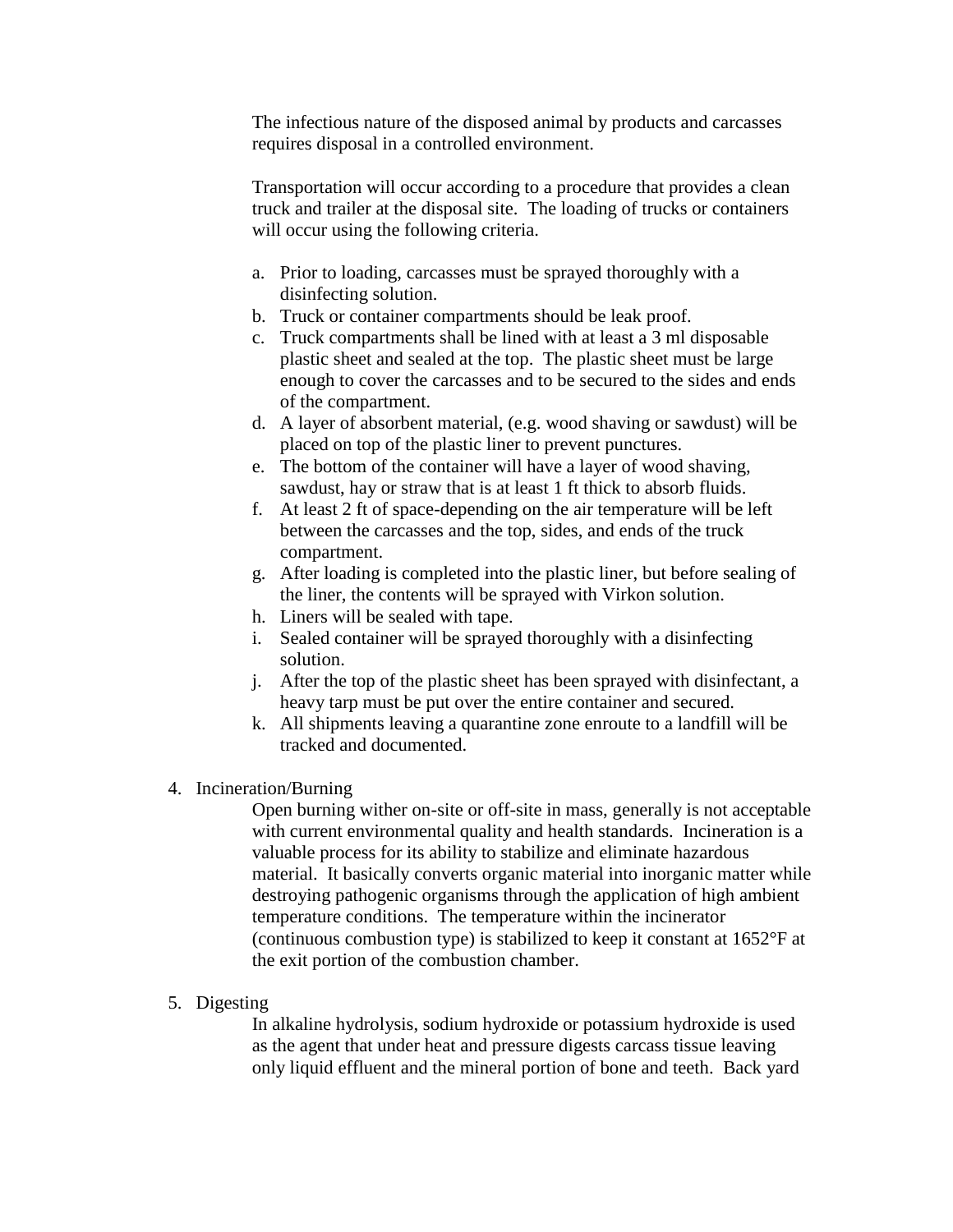flocks may utilize this method of disposal at the Colorado State University Veterinary Diagnostic Laboratory.